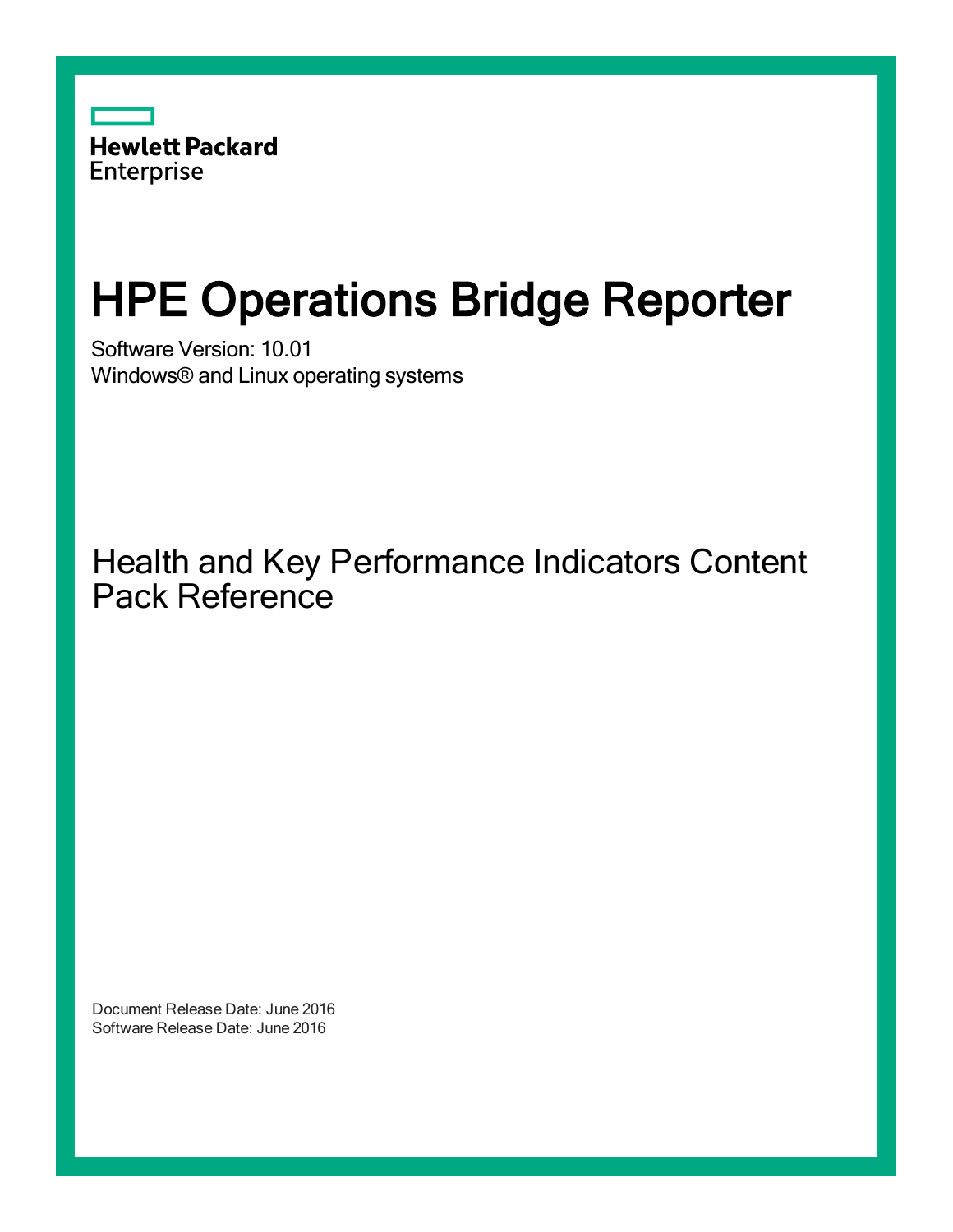### Legal Notices

#### **Warranty**

The only warranties for Hewlett-Packard Development Company, L.P. products and services are set forth in the express warranty statements accompanying such products and services. Nothing herein should be construed as constituting an additional warranty. HPE shall not be liable for technical or editorial errors or omissions contained herein.

The information contained herein is subject to change without notice.

#### Restricted Rights Legend

Confidential computer software. Valid license from HPE required for possession, use or copying. Consistent with FAR 12.211 and 12.212, Commercial Computer Software, Computer Software Documentation, and Technical Data for Commercial Items are licensed to the U.S. Government under vendor's standard commercial license.

#### Copyright Notice

© Copyright 2015 - 2016 Hewlett Packard Enterprise Development LP

#### Trademark Notices

Adobe™ is a trademark of Adobe Systems Incorporated.

Microsoft® and Windows® are U.S. registered trademarks of Microsoft Corporation.

UNIX® is a registered trademark of The Open Group.

### Documentation Updates

The title page of this document contains the following identifying information:

- Software Version number, which indicates the software version.
- Document Release Date, which changes each time the document is updated.
- Software Release Date, which indicates the release date of this version of the software.

To check for recent updates or to verify that you are using the most recent edition of a document, go to: **https://softwaresupport.hp.com**

This site requires that you register for an HP Passport and sign in. To register for an HP Passport ID, go to: **https://hpp12.passport.hp.com/hppcf/createuser.do**

Or click the **the Register** link at the top of the HP Software Support page.

You will also receive updated or new editions if you subscribe to the appropriate product support service. Contact your HP sales representative for details.

### Support

Visit the HP Software Support Online web site at: **https://softwaresupport.hp.com**

This web site provides contact information and details about the products, services, and support that HP Software offers.

HP Software online support provides customer self-solve capabilities. It provides a fast and efficient way to access interactive technical support tools needed to manage your business. As a valued support customer, you can benefit by using the support web site to:

- Search for knowledge documents of interest
- Submit and track support cases and enhancement requests
- Download software patches
- Manage support contracts
- Look up HP support contacts
- Review information about available services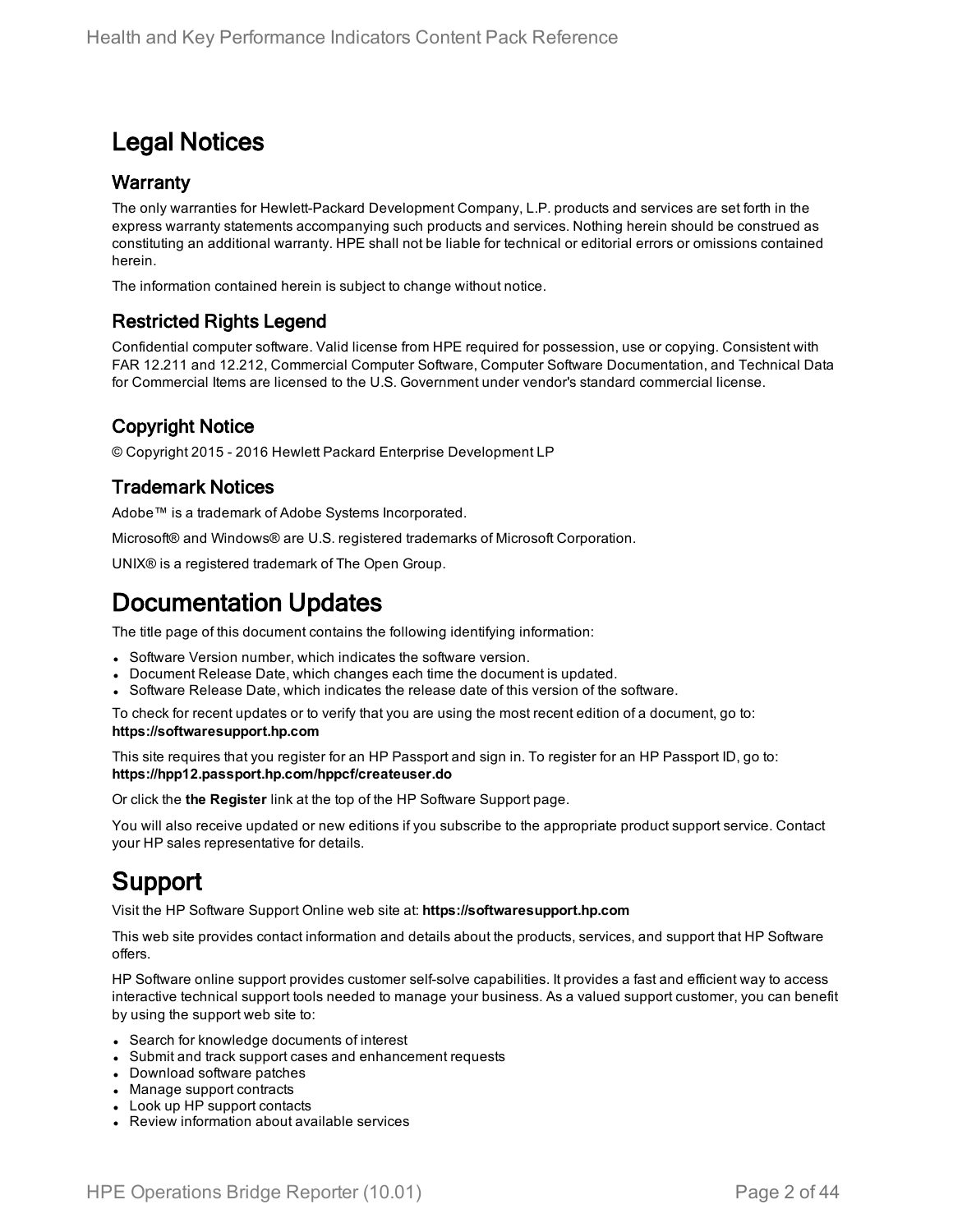- Enter into discussions with other software customers
- Research and register for software training

Most of the support areas require that you register as an HP Passport user and sign in. Many also require a support contract. To register for an HP Passport ID, go to:

#### **https://hpp12.passport.hp.com/hppcf/createuser.do**

To find more information about access levels, go to:

#### **https://softwaresupport.hp.com/web/softwaresupport/access-levels**

**HP Software Solutions Now** accesses the HPSW Solution and Integration Portal Web site. This site enables you to explore HP Product Solutions to meet your business needs, includes a full list of Integrations between HP Products, as well as a listing of ITIL Processes. The URL for this Web site is **http://h20230.www2.hp.com/sc/solutions/index.jsp**

### About this PDF Version of Online Help

This document is a PDF version of the online help. This PDF file is provided so you can easily print multiple topics from the help information or read the online help in PDF format. Because this content was originally created to be viewed as online help in a web browser, some topics may not be formatted properly. Some interactive topics may not be present in this PDF version. Those topics can be successfully printed from within the online help.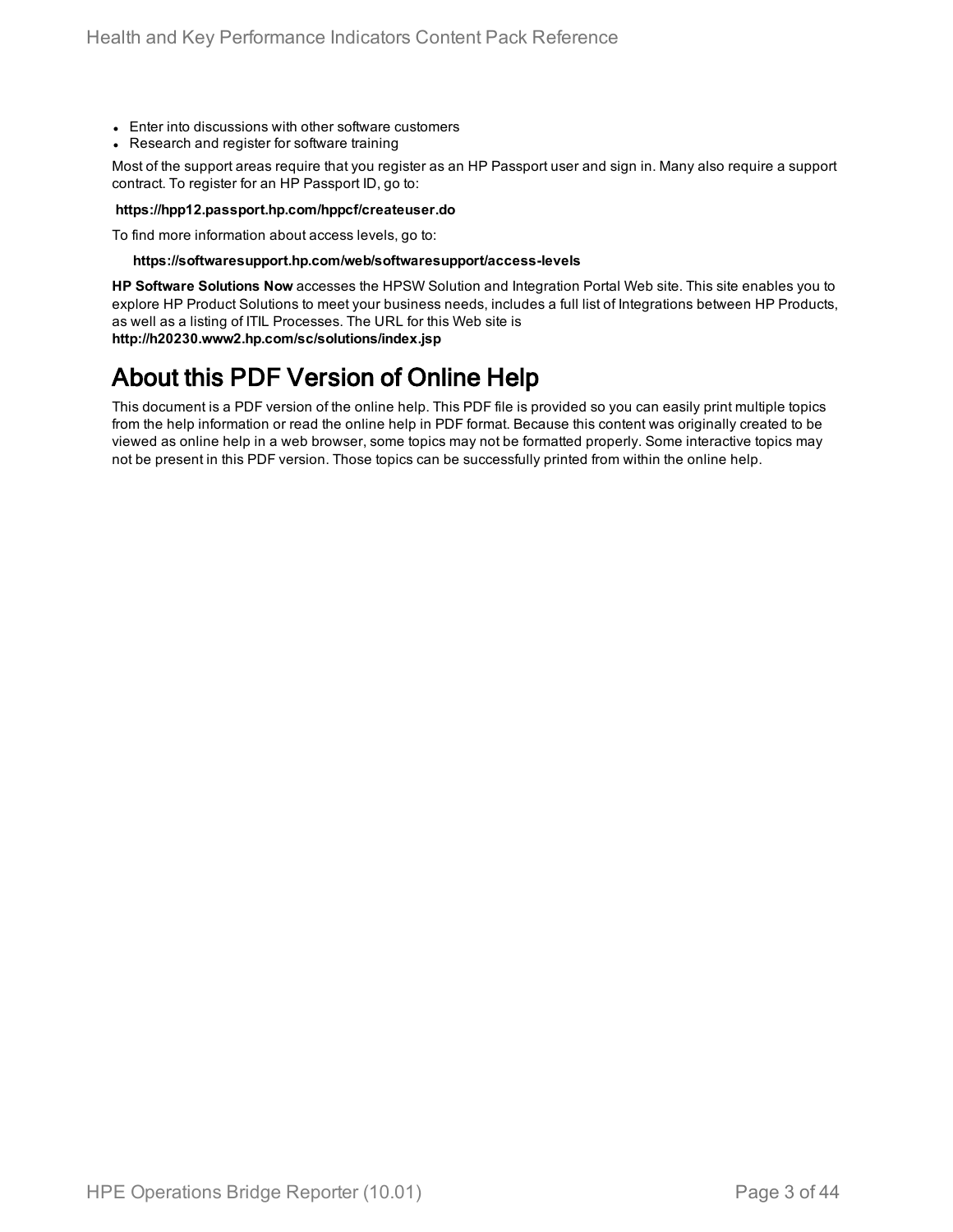# **Contents**

|  | 44 |
|--|----|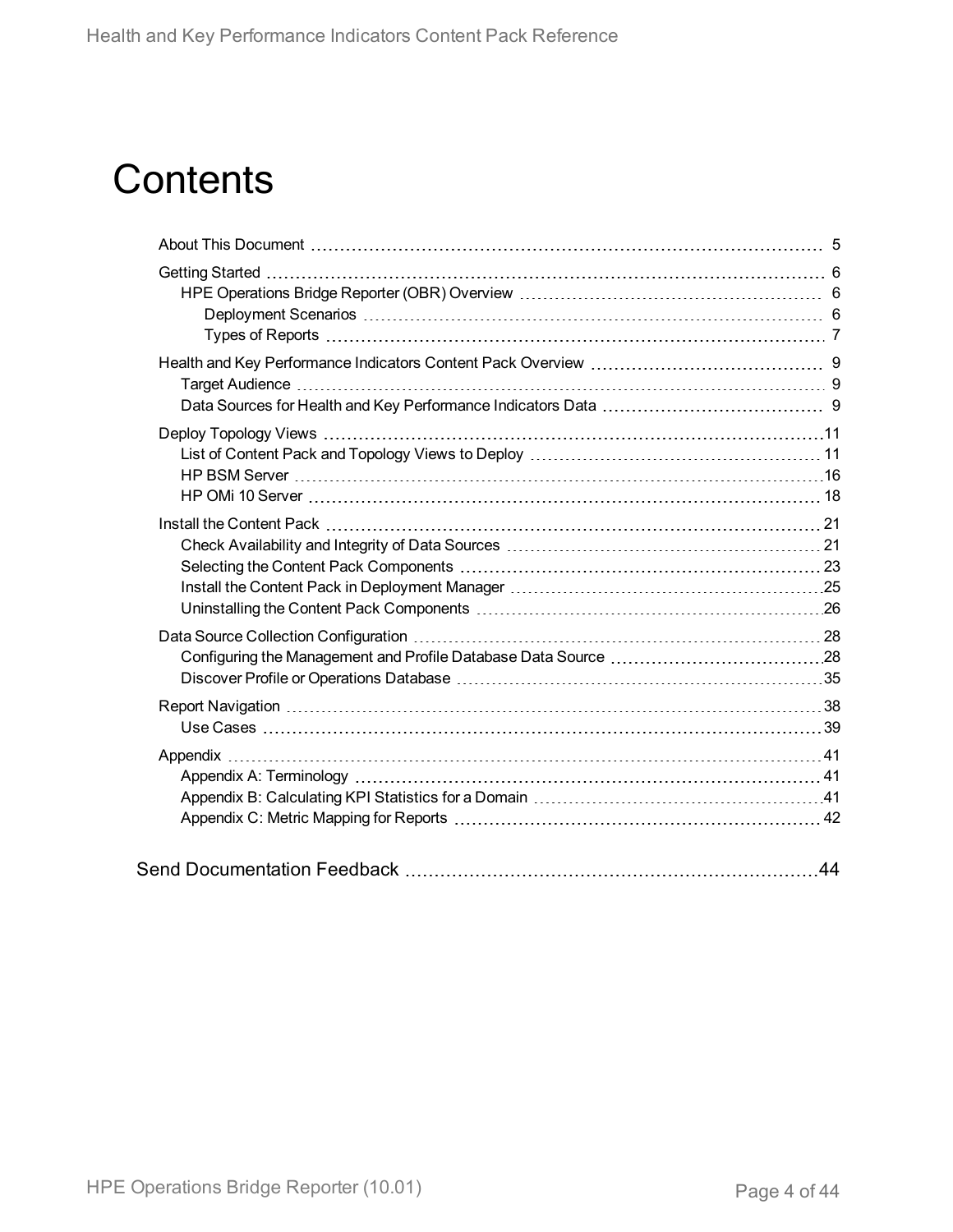## <span id="page-4-0"></span>About This Document

This document provides an overview of HPE OBR and Health and Key Performance Indicators Content Pack. This document provides the list and details of ready-to-use Health and Key Performance Indicators reports available with the Health and Key Performance Indicators Content Pack. The document also lists instructions to install and configure data source for the Health and Key Performance Indicators Content Pack. It provides information on report navigation, calculate KPI status for a domain and metric mapping for reports.

For information on HPE Operations Bridge Reporter tools and contents, go to URL: <https://hpln.hpe.com/product/operations-bridge-reporter>.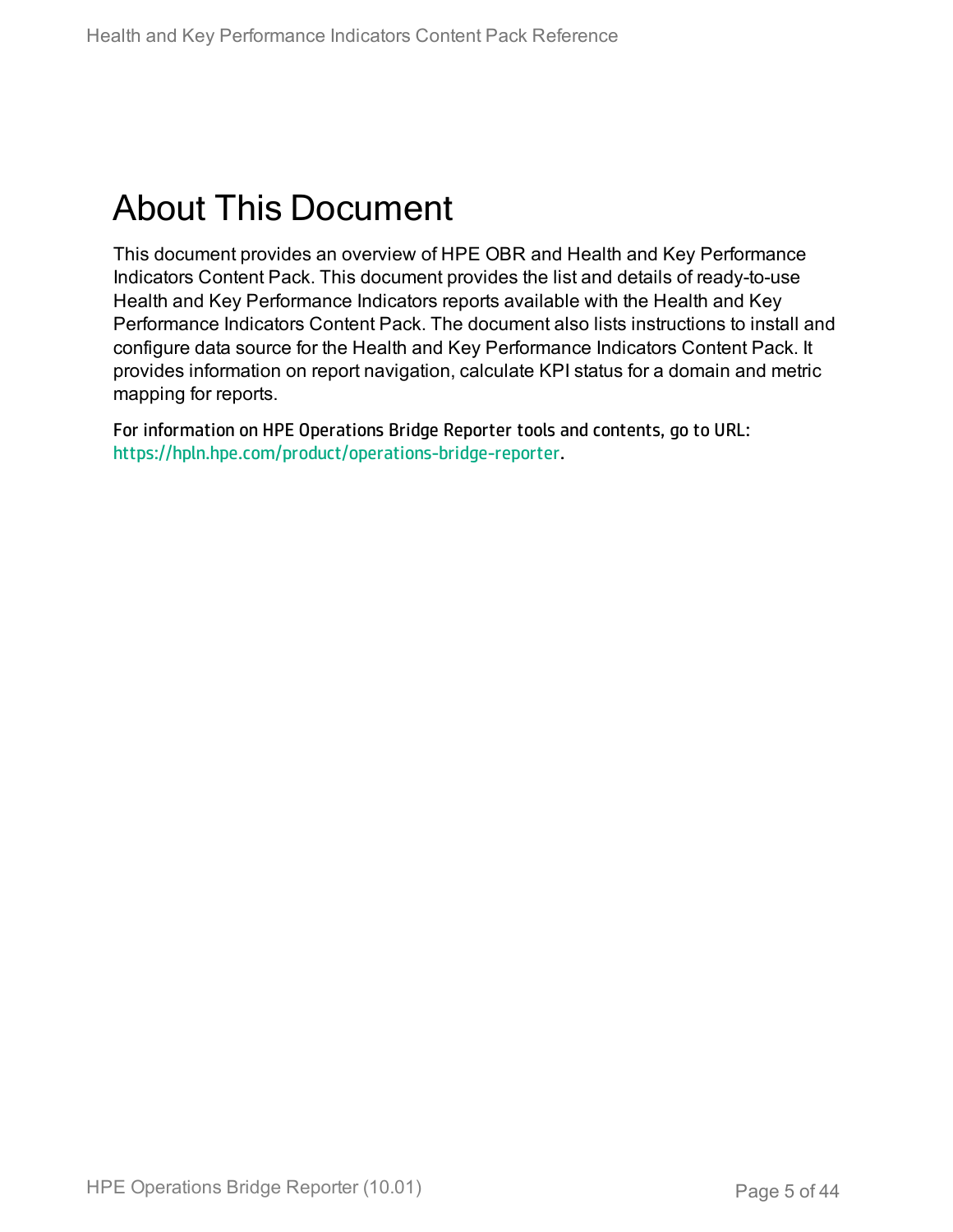# <span id="page-5-0"></span>Getting Started

<span id="page-5-1"></span>This section provides HPE OBR overview, deployment scenarios, and types of reports.

## HPE Operations Bridge Reporter (OBR) Overview

HPE OBR is a cross-domain historical infrastructure performance reporting solution. It displays top-down reports from Business Service Management (BSM) Business Service and Business Application, HP Operations Manager (HPOM) Node Group or HP OMi10 perspective to the underlying infrastructure. It also displays bottoms-up reports from the infrastructure to the impacted Business Services and Business Applications or Node Groups. It leverages the topology information to show how the underlying infrastructure health, performance and availability affects your Business Services and Business Applications or Node Groups in the long term. You can navigate from higher level cross domain reports to detailed domain level reports.

### <span id="page-5-2"></span>Deployment Scenarios

Following are the deployment scenarios supported on HPE OBR:

- **Deployment with BSM/OMi** In this deployment, Run-time Service Model (RTSM) is the source of topology information. HPE OBR discovers and synchronizes topology information from OMi. In a BSM environment with underlying HPOM servers, this synchronization technique receives discovered topology data from multiple HPOM systems and updates the Configuration Items (CIs) and CI relationships in the RTSM as soon as changes are discovered. However, you can also use the HPOM D-MoM dynamic topology synchronization technique to discover and synchronize the topology information in RTSM. In an environment with OMi 10.00, HPE OBR uses RTSM to obtain topology information and metrics from HP Operations Agent or HP SiteScope systems that are configured with OMi.
- <sup>l</sup> **Deployment with HP Operations Manager** In this deployment, the topology information is a group of managed nodes defined in HPOM that are logically combined for operational monitoring. These logical node groups are created by HPOM users to classify the nodes as specific organizations or entities within their enterprise. For example, a group called Exchange Servers can be created in HPOM to organize the specific Exchange Servers and Active Directory nodes for reporting or monitoring purposes. HPE OBR uses the node groups from HPOM for its topology computation.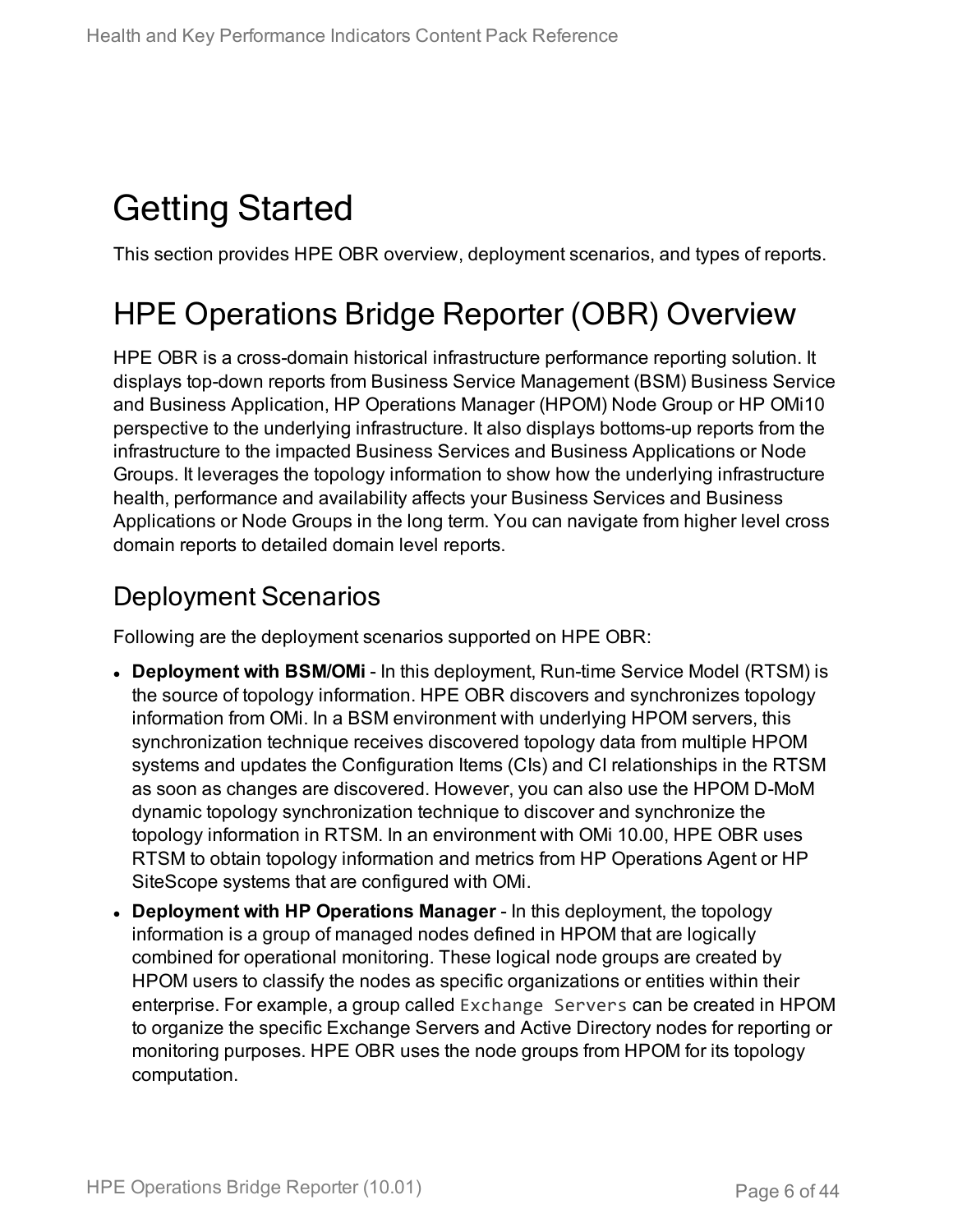- **.** Deployment with VMware vCenter VMware vCenter is a distributed server-client software solution that provides a central and a flexible platform for managing the virtual infrastructure in business-critical enterprise systems. VMware vCenter centrally monitors performance and events, and provides an enhanced level of visibility of the virtual environment, thus helping IT administrators to control the environment with ease.
- **Other deployments** Apart from the basic deployment scenarios, you can collect data from the following sources independently:
	- Deployment with NNMi
	- Deployment with a generic database
	- Deployment with other applications using CSV

### <span id="page-6-0"></span>Types of Reports

The reports available in HPE Operations Bridge Reporter (OBR) are divided into two broad categories:

- Business Service Management
- Infrastructure Management

The following image shows the supported list of reports folders under both these categories: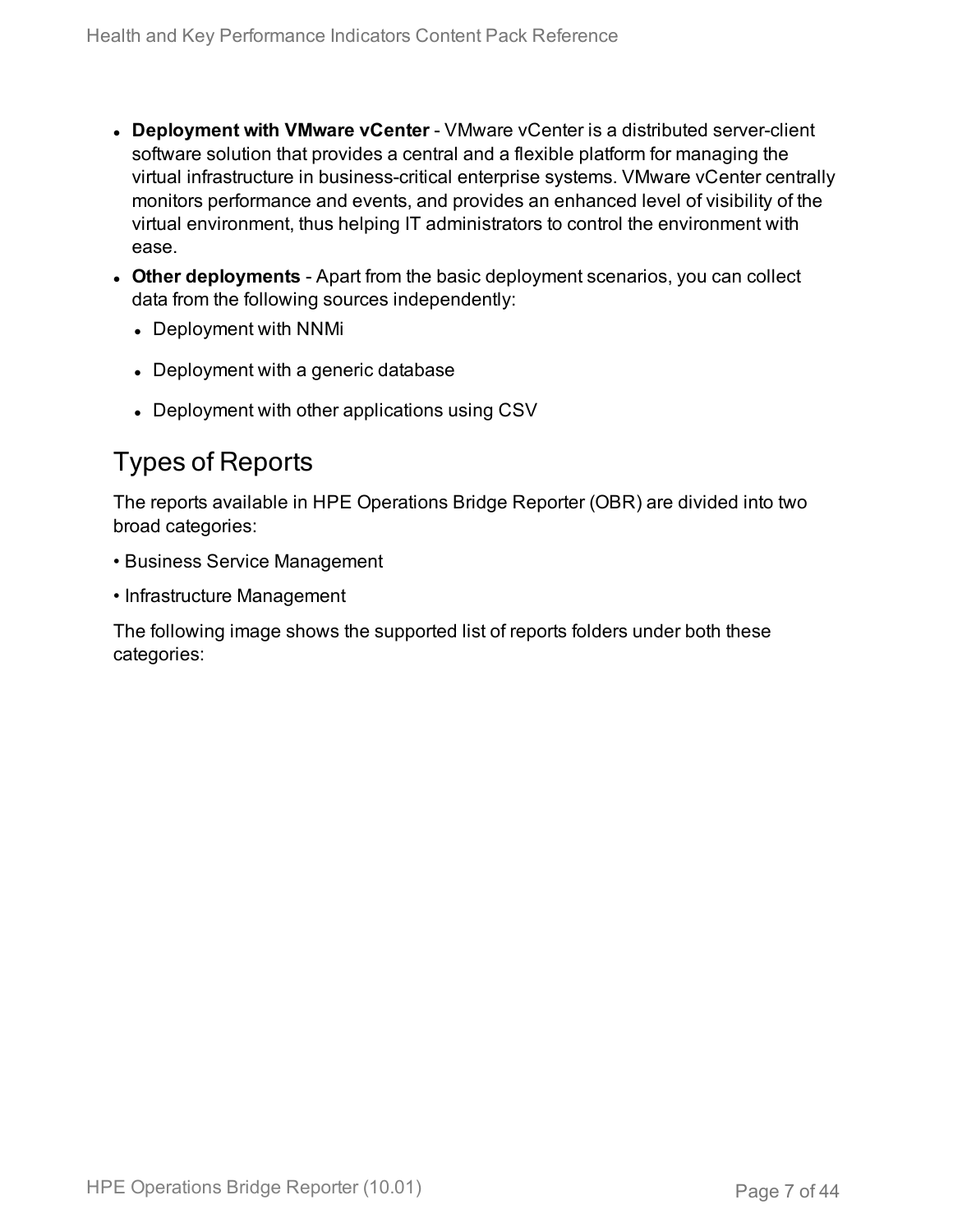

To view a map of all the reports available in the Health and Key Performance Indicators Content Pack, see Report [Navigation](#page-37-0).

For more information on HPE Operations Bridge Reporter concepts, see *HPE Operations Bridge Reporter Concepts Guide* and *HPE Operations Bridge Reporter Content Development Guide*.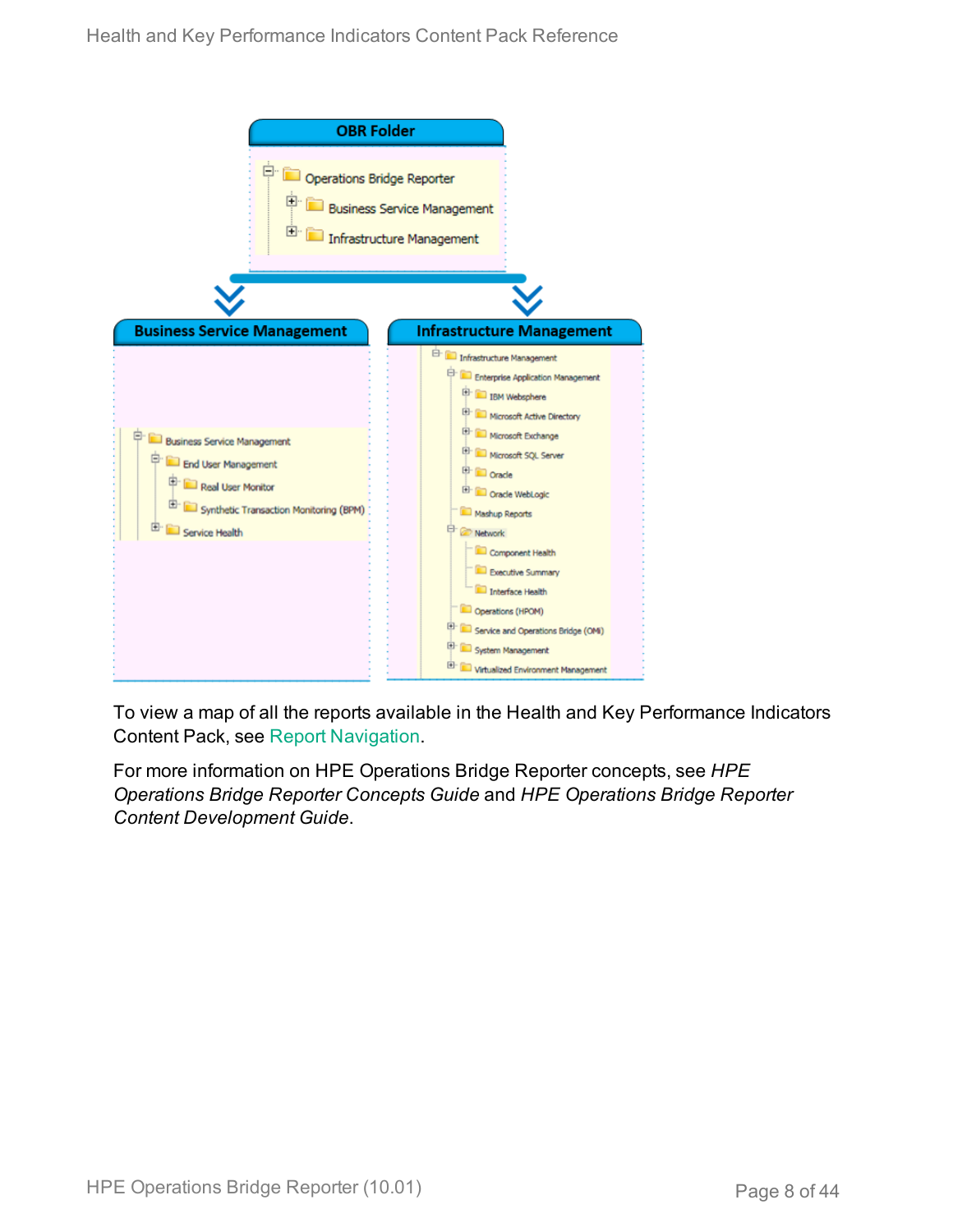## <span id="page-8-0"></span>Health and Key Performance Indicators Content Pack Overview

This section provides an overview of Health and Key Performance Indicators Content Pack, target audience, and supported data sources.

The Health and Key Performance Indicators Content Packs determine the fact data that are to be collected from the various data sources, and the interval at which the data is collected. Configuration of the data source connections for the Health and Key Performance Indicators Content Packs depends on the type of deployment scenario used.

Health and Key Performance Indicators reports give an overview of the overall health of the configuration items (CIs) and the summary of the Key Performance Indicators (KPIs) for each of the CIs. The Health Indicators (HIs) and KPIs provide quantifiable measurements that help you monitor your business performance and objectives.

The KPIs and HIs provide real-time assessment of the present state of your business and processes; help you track critical performance variables over time; and help you assess the business impact of the problems in the system. These reports display an overview of the HIs and KPIs for the available CIs.

## <span id="page-8-1"></span>Target Audience

The target audience for the Health and Key Performance Indicators reports includes Operations Center Managers/Operations Administrators, who help to setup and administer the various tasks involved in maintaining the IT infrastructure. Health and Key Performance Indicators reports help to identify and analyze the availability and performance of KPIs of the domains being monitored. This helps to identify areas of concern and rectify discrepancies, if any.

### <span id="page-8-2"></span>Data Sources for Health and Key Performance Indicators Data

OBR integrates with and collects Health and Key Performance Indicator metrics from BSM Service Health application; the metrics being stored in BSM Profile and Management databases.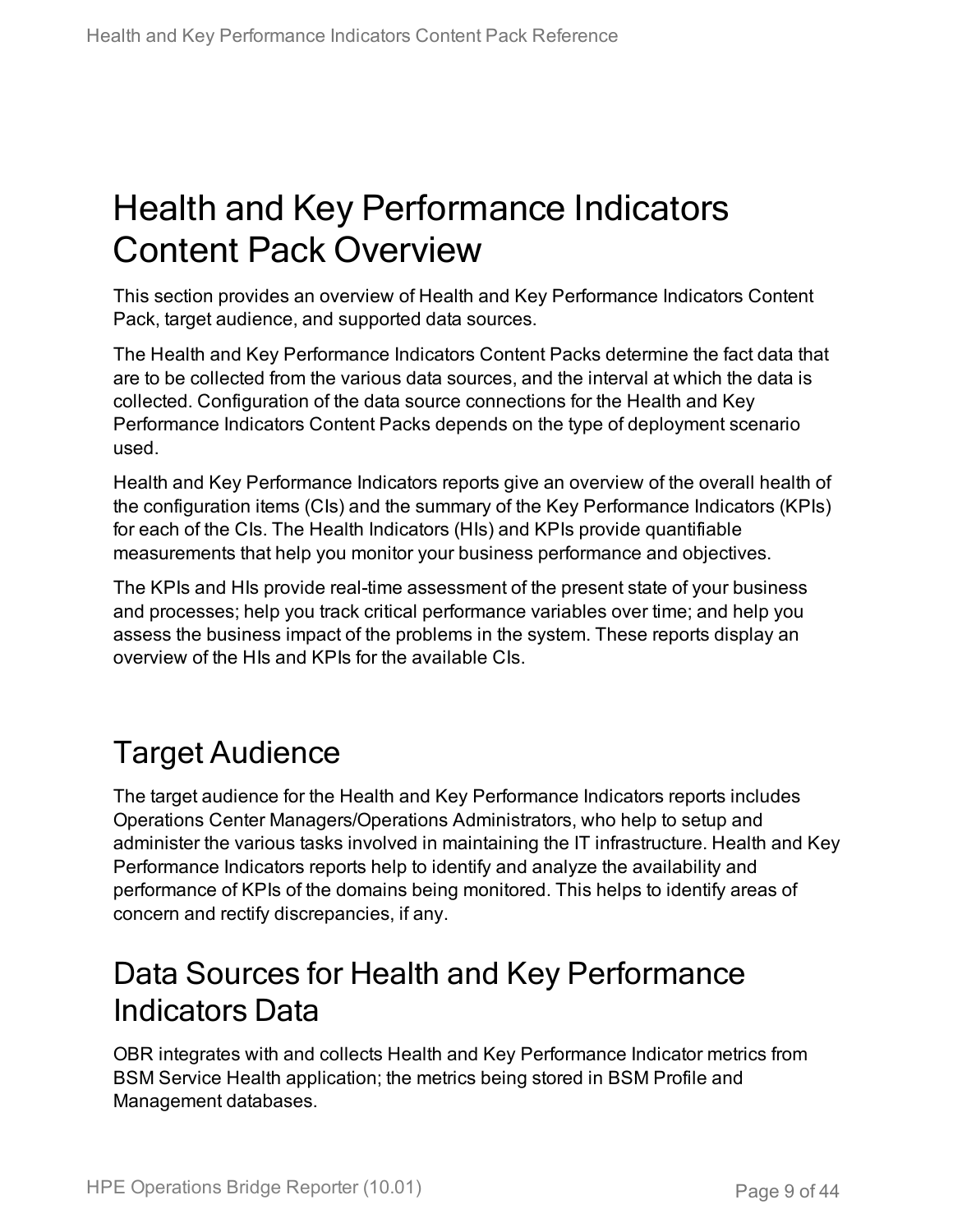The Health and Key Performance Indicators Content Pack identifies the list of metrics or facts that OBR must collect from each of these data sources. The corresponding dimension data is collected from the RtSM topology source.

OBR collects data from the different data sources at periodic intervals based on the collection policies predefined in the **HIKPI\_ETL\_ServiceHealth Content Pack**. The topology data from RtSM is retrieved one time a day. The KPI and HI fact data (status values of the heath and performance indicators) is collected at an hourly frequency from the BSM profile and management databases. This data is converted to time series data (status duration of CIs) in OBR using custom procedures. OBR aggregates these records and converts the hourly data to daily data. This aggregated data is displayed in the reports together with monthly and yearly aggregates that are derived by online aggregation.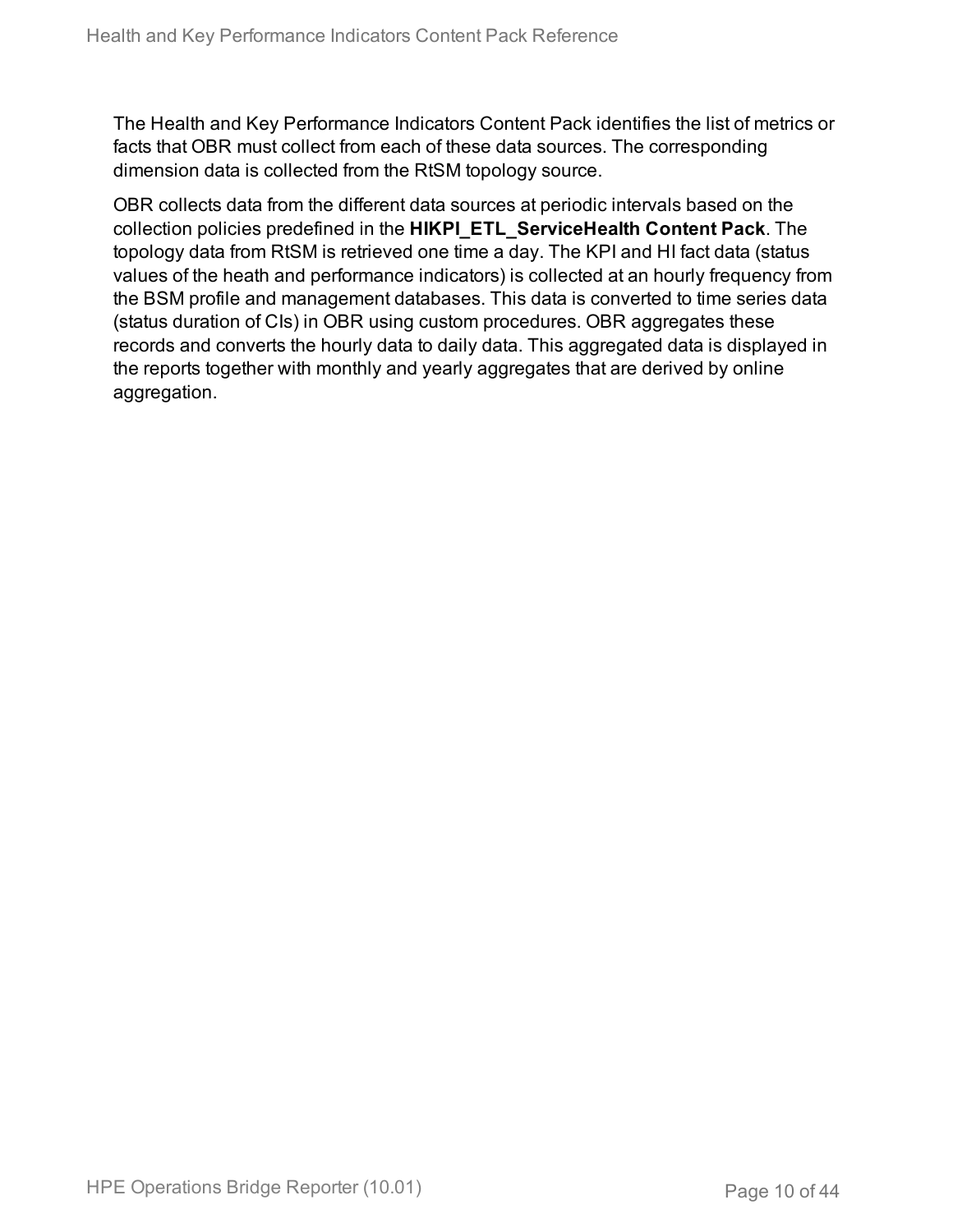# <span id="page-10-0"></span>Deploy Topology Views

To configure HPE OBR to collect domain-specific data, you need to deploy the topology views for each Content Pack. These topology views contain specific CI attributes that Content Packs use to collect the relevant data. However, these topology views can vary from one Content Pack to another.

## <span id="page-10-1"></span>List of Content Pack and Topology Views to Deploy

The following table lists the topology views to deploy for Health and Key Performance Indicators Content Pack:

| <b>Content</b><br><b>Pack</b>                          | <b>View Name</b>                                        | <b>Location</b>                                                                                                                                                                                                     |
|--------------------------------------------------------|---------------------------------------------------------|---------------------------------------------------------------------------------------------------------------------------------------------------------------------------------------------------------------------|
| <b>BPM</b><br>(Synthetic<br>Transaction<br>Monitoring) | EUM_BSMR.zip(BSM<br>only)<br>EUM_OMi.zip(OMi10<br>only) | %PMDB<br>HOME%\packages\EndUserManagement\ET<br>L_BPM.ap\source\cmdb_views<br>%PMDB<br>HOME%\packages\EndUserManagement\ET<br>L_BPM_OMi.ap\source\cmdb_views                                                        |
|                                                        |                                                         | <b>Note:</b> If BSM is the deployment scenario,<br>then deploy only EUM BSMR. zip view in<br>the BSM server.<br>If OMI 10 is the deployment scenario, then<br>deploy only EUM OMi.zip view in the<br>OMi 10 server. |
| <b>Real User</b><br>Transaction<br>Monitoring          | EUM BSMR.zip(BSM<br>only)<br>EUM OMi.zip(OMi10<br>only) | %PMDB<br>HOME%\packages\EndUserManagement\ET<br>L_RUM.ap\source\cmdb_views<br>%PMDB<br>HOME%\packages\EndUserManagement\ET<br>L_RUM_OMi.ap\source\cmdb_views                                                        |

#### **On Windows:**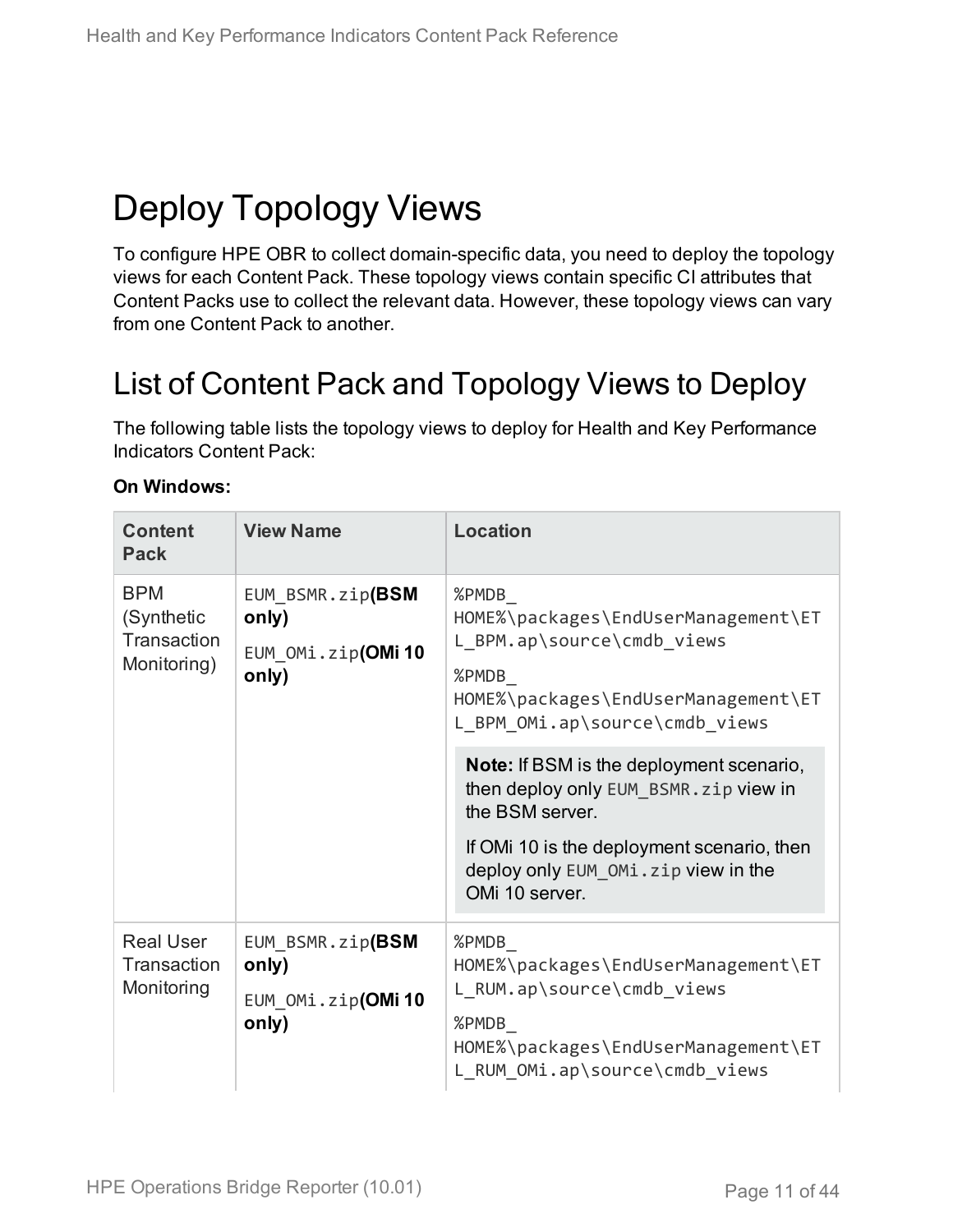| <b>Content</b><br><b>Pack</b>                    | <b>View Name</b>                                     | <b>Location</b>                                                                                                                                                                                                    |
|--------------------------------------------------|------------------------------------------------------|--------------------------------------------------------------------------------------------------------------------------------------------------------------------------------------------------------------------|
|                                                  |                                                      | Note: If BSM is the deployment scenario,<br>then deploy only EUM BSMR. zip view in<br>the BSM server.<br>If OMi 10 is the deployment scenario, then<br>deploy only EUM_OMi.zip view in the<br>OMi 10 server.       |
| <b>Network</b>                                   | SHR_Network_<br>Views.zip                            | %PMDB_HOME%\packages\Network\ETL_<br>Network NPS92 RTSM.ap\source\cmdb<br>views                                                                                                                                    |
| System<br>Managemen<br>t                         | SM BSM9 Views.zip                                    | %PMDB<br>HOME%\packages\SystemManagement\ET<br>L SystemManagement<br>PA.ap\source\cmdb_views                                                                                                                       |
| Oracle                                           | SHR DBOracle<br>Views.zip<br>SHR DBOracle<br>OM.zip  | %PMDB<br>HOME%\Packages\DatabaseOracle\ETL<br>DBOracle DBSPI.ap\source\cmdb views                                                                                                                                  |
| Oracle<br>WebLogic<br>Server                     | J2EEApplication.zi<br>p<br>J2EEApplication<br>OM.zip | For OM/SPI: %PMDB<br>HOME%\packages\ApplicationServer\ET<br>L AppSrvrWLS WLSSPI.ap\source\cmdb<br>views<br>For OMi/MP: %PMDB<br>HOME%\packages\ApplicationServer\ET<br>L_AppSrvrWLS_WLSMP.ap\source\cmdb_<br>views |
| <b>IBM</b><br>WebSphere<br>Application<br>Server | J2EEApplication.zi<br>p<br>J2EEApplication<br>OM.zip | For OM/SPI: %PMDB<br>HOME%\packages\ApplicationServer\ET<br>L AppSrvrWBS WBSSPI.ap\source\cmdb<br>views<br>For OMi/MP: %PMDB<br>HOME%\packages\ApplicationServer\ET<br>L AppSrvrWBS WBSMP.ap\source\cmdb<br>views  |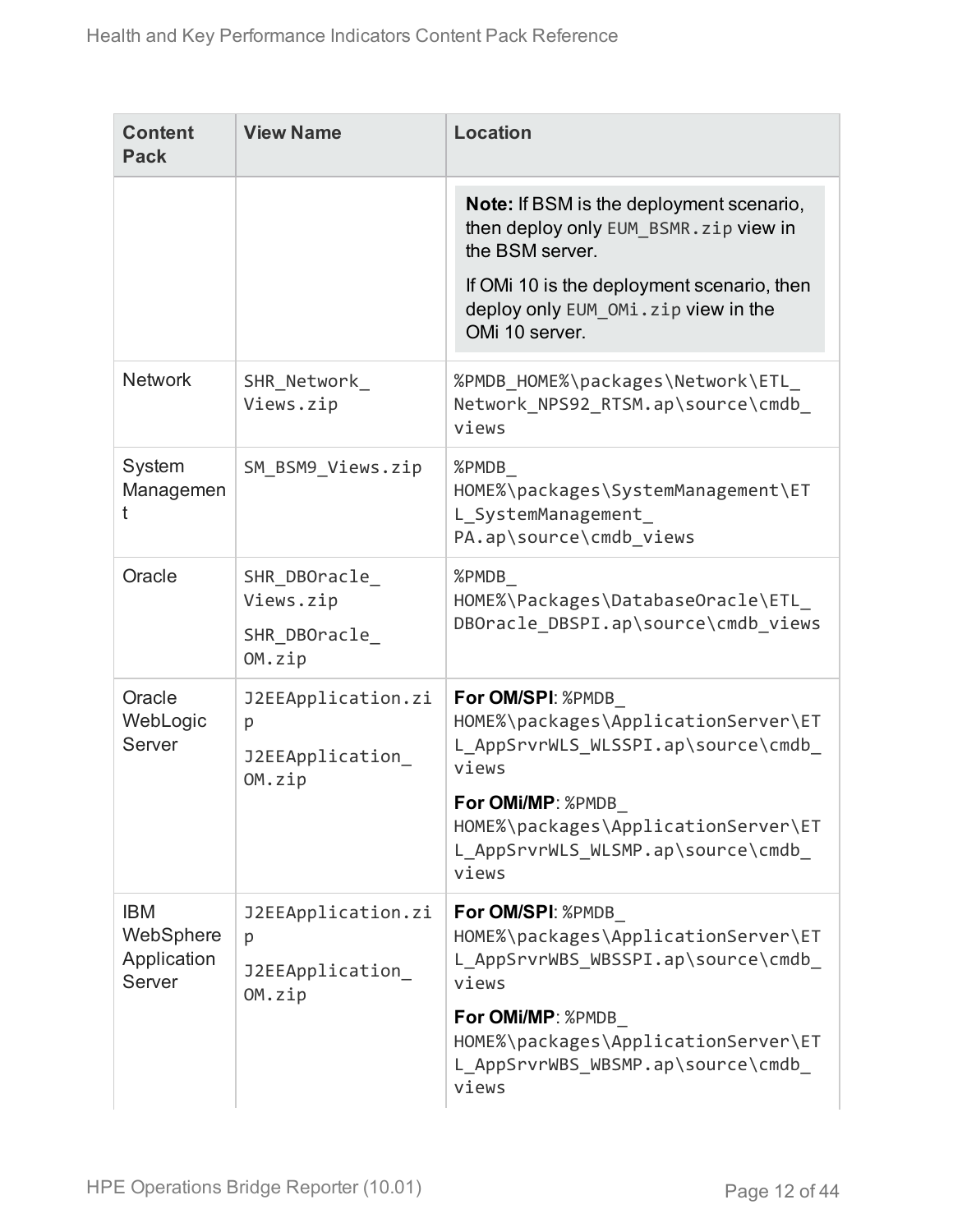| <b>Content</b><br><b>Pack</b>                                          | <b>View Name</b>                                                         | <b>Location</b>                                                                                                                                                                                                                                                                        |
|------------------------------------------------------------------------|--------------------------------------------------------------------------|----------------------------------------------------------------------------------------------------------------------------------------------------------------------------------------------------------------------------------------------------------------------------------------|
| Microsoft<br><b>SQL Server</b>                                         | SHR DBMSSQL<br>Views.zip<br>SHR DBMSSQL OM.zip                           | %PMDB<br>HOME%\packages\DatabaseMSSQL\ETL_<br>DBMSSQL_DBSPI.ap\source\cmdb_views                                                                                                                                                                                                       |
| Microsoft<br>Exchange<br>Server                                        | SHR Exchange<br>Business View.zip<br>SHR_Exchange_<br>OM.zip             | %PMDB<br>HOME%\packages\ExchangeServer\ETL_<br>Exchange Server2007.ap\source\cmdb<br>views<br>%PMDB<br>HOME%\packages\ExchangeServer\ETL<br>Exchange_Server2010.ap\source\cmdb_<br>views<br>%PMDB<br>HOME%\packages\ExchangeServer\ETL_<br>Exchange Server2013.ap\source\cmdb<br>views |
| Microsoft<br>Active<br><b>Directory</b>                                | SHR_AD_Business_<br>View.zip<br><b>SHR</b><br>ActiveDirectory_<br>OM.zip | %PMDB<br>HOME%\packages\ActiveDirectory\ETL_<br>AD ADSPI.ap\source\cmdb views                                                                                                                                                                                                          |
| Virtual<br>Environment<br>Performanc<br>e                              | SM_BSM9_Views.zip                                                        | %PMDB<br>HOME%\packages\SystemManagement\ET<br>L_SystemManagement_<br>PA.ap\source\cmdb_views                                                                                                                                                                                          |
| Health and<br>Key<br>Performanc<br>e Indicators<br>(Service<br>Health) | All the views                                                            |                                                                                                                                                                                                                                                                                        |
| Cross-<br>Domain<br>Operations<br>Events                               | All the views                                                            |                                                                                                                                                                                                                                                                                        |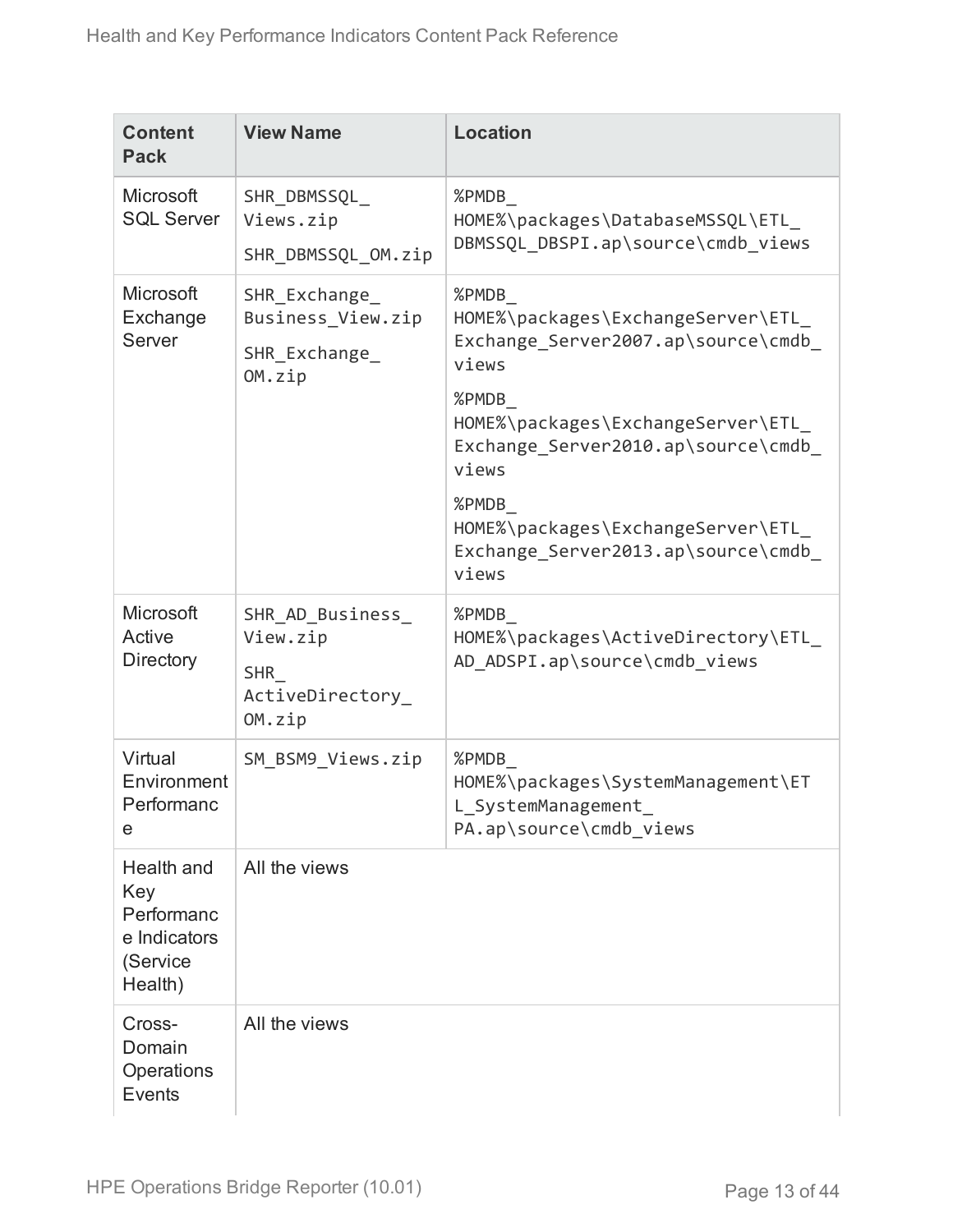| <b>Content</b><br><b>Pack</b> | <b>View Name</b> | Location |
|-------------------------------|------------------|----------|
| Operations<br>Events          | No views         |          |

#### **On Linux:**

| <b>Content</b><br><b>Pack</b>                          | <b>View Name</b>                                        | <b>Location</b>                                                                                                                                                                                                                                                                                                                                                                                                  |
|--------------------------------------------------------|---------------------------------------------------------|------------------------------------------------------------------------------------------------------------------------------------------------------------------------------------------------------------------------------------------------------------------------------------------------------------------------------------------------------------------------------------------------------------------|
| <b>BPM</b><br>(Synthetic<br>Transaction<br>Monitoring) | EUM BSMR.zip(BSM<br>only)<br>EUM OMi.zip(OMi10<br>only) | <b>Business view - \$PMDB</b><br>HOME/packages/EndUserManagement/ET<br>L BPM.ap/source/cmdb views<br>OM view - \$PMDB<br>HOME/packages/EndUserManagement/ET<br>L BPM OMi.ap/source/cmdb views<br>Note: If BSM is the deployment scenario,<br>then deploy only EUM_BSMR.zip view in<br>the BSM server.<br>If OMi 10 is the deployment scenario,<br>then deploy only EUM_OMi.zip view in<br>the OMi 10 server.     |
| <b>Real User</b><br>Transaction<br>Monitoring          | EUM_BSMR.zip(BSM<br>only)<br>EUM OMi.zip(OMi10<br>only) | <b>Business view - \$PMDB</b><br>HOME/packages/EndUserManagement/ET<br>L RUM OMi.ap/source/cmdb views<br>OM view - \$PMDB<br>HOME/packages/EndUserManagement/ET<br>L_RUM_OMi.ap/source/cmdb_views<br>Note: If BSM is the deployment scenario,<br>then deploy only EUM_BSMR.zip view in<br>the BSM server.<br>If OMi 10 is the deployment scenario,<br>then deploy only EUM_OMi.zip view in<br>the OMi 10 server. |
| <b>Network</b>                                         | SHR_Network_<br>Views.zip                               | \$PMDB HOME/packages/Network/ETL<br>Network_NPS92_RTSM.ap/source/cmdb_<br>views                                                                                                                                                                                                                                                                                                                                  |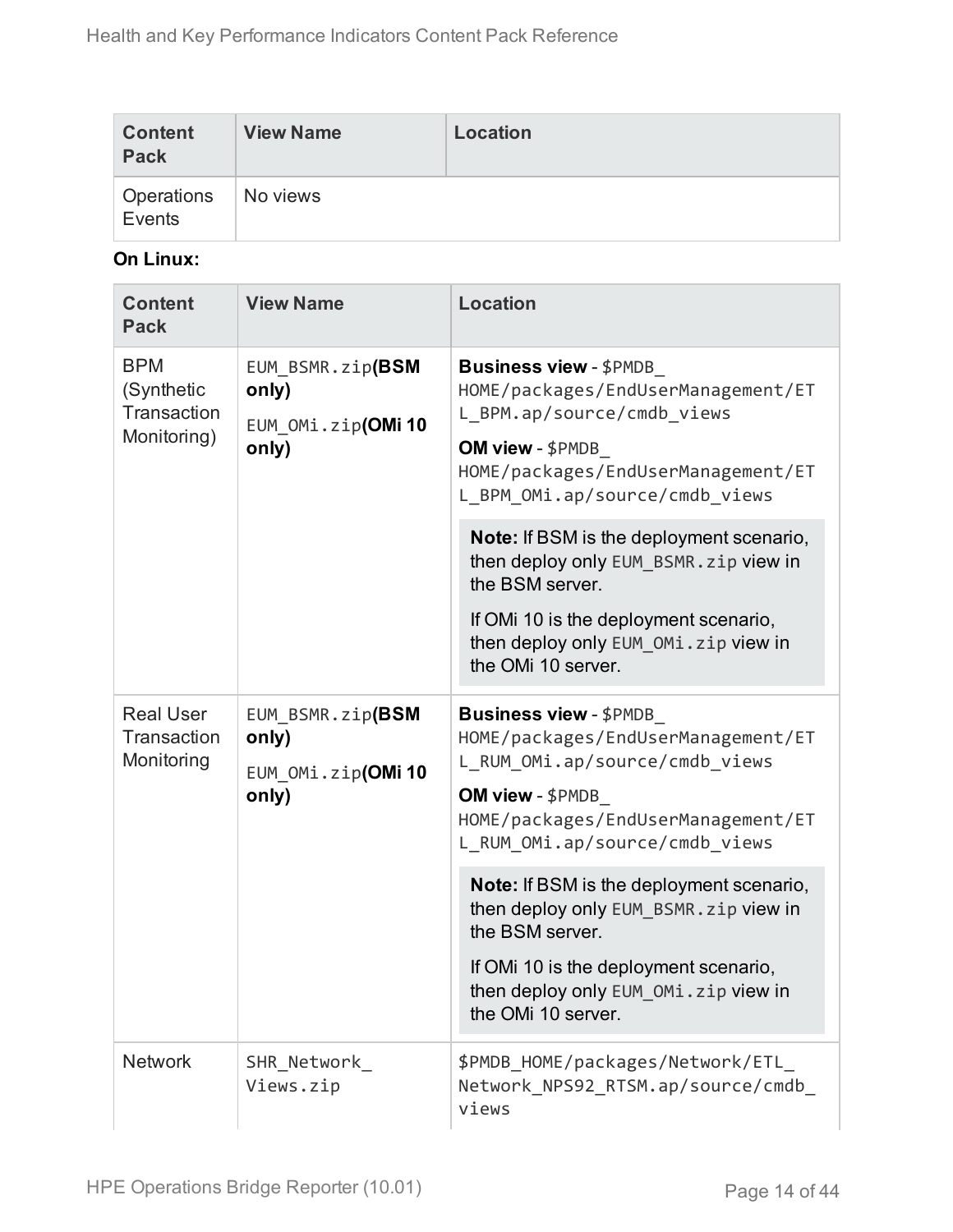| <b>Content</b><br><b>Pack</b>                    | <b>View Name</b>                                            | <b>Location</b>                                                                                                                                                                                                     |  |
|--------------------------------------------------|-------------------------------------------------------------|---------------------------------------------------------------------------------------------------------------------------------------------------------------------------------------------------------------------|--|
| System<br>Managemen<br>t                         | SM_BSM9_Views.zip                                           | \$PMDB<br>HOME/packages/SystemManagement/ETL<br>SystemManagement_PA.ap/source/cmdb_<br>views                                                                                                                        |  |
| Oracle                                           | SHR DBOracle<br>Views.zip<br>SHR_DBOracle_<br>OM.zip        | \$PMDB<br>HOME/Packages/DatabaseOracle/ETL<br>DBOracle_DBSPI.ap/source/cmdb_views                                                                                                                                   |  |
| Oracle<br>WebLogic<br>Server                     | J2EEApplication.zi<br>p<br>J2EEApplication_<br>OM.zip       | For OM/SPI: \$PMDB<br>HOME/packages/ApplicationServer/ET<br>L_AppSrvrWLS_WLSSPI.ap/source/cmdb_<br>views<br>For OMi/MP: \$PMDB<br>HOME/packages/ApplicationServer/ET<br>L_AppSrvrWLS_WLSMP.ap/source/cmdb_<br>views |  |
| <b>IBM</b><br>WebSphere<br>Application<br>Server | J2EEApplication.zi<br>p<br>J2EEApplication_<br>OM.zip       | For OM/SPI: \$PMDB HOME/<br>packages/ApplicationServer/ETL_<br>AppSrvrWBS_WBSSPI.ap/source/cmdb_<br>views<br>For OMi/MP:\$PMDB_<br>HOME/packages/ApplicationServer/ET<br>L AppSrvrWBS WBSMP.ap/source/cmdb<br>views |  |
| Microsoft<br><b>SQL Server</b>                   | SHR DBMSSQL<br>Views.zip<br>SHR_DBMSSQL_OM.zip              | \$PMDB<br>HOME/packages/DatabaseMSSQL/ETL<br>DBMSSQL DBSPI.ap/source/cmdb views                                                                                                                                     |  |
| Microsoft<br>Exchange<br>Server                  | SHR Exchange<br>Business_View.zip<br>SHR Exchange<br>OM.zip | \$PMDB<br>HOME/packages/ExchangeServer/ETL<br>Exchange_Server2007.ap/source/cmdb_<br>views<br>\$PMDB<br>HOME/packages/ExchangeServer/ETL<br>Exchange Server2010.ap/source/cmdb                                      |  |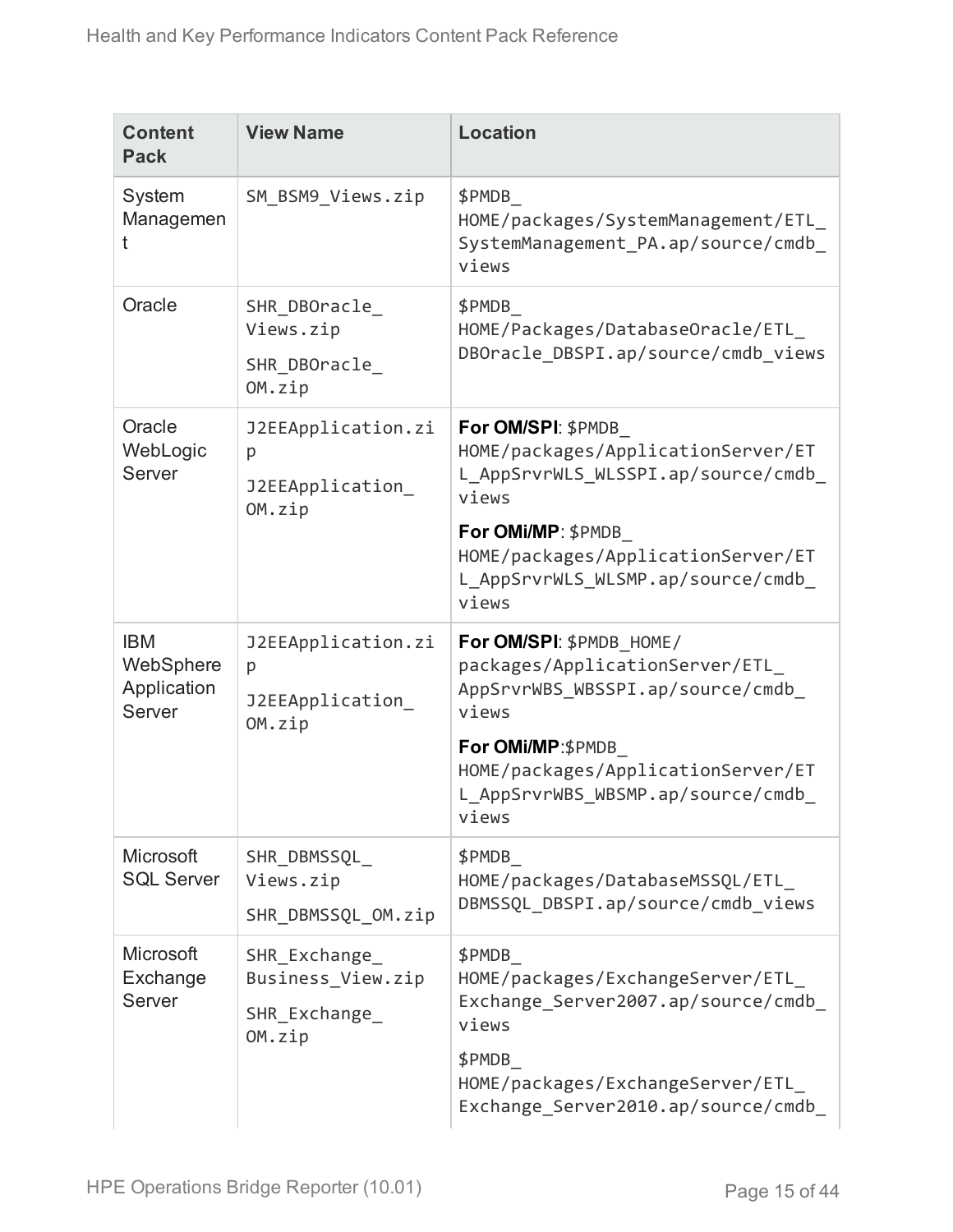| <b>Content</b><br><b>Pack</b>                                         | <b>View Name</b>                                                         | <b>Location</b>                                                                              |
|-----------------------------------------------------------------------|--------------------------------------------------------------------------|----------------------------------------------------------------------------------------------|
|                                                                       |                                                                          | views                                                                                        |
|                                                                       |                                                                          | \$PMDB<br>HOME/packages/ExchangeServer/ETL<br>Exchange_Server2013.ap/source/cmdb_<br>views   |
| Microsoft<br>Active<br>Directory                                      | SHR_AD_Business_<br>View.zip<br><b>SHR</b><br>ActiveDirectory_<br>OM.zip | \$PMDB<br>HOME/packages/ActiveDirectory/ETL<br>AD ADSPI.ap/source/cmdb views                 |
| Virtual<br>Environment<br>Performance                                 | SM BSM9 Views.zip                                                        | \$PMDB<br>HOME/packages/SystemManagement/ETL<br>SystemManagement_PA.ap/source/cmdb_<br>views |
| Health and<br>Key<br>Performance<br>Indicators<br>(Service<br>Health) | All the views                                                            |                                                                                              |
| Cross-<br>Domain<br>Operations<br>Events                              | All the views                                                            |                                                                                              |
| Operations<br>Events                                                  | No views                                                                 |                                                                                              |

### <span id="page-15-0"></span>HP BSM Server

To deploy the topology model views for the Health and Key Performance Indicators Content Pack in the HP BSM server, follow these steps:

1. In the web browser, type the following URL:

```
http://<BSM system FQDN>/bsm
where, <BSM system FQDN> is the FQDN of the HP BSM server.
```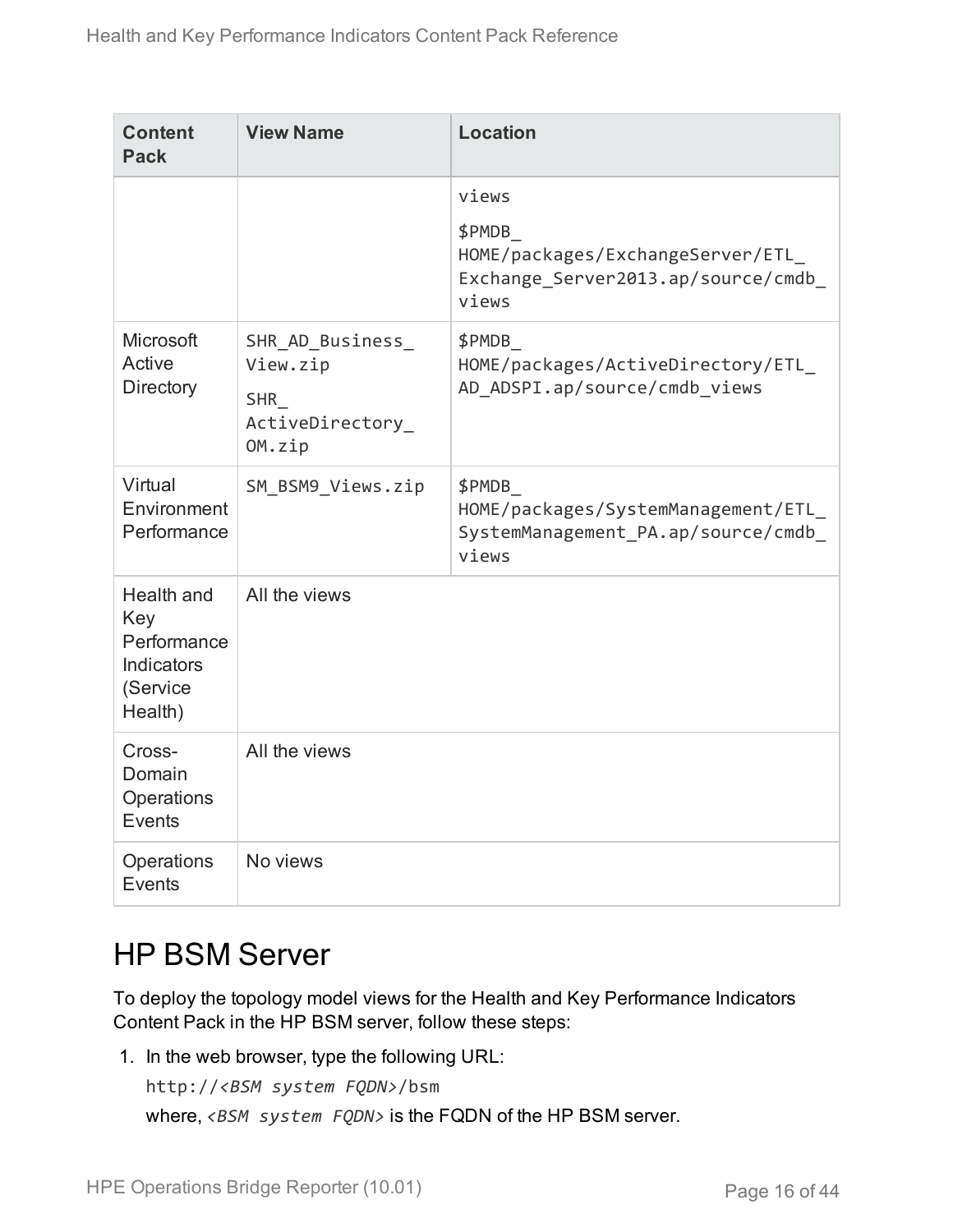**Note:** You can launch the HP BSM server from a system where HPE OBR is installed or any other local system. If you are launching from local system, ensure that you browse to the location mentioned in List of [Content](#page-10-1) Pack and [Topology](#page-10-1) Views to Deploy and copy the required views to your local system.

The Business Service Management Login page appears.

- 2. Type the login name and password and click **Log In**. The Business Service Management - Site Map appears.
- 3. Click **Administration > RTSM Administration**. The RTSM Administration page appears.

| ⇔            | <b>Business Service Management</b> - Site Map<br>Applications $\star$ Admin $\star$ Help $\star$<br>Site Map<br><b>MVBSM</b> | User: administrator<br><b>Full Screen View</b><br>Logout                                                         |
|--------------|------------------------------------------------------------------------------------------------------------------------------|------------------------------------------------------------------------------------------------------------------|
| Applications | Administration                                                                                                               | O D F                                                                                                            |
|              |                                                                                                                              | Change the default page                                                                                          |
|              | <b>Service Health</b>                                                                                                        | <b>System Availability Management</b>                                                                            |
|              | View Management - View Builder  CI Indicators  Custom Image  CI Status<br>Alerts                                             | Summary<br><b>Metrics and Indicators</b>                                                                         |
|              | Assignments - Health Indicator Assignments  KPI Assignments <br><b>Propagation Rules</b>                                     | <b>RTSM Administration</b>                                                                                       |
|              | Repositories - KPIsl IndicatorsI Business RulesI Context Menus                                                               | Modeling - IT Universe Manager  Modeling Studio  Impact Analysis<br>Manager  CI Type Manager  Enrichment manager |
|              | <b>Service Level Management</b>                                                                                              | Data Flow Management - Integration Studiol Discovery Control Panell                                              |
|              | <b>Agreements Manager</b>                                                                                                    | Data Flow Probe Set up  Adapter Management  Data Flow Probe Status                                               |
|              | <b>SLA Data Corrections</b>                                                                                                  | Administration - Package Manager  Scheduler  State Manager  CI life                                              |
|              | <b>SLA Alerts</b>                                                                                                            | ovde                                                                                                             |

4. Click **Administration > Package Manager**. The Package Manager page appears.

| <b>Business Service Management</b> - RTSM Administration                           |                                                    |                           |          | <b>Full Screen View</b>             | User: administrator | Logout |
|------------------------------------------------------------------------------------|----------------------------------------------------|---------------------------|----------|-------------------------------------|---------------------|--------|
| <b>MVBSM</b><br>♦<br>$\left\langle \left\langle \cdot \right\rangle \right\rangle$ | Applications $\blacktriangledown$<br>Admin $\star$ | Help $\blacktriangledown$ | Site Map |                                     |                     |        |
| Administration > Package Manager                                                   |                                                    |                           |          |                                     |                     |        |
| Modeling                                                                           | Data Flow Management                               | Administration            |          |                                     |                     | ○○■    |
| Tools -<br>$View -$                                                                |                                                    |                           |          |                                     |                     |        |
| 日<br>$-1.456$<br>$*$ $\alpha$ $\times$<br>國                                        | Q                                                  | G<br>Y                    | KI       |                                     |                     |        |
| $\angle$ Package Name                                                              | Category                                           | Readme                    | Vers     | <b>Description</b>                  |                     |        |
| <b>Active Directory</b>                                                            | Applications                                       | Readme                    | 11.0     | Active Directory topology discovery |                     |        |
| AlertsModel                                                                        |                                                    |                           |          |                                     |                     | ≣      |
| AlertsTals<br>۱.                                                                   | Alerts                                             |                           | 8.0      |                                     |                     |        |
|                                                                                    |                                                    |                           |          |                                     |                     |        |

5. Click the **Deploy Packages to Server (from local disk)** icon. The **Deploy Package to Server** dialog box appears.

| Administration > Package Manager |                      |                                                    |  |
|----------------------------------|----------------------|----------------------------------------------------|--|
| Modeling                         | Data Flow Management | Administration                                     |  |
|                                  |                      |                                                    |  |
| Tools $\sim$<br>View -           |                      |                                                    |  |
| $0\%$<br>÷                       | 崎<br>$\sqrt{a}$      | Q<br>$\mathbf{a} \mathbf{v} \mathbf{w}$ ?          |  |
|                                  |                      | 8.8<br>Deploy Packages to Server (from local disk) |  |
| Active Directory                 |                      |                                                    |  |
| <b>Alerts Model</b>              |                      |                                                    |  |
| H<br>AlertsTals                  |                      |                                                    |  |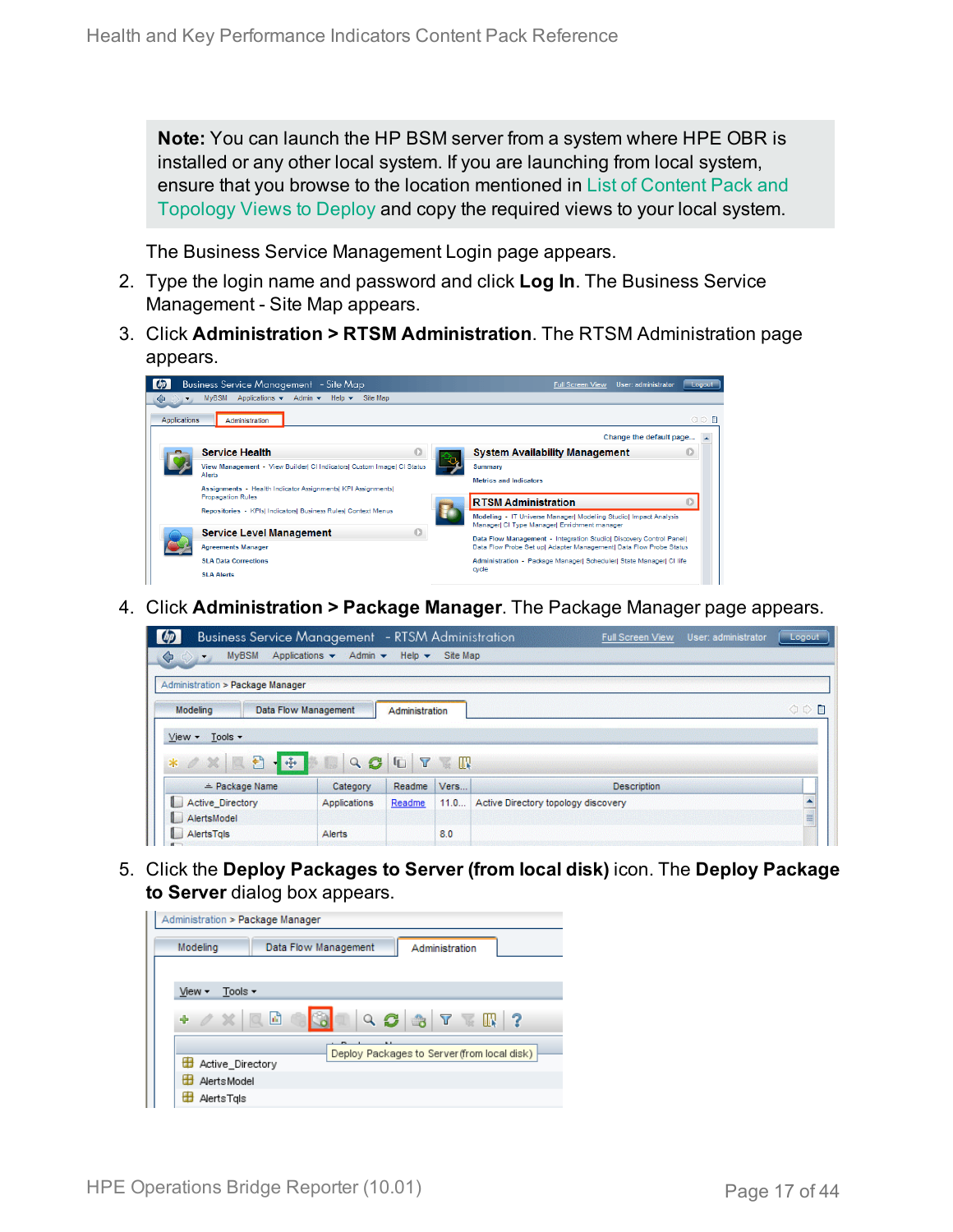6. Click the **Add** icon.

|  | <b>Deploy Packages to Server</b><br>Choose the package zip files to be deployed<br>Package(zip) |
|--|-------------------------------------------------------------------------------------------------|

The **Deploy Package to Server (from local disk)** dialog box appears.

7. Browse to the location of the Content Pack zip files, select the required files, and then click **Open**.

You can view and select the TQL and ODB views that you want to deploy under **Select the resources you want to deploy** in the **Deploy Package to Server (from local disk)** dialog box. Ensure that all the files are selected.

8. Click **Deploy** to deploy the Content Pack views.

You have successfully deployed the Content Packs views based on the type of deployment scenario selected for HPE OBR.

### <span id="page-17-0"></span>HP OMi 10 Server

To deploy the topology model views for the Health and Key Performance Indicators Content Pack in the HP OMi 10 server, follow these steps:

1. In the web browser, type the following URL:

```
http://<OMi system FQDN>/omi
```
where, *<OMi system FQDN>* is the FQDN of the HP OMi server.

**Note:** You can launch the HP OMi server from a system where HPE OBR is installed or any other local system. If you are launching from local system, ensure that you browse to the location mentioned in List of [Content](#page-10-1) Pack and [Topology](#page-10-1) Views to Deploy and copy the required views to your local system.

The Operations Manager i Login page appears.

- 2. Type the login name and password and click **Log In**. The Operations Manager i Workspace page appears.
- 3. Click **Administration > RTSM Administration > Package Manager**.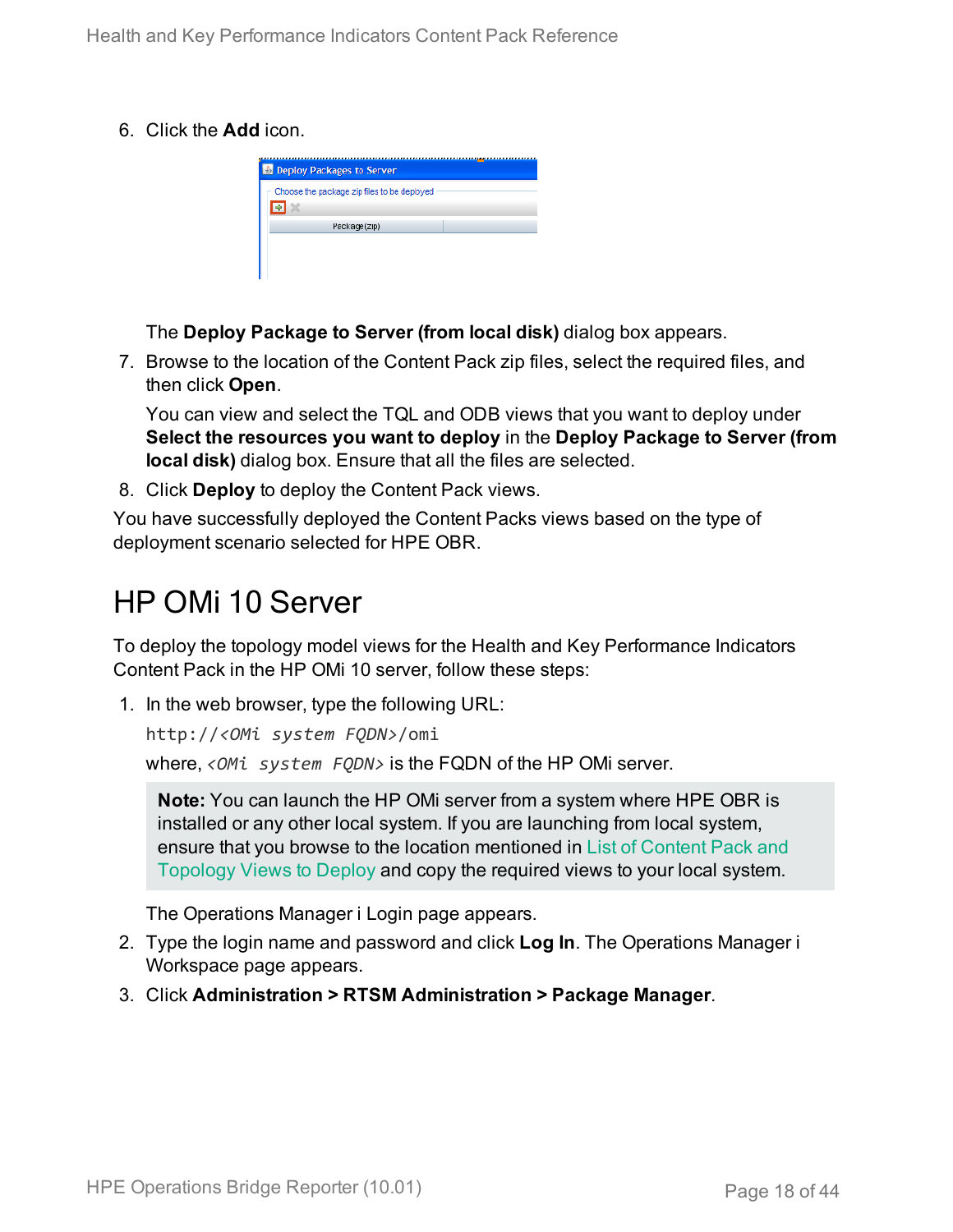| <b>Operations Manager i</b><br>Workspaces $\smile$                      | Administration $\sim$                         | Q search for menu items |                                                               | $\mathbf{L}$ admin $\sim$ | $\bullet$ |
|-------------------------------------------------------------------------|-----------------------------------------------|-------------------------|---------------------------------------------------------------|---------------------------|-----------|
| Workspaces > My Workspace                                               |                                               |                         |                                                               | Ħ.<br>Tel.                |           |
| 360° View x                                                             | > Event Processing<br>ł9                      |                         |                                                               |                           |           |
| Hierarchy                                                               |                                               |                         |                                                               |                           |           |
| È<br>EUM_BSMR<br>v<br>Y<br>[Select a Filter]<br>$\overline{\mathbb{Y}}$ | ô<br>> Service Health                         |                         |                                                               |                           |           |
| Name                                                                    | $\sim$ RTSM Administration                    |                         |                                                               |                           |           |
| E EUM_BSMR                                                              | <b>Modeling</b><br><b>IT Universe Manager</b> |                         | <b>Data Flow Management</b><br><b>Reconciliation Priority</b> |                           |           |
| $\bigcirc$ 1                                                            | <b>Modeling Studio</b>                        |                         | <b>Integration Studio</b>                                     |                           |           |
| 16.55.245.42<br>▄                                                       | <b>Impact Analysis Manager</b>                |                         | <b>Discovery Control Panel</b>                                |                           |           |
| $\sqrt{16.59.1.1 - 16.59.50.255}$                                       | <b>CI Type Manager</b>                        |                         | <b>Data Flow Probe Setup</b>                                  |                           |           |
|                                                                         | <b>Enrichment manager</b>                     |                         | <b>Adapter Management</b>                                     |                           |           |
| $\bigotimes$ 16.59.101.1 - 16.59.150.255                                |                                               |                         | <b>Data Flow Probe Status</b>                                 |                           |           |
| $\bigotimes$ 16.59.151.1 - 16.59.255.1                                  | <b>Administration</b>                         |                         |                                                               |                           |           |
| $\bigotimes$ 16.59.42.70 - 16.59.42.70                                  | <b>Package Manager</b><br>Scheduler           | Package Manager         |                                                               |                           |           |
| $\bigotimes$ 16.59.51.1 - 16.59.100.255                                 | <b>State Manager</b>                          |                         |                                                               |                           |           |
| 16.59.67.149<br>▄                                                       | <b>CI Life Cycle</b>                          |                         |                                                               |                           |           |
| $\left[ \bigcirc \right]$ 2                                             |                                               |                         |                                                               |                           |           |
| $\bigcirc$ 4                                                            | Ö<br>> Setup and Maintenance                  |                         |                                                               |                           |           |
| $\sigma$<br>Active                                                      | > Users<br>22                                 |                         |                                                               |                           |           |

The Package Manager page appears.

4. Click the **Deploy Packages to Server (from local disk)** icon. The **Deploy Package to Server** dialog box appears.

| <b>Operations Manager i</b>                                             | Workspaces $\smile$ |        | Administration $\sim$ |          | Q search for menu items             | $\blacktriangle$ r admin $\blacktriangleright$ | $\odot$ |
|-------------------------------------------------------------------------|---------------------|--------|-----------------------|----------|-------------------------------------|------------------------------------------------|---------|
| Administration > RTSM Administration > Administration > Package Manager |                     |        |                       |          |                                     |                                                |         |
| View - Tools - Help -                                                   |                     |        |                       |          |                                     |                                                |         |
|                                                                         |                     |        |                       |          |                                     |                                                |         |
| ≐ Package N Deploy packages to server (from local disk)                 |                     | Readme | <b>Version</b>        | Build Nu | <b>Description</b>                  |                                                |         |
| Active_Directory                                                        | Applications        | Readme | 13.0-1179             | 1179     | Active Directory topology discovery |                                                |         |
| AlertsModel                                                             |                     |        |                       |          |                                     |                                                |         |
| AlertsTqls                                                              | Alerts              |        | 8.0                   |          |                                     |                                                |         |

5. Click the **Add** icon.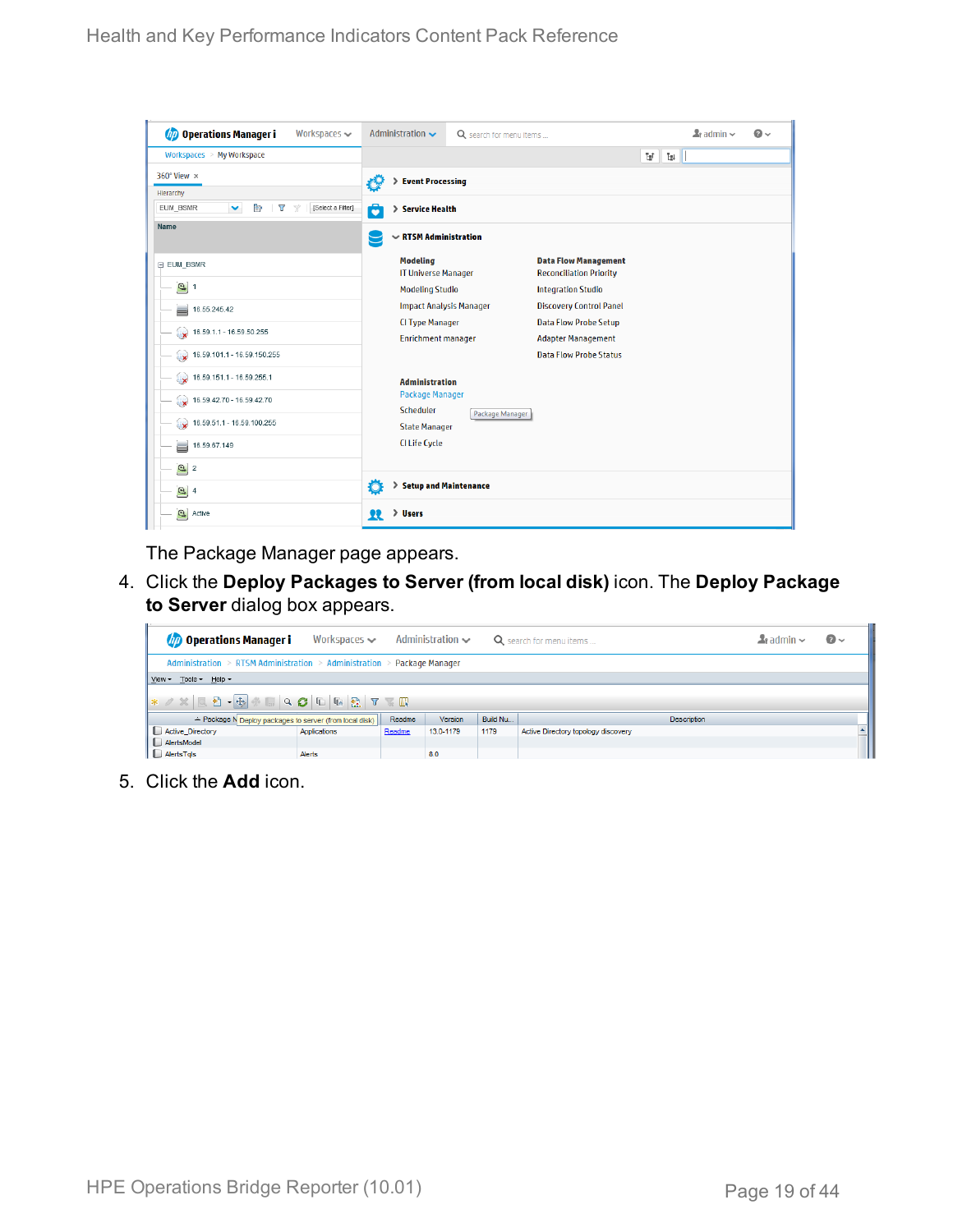| Seploy Packages to Server                   |        |        |
|---------------------------------------------|--------|--------|
| Choose the package zip files to be deployed |        |        |
| 壘<br>$\chi$                                 |        |        |
| Package(zip)<br>Add                         | Path   |        |
|                                             |        |        |
|                                             |        |        |
|                                             |        |        |
|                                             |        |        |
|                                             |        |        |
| Select the resources you want to deploy     |        |        |
| 名七脑                                         |        |        |
|                                             |        |        |
|                                             |        |        |
|                                             |        |        |
|                                             |        |        |
|                                             |        |        |
|                                             |        |        |
|                                             |        |        |
|                                             | Deploy | Cancel |

The **Deploy Package to Server (from local disk)** dialog box appears.

6. Browse to the location of the Content Pack zip files, select the required files, and then click **Open**.

You can view and select the TQL and ODB views that you want to deploy under **Select the resources you want to deploy** in the **Deploy Package to Server (from local disk)** dialog box. Ensure that all the files are selected.

7. Click **Deploy** to deploy the Content Pack views.

You have successfully deployed the Content Packs views based on the type of deployment scenario selected for HPE OBR.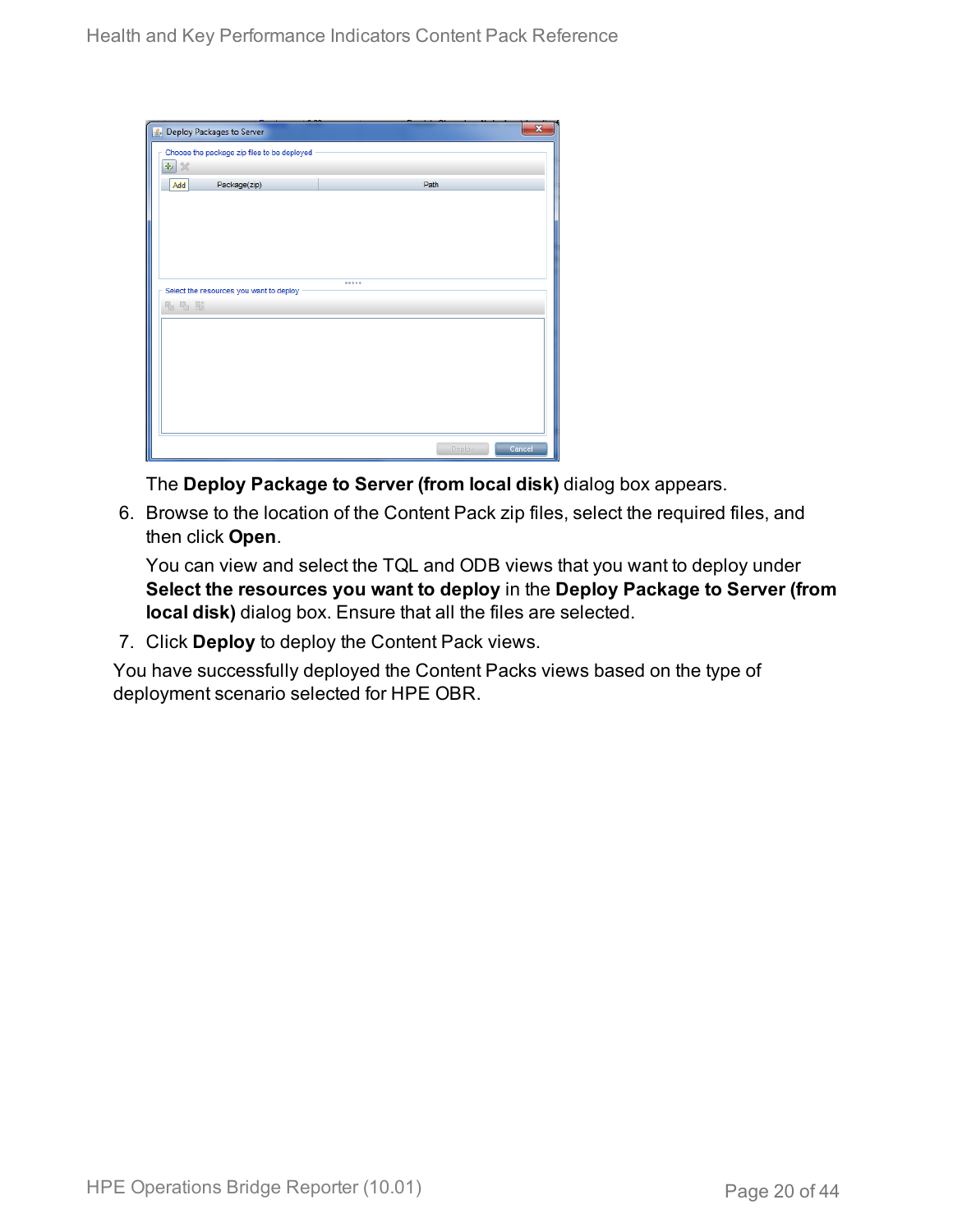## <span id="page-20-0"></span>Install the Content Pack

Before you begin to install the Content Packs, check the availability and integrity of the data sources.

### <span id="page-20-1"></span>Check Availability and Integrity of Data Sources

HPE OBR has Data Source Readiness Check tool that enables you to check the availability and integrity of RTSM and PA data sources before installing Content Packs. The tool is available on Windows and Linux operating systems. You can check the data source readiness using the property file or by database.

#### **Check Data Source Related to RTSM**

To check the availability and integrity of data source related to RTSM, follow these steps:

- 1. Log on to the HPE OBR system.
- 2. Before you check the data source readiness, ensure the following:
	- a. The **dscheck** folder is available in PMDB\_HOME.
	- b. The dscheckRTSM.sh script is available in %PMDB\_HOME%\dscheck\bin (**On Windows**) and \$PMDB\_HOME/dscheck/bin (**On Linux**).
	- c. Property file is created with the following entries:

## RTSM DB connection properties

rtsm.hostname=<*hostname*>

rtsm.username=<*username*>

rtsm.password=<*password*>

```
rtsm.port=<port>
```
- 3. To check the data source readiness, run the following command in the command prompt:
	- a. cd {PMDB\_HOME}/dscheck/bin
	- b. Check the data source readiness using:
		- i. **Property file**:

```
dscheckRTSM.sh -propFile <File_Path>/<property_file>
```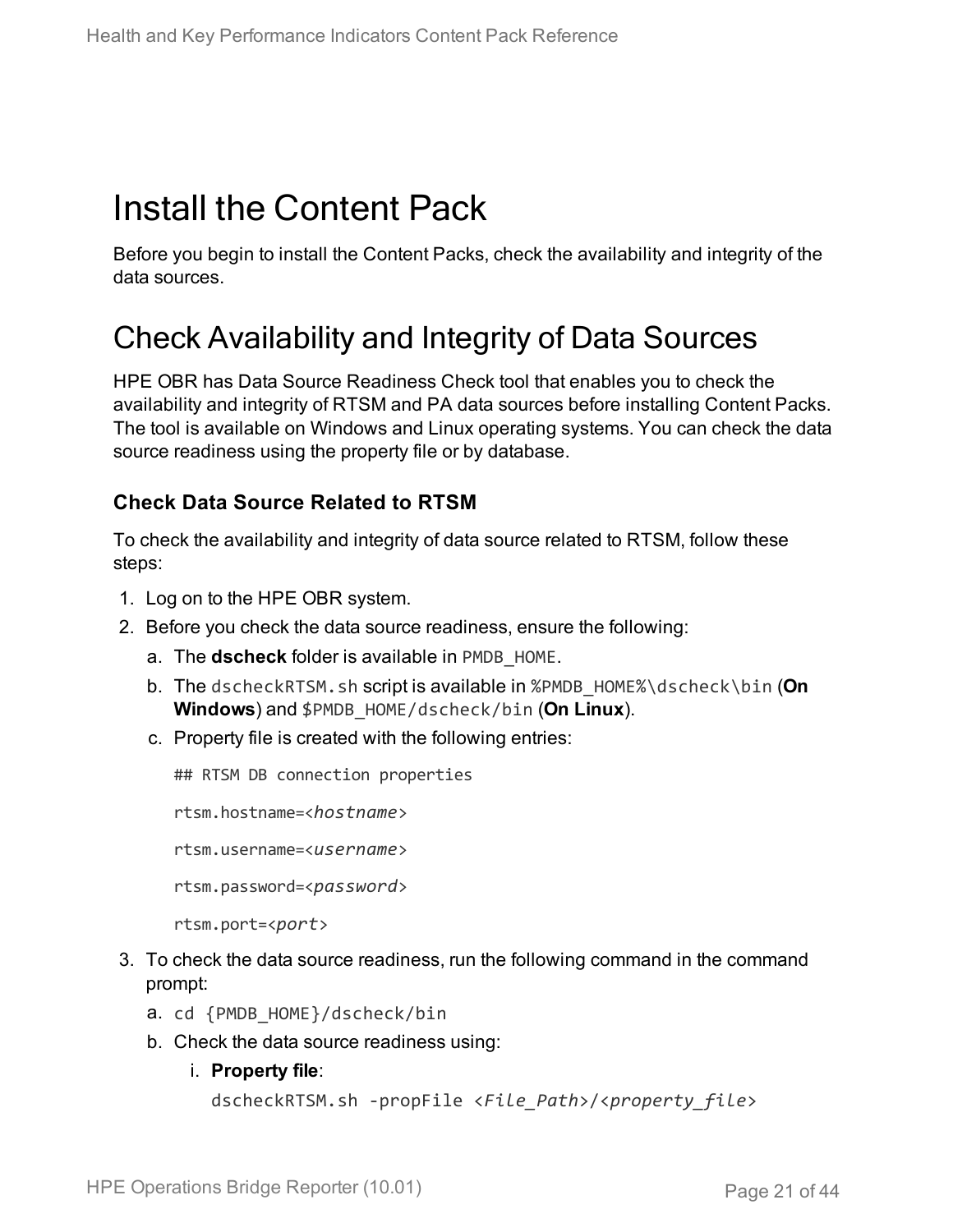where, <*File\_Path*> is the path where property file is created. <*property\_file*> is the name of the RTSM property file. For example, rtsm.prp.

#### ii. **Database**:

./dscheckRTSM.sh

You can open the .html file created in **dscheck** folder to check the availability and integrity of the RTSM data source.

| <b>Status Summary</b>                                                                  |                                   |                                             |                              |                                           |  |                                           |  |
|----------------------------------------------------------------------------------------|-----------------------------------|---------------------------------------------|------------------------------|-------------------------------------------|--|-------------------------------------------|--|
| <b>BSM/OMi</b><br><b>Version</b>                                                       | <b>Host Name</b>                  | Connection<br><b>Status</b>                 | <b>View</b><br><b>Status</b> | <b>Mandatory CI Type</b><br><b>Status</b> |  | <b>Mandatory CI<br/>Attributes Status</b> |  |
| Unknown                                                                                | IWFVM02277.hpswlabs.adapps.hp.com | Ø                                           | ◶                            | ☺                                         |  | 0                                         |  |
|                                                                                        |                                   |                                             |                              |                                           |  |                                           |  |
|                                                                                        |                                   |                                             |                              |                                           |  |                                           |  |
| <b>Select Views:</b>                                                                   |                                   |                                             |                              |                                           |  |                                           |  |
| Missing Mandatory CI Types<br>Missing Mandatory CI Attributes<br>Not available in RTSM |                                   |                                             |                              |                                           |  |                                           |  |
|                                                                                        |                                   |                                             |                              |                                           |  |                                           |  |
| <b>View Summary</b>                                                                    |                                   |                                             |                              |                                           |  |                                           |  |
|                                                                                        |                                   |                                             |                              |                                           |  |                                           |  |
| <b>View Name</b>                                                                       | <b>Available in</b><br>RTSM?      | <b>Mandatory CI</b><br><b>Types Missing</b> |                              | <b>Mandatory CI</b><br><b>Attributes</b>  |  |                                           |  |
|                                                                                        |                                   |                                             |                              | <b>Missing</b>                            |  |                                           |  |
| SM_PA                                                                                  | Yes.                              |                                             |                              | $\mathbf{A}$                              |  |                                           |  |
| SM SiS BusinessView                                                                    | Yes:                              |                                             |                              |                                           |  |                                           |  |
| Exchange Site View                                                                     | Yes:                              |                                             |                              |                                           |  |                                           |  |
| J2EE Deployment                                                                        | Yes.                              |                                             |                              |                                           |  |                                           |  |
| SM_HyperV_BusinessView                                                                 | Yes:                              |                                             |                              |                                           |  |                                           |  |
| SM_SiS_Server                                                                          | Yes                               |                                             |                              |                                           |  |                                           |  |
| SM Sol Zones                                                                           | Yes:                              |                                             |                              |                                           |  |                                           |  |
| <b>ORA</b> Deployment                                                                  | Yes:                              |                                             |                              |                                           |  |                                           |  |
| MSSQL BusinessView                                                                     | <b>Yes</b>                        |                                             |                              |                                           |  |                                           |  |
| ORA BusinessView                                                                       | <b>Yes</b>                        |                                             |                              |                                           |  |                                           |  |
| SM_Sol_Zones_BusinessView                                                              | Yes:                              |                                             |                              | 12                                        |  |                                           |  |
| <b>SHR_Network</b>                                                                     | Yes                               |                                             |                              |                                           |  |                                           |  |
| <b>SM LPAR</b>                                                                         | Yes:                              |                                             |                              |                                           |  |                                           |  |
| SM SiS                                                                                 | Yes.                              |                                             |                              |                                           |  |                                           |  |

The file displays the following information:

- i. Server status
- ii. Configuration details
- iii. Views available in RTSM
- iv. Mandatory CI types missing in the view
- v. Mandatory CI attributes missing with the CI type

#### **Check Data Source Related to PA**

To check the availability and integrity of data source related to PA, follow these steps:

- 1. Log on to the HPE OBR system.
- 2. Before you check the data source readiness, ensure the following:
	- a. The **dscheck** folder is available in PMDB\_HOME.
	- b. The dscheckPA.sh script is available in %PMDB\_HOME%\dscheck\bin (**On Windows**) and \$PMDB\_HOME/dscheck/bin (**On Linux**).
	- c. Property file with the entries of PA nodes is created.
- 3. To check the data source readiness, run the following command in the command prompt: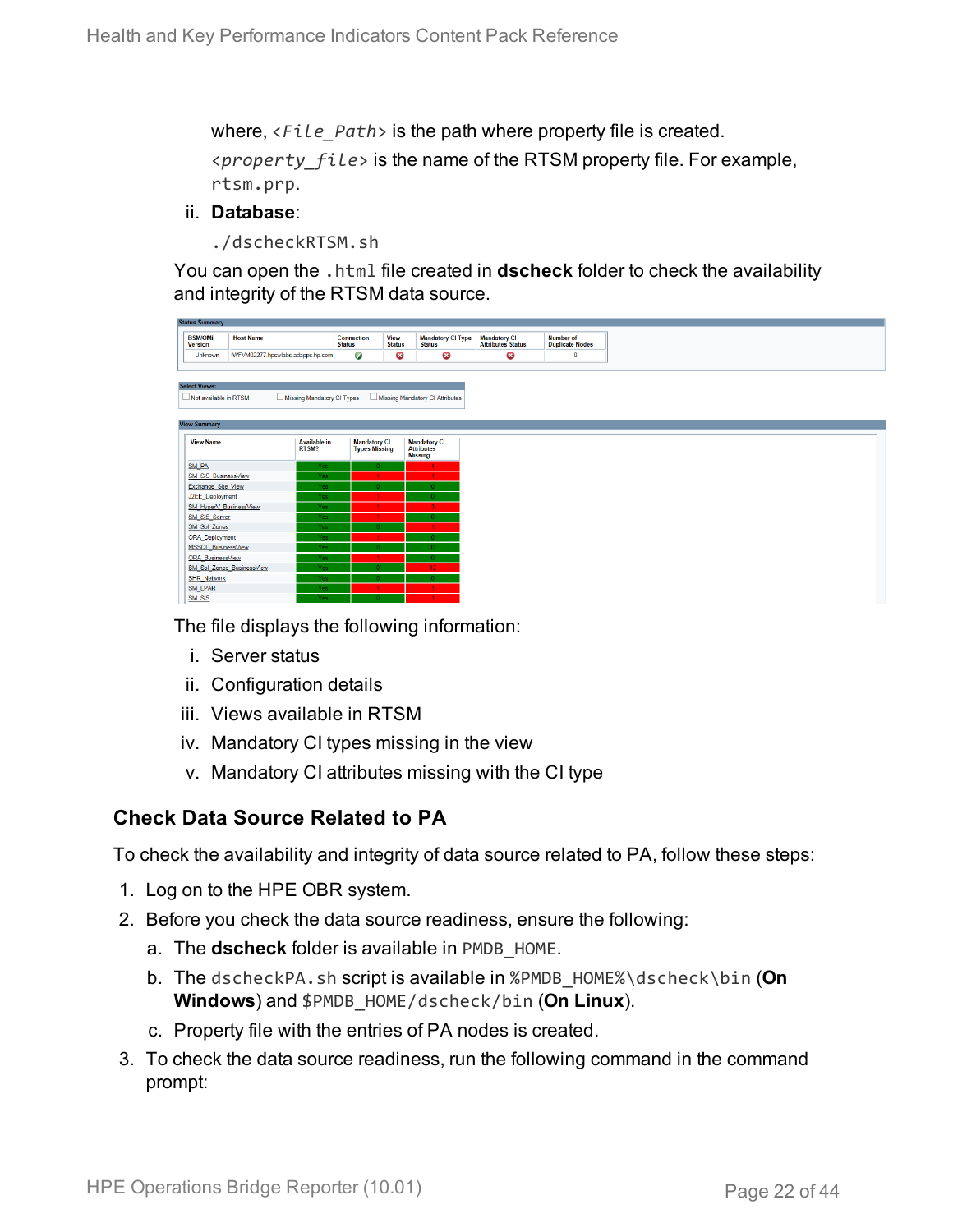- a. cd {PMDB\_HOME}/dscheck/bin
- b. Check the data source readiness using:
	- i. **Property file**:

dscheckPA.sh -propFile <*File\_Path*>/<*property\_file*> where, <*File\_Path*> is the path where property files is created. <*property\_file*> is the name of the PA property file. For example, pa.prp.

#### ii. **Database**:

./dscheckPA.sh

You can open the .html file created in **dscheck** folder to check the availability and integrity of the PA data source.

| <b>Node Status Summary</b> |                           |             |                       |             |                             |                                 |                      |               |                        |  |
|----------------------------|---------------------------|-------------|-----------------------|-------------|-----------------------------|---------------------------------|----------------------|---------------|------------------------|--|
| <b>Total</b>               | <b>Not Reachable</b>      |             | <b>Policy Missing</b> |             |                             | Data not logged for last 2 days |                      |               | <b>DSi/CODA Status</b> |  |
| ∸                          | 0                         |             |                       | ᆜ           |                             |                                 |                      |               | ┹                      |  |
|                            |                           |             |                       |             |                             |                                 |                      |               |                        |  |
|                            |                           |             |                       |             |                             |                                 |                      |               |                        |  |
| <b>Select any</b>          |                           |             |                       |             |                             |                                 |                      |               |                        |  |
| Node Name:                 |                           |             |                       |             | Domains: -- Select All -- V |                                 |                      |               |                        |  |
|                            |                           |             |                       |             |                             |                                 |                      |               |                        |  |
|                            |                           |             |                       |             |                             |                                 |                      |               |                        |  |
| <b>Node Status</b>         |                           |             |                       |             |                             |                                 |                      |               |                        |  |
| <b>Node Name</b>           |                           | <b>ICMP</b> | <b>BBC</b>            | <b>CODA</b> | <b>Agent Version</b>        | <b>Last Log Time</b>            | Number               | <b>Domain</b> | <b>DSi/CODA</b>        |  |
|                            |                           | ping        | ping                  | ping        |                             |                                 | of<br><b>Missing</b> |               |                        |  |
|                            |                           |             |                       |             |                             |                                 | <b>Policies</b>      |               |                        |  |
|                            | IWFMVS017.HPSWLABS.HP.COM | $\bullet$   | $\boldsymbol{\Omega}$ | $\bullet$   | 11.11.025                   | 09/28/15 13:38:00               |                      |               | 0                      |  |
|                            |                           |             |                       |             |                             |                                 |                      |               |                        |  |

The file displays the following information:

- i. Node status summary
- ii. Node status

### <span id="page-22-0"></span>Selecting the Content Pack Components

A typical Content Pack consists of three components - the Domain, Extraction Transformation Loading (ETL), and Application components.

The following figure shows the typical data flow between the components of the Content Pack: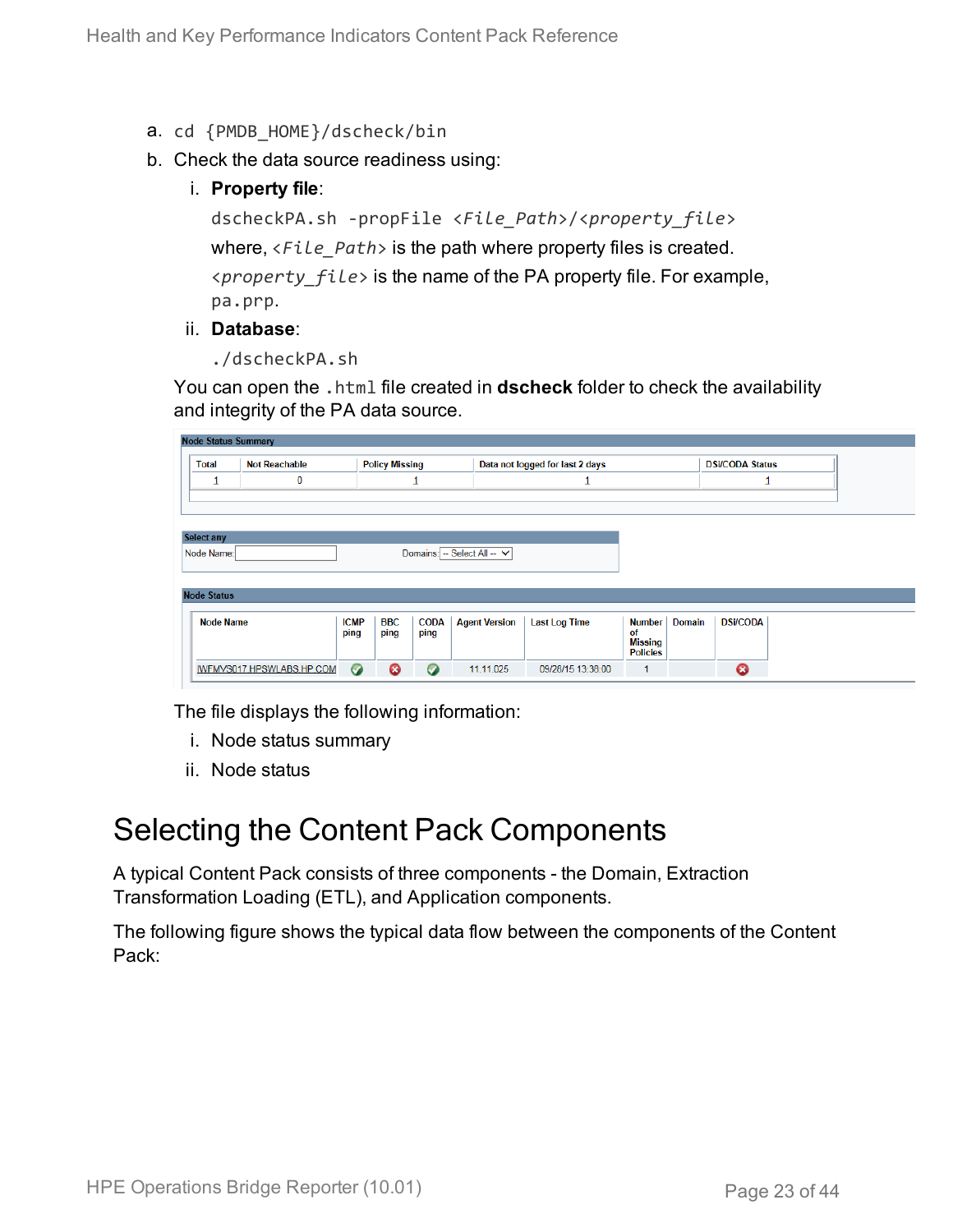

- **Domain component**: The Domain or Core Domain component defines the data model for a particular Content Pack. It contains the rules for generating the relational schema. It also contains the data processing rules, including a set of standard preaggregation rules, for processing data into the database. The Domain component can include the commonly-used dimensions and cubes, which can be leveraged by one or more Report Content Pack components. The Domain Content Pack component does not depend on the configured topology source or the data source from where you want to collect data.
- <sup>l</sup> **ETL (Extract, Transform, and Load) component**: The ETL Content Pack component defines the collection policies and the transformation, reconciliation, and staging rules. It also provides the data processing rules that define the order of execution of the data processing steps.

A single data source app.lication can have multiple ETL components. For example, you can have one ETL component for each virtualization technology supported in Performance Agent such as Oracle Solaris Zones, VMware, IBM LPAR, and Microsoft HyperV. The ETL component can be dependent on one or more Domain components. In addition, you can have multiple ETL components feeding data into the same Domain component.

The ETL Content Pack component is data source dependent. Therefore, for a particular domain, each data source application has a separate ETL Content Pack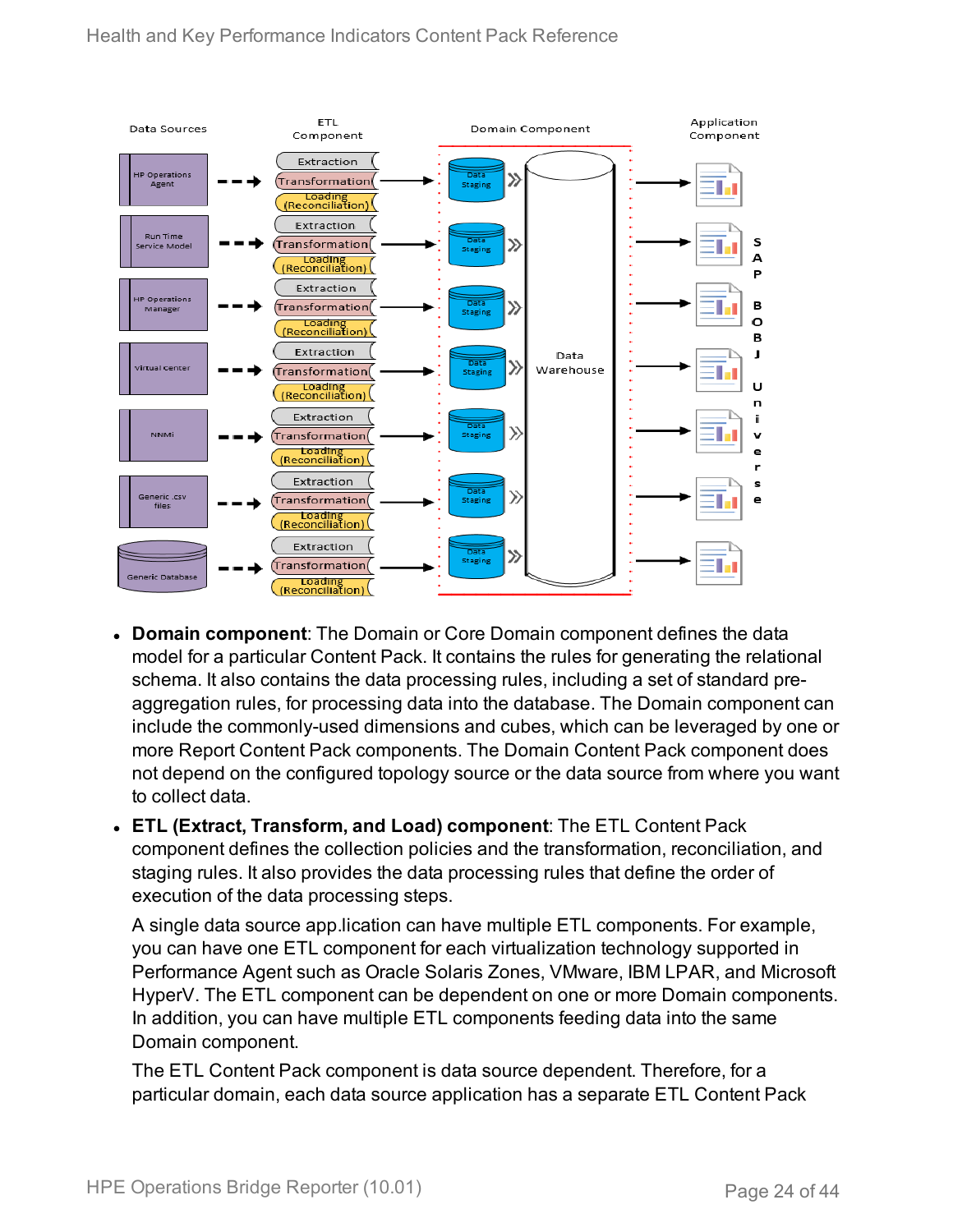component. For example, if you want to collect system performance data from the HP Operations Agent, you must install the SysPerf\_ETL\_PerformanceAgent component. If you want to collect system performance data from HP SiteScope, you must install either SysPerf\_ETL\_SiS\_API (sourcing data logged in API) or SysPerf\_ ETL SiS DB (sourcing data logged in BSM Profile database).

**Application component**: The Application Content Pack component defines the application-specific aggregation rules, business views, SAP BOBJ universes, and the reports for a particular domain. Report components can be dependent on one or more Domain components. This component also provides the flexibility to extend the data model that is defined in one or more Domain components.

The list of Content Pack components that you can install depends on the topology source that you configured during the post-install configuration phase of the installation. Once the topology source is configured, the Deployment Manager filters the list of Content Pack components to display only those components that can be installed in the supported deployment scenario. For example, if RTSM is the configured topology source, the Deployment Manager only displays those components that can be installed in the SaOB and APM deployment scenarios.

### <span id="page-24-0"></span>Install the Content Pack in Deployment Manager

To install the required Health and Key Performance Indicators Content Pack, follow these steps:

1. Launch the Administration Console in a web browser using the following URL:

http://*<OBR\_Server\_FQDN>*:21411

2. In the Administration Console, click **Administration > Deployment Manager**. The Deployment Manager page is displayed.

To install this content pack and to generate reports on data from BSM or OMi, make the following selections:

- HIKPI ETL ServiceHealth (RTSM topology) (10.00.000)
- HIKPI ETL ServiceHealth OMi10 (OMi topology) (10.00.000)
- HIKPI\_Domain (10.00.000)
- HIKPI Reports ServiceHealth (10.00.000)

**Note:** The Content Pack components for RTSM and OMi topology source are mutually exclusive. Ensure that only one of them is selected.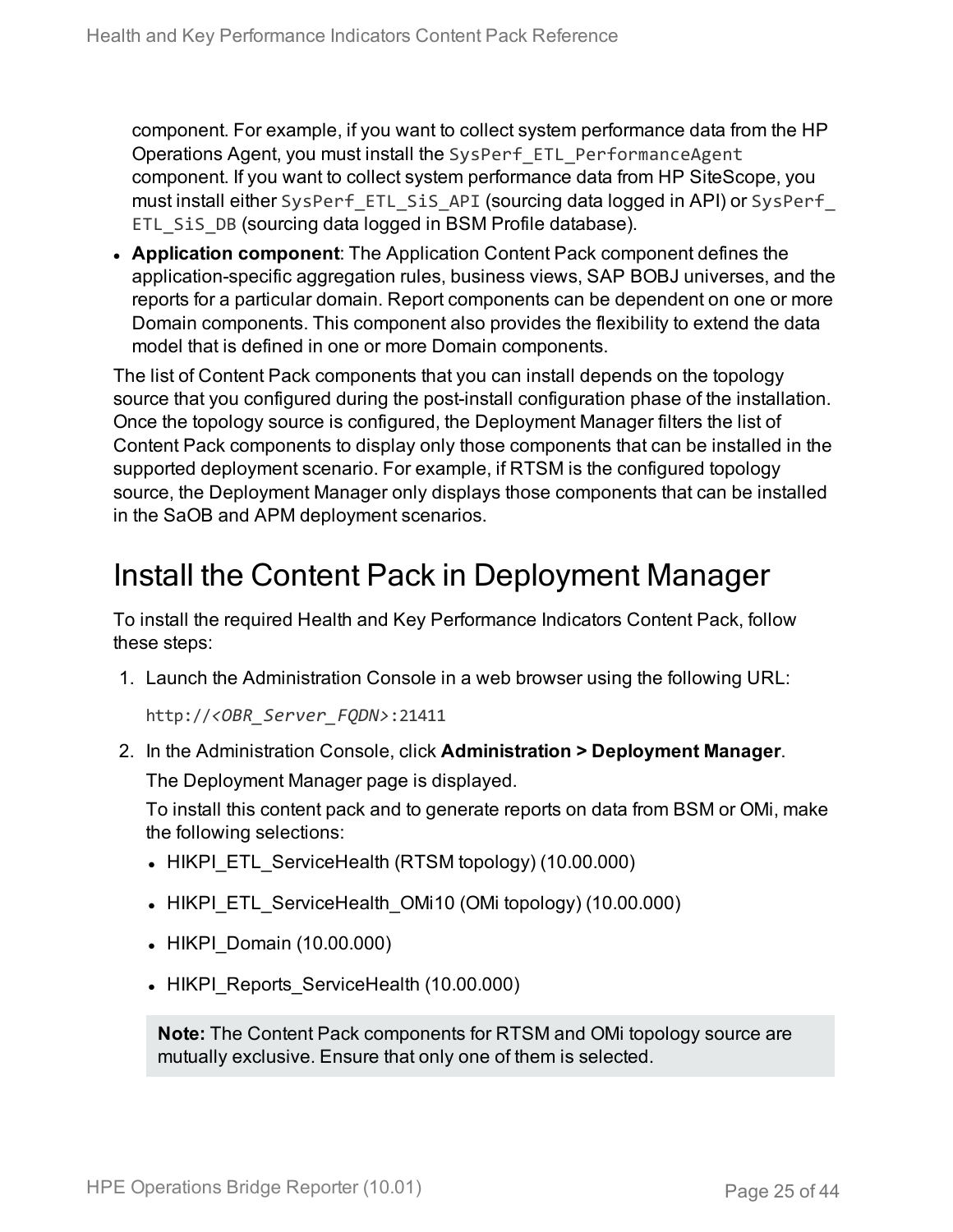**Tip:** Install the following dependent content packs (and their components) along with this content pack for it to function:

- Core
	- <sup>o</sup> Core\_Domain

**Note:** The dependent domain content pack get selected automatically, you have to select only the ETLs based on the topology source.

**Note:** For more details on ETLs, see *HPEOperations Bridge Reporter Content Pack Release Notes*.

3. Click **Install/Upgrade** to install the Content Packs.

The color of the status column changes for all the selected Content Packs. An Installation Started status appears in the **Status** column for Content Pack that is currently being installed. The Deployment Manager page automatically refreshes itself to display the updated status. Once the installation completes, an Installation Successful status appears. If the installation fails, an Installation Failed status appears.

**Note:** The timer service will be stopped automatically during install/uninstall/upgrade operation and will be started once operation is complete.

4. Click the link in the **Status** column for more information about the installation process.

The Content Pack Component Status History window is displayed. It displays the details of the current and historical status of that Content Pack component's installation.

**Note:** During install/uninstall process, Deployment Manager does not allow you to interrupt the process. Instead, you must wait till the current process is complete before you can perform any other operations on the Deployment Manager page.

### <span id="page-25-0"></span>Uninstalling the Content Pack Components

Use the Deployment Manager utility to uninstall the Content Pack components.

To uninstall the Content Packs, follow these steps:

- 1. Launch the Administration Console in a web browser:
	- a. Launch the following URL:

```
https://<OBR_Server_FQDN>:21412/
```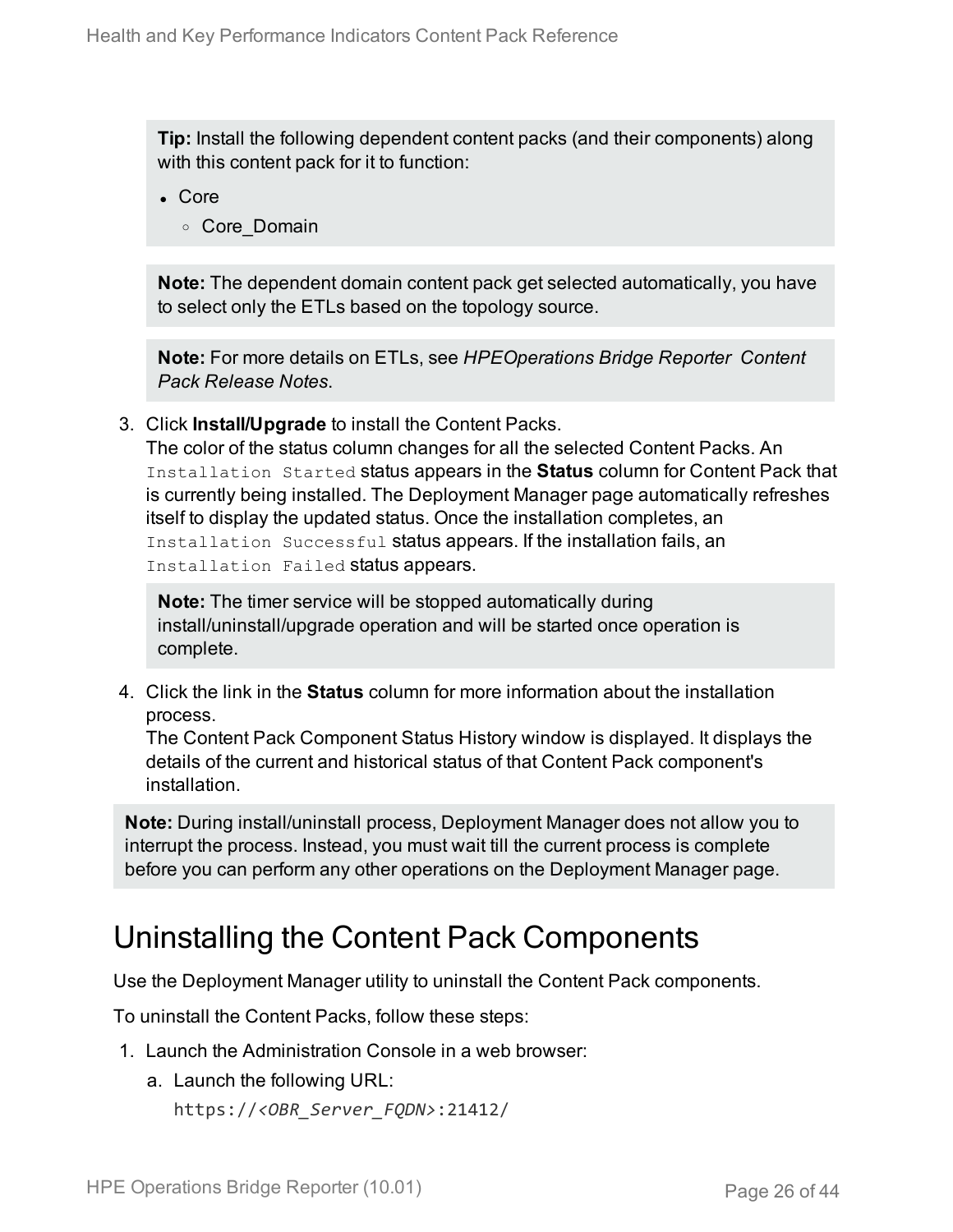b. Type **administrator** in the **Login Name** field and password in the **Password** field. Click **Log In** to continue. The Administration Console page appears.

**Note:** If you use any other user account to access the Administration Console, make sure that the user account has administrator privileges.

2. On the left pane, click **Administration**, and then click **Deployment Manager**. The **Deployment Manager** page appears.

The Deployment Manager displays the Content Pack components that are installed in the supported deployment scenario. For the list of Content Pack, see ["List](#page-10-1) of Content Pack and [Topology](#page-10-1) Views to Deploy" on page 11.

3. Click icon for the required Content Pack to be uninstalled. A summary message is displayed.

**Note:** At a time, only one Content Pack and its dependent Content Packs are uninstalled.

4. Click **OK** to uninstall the Content Pack. The uninstall status is displayed in the **Status** column.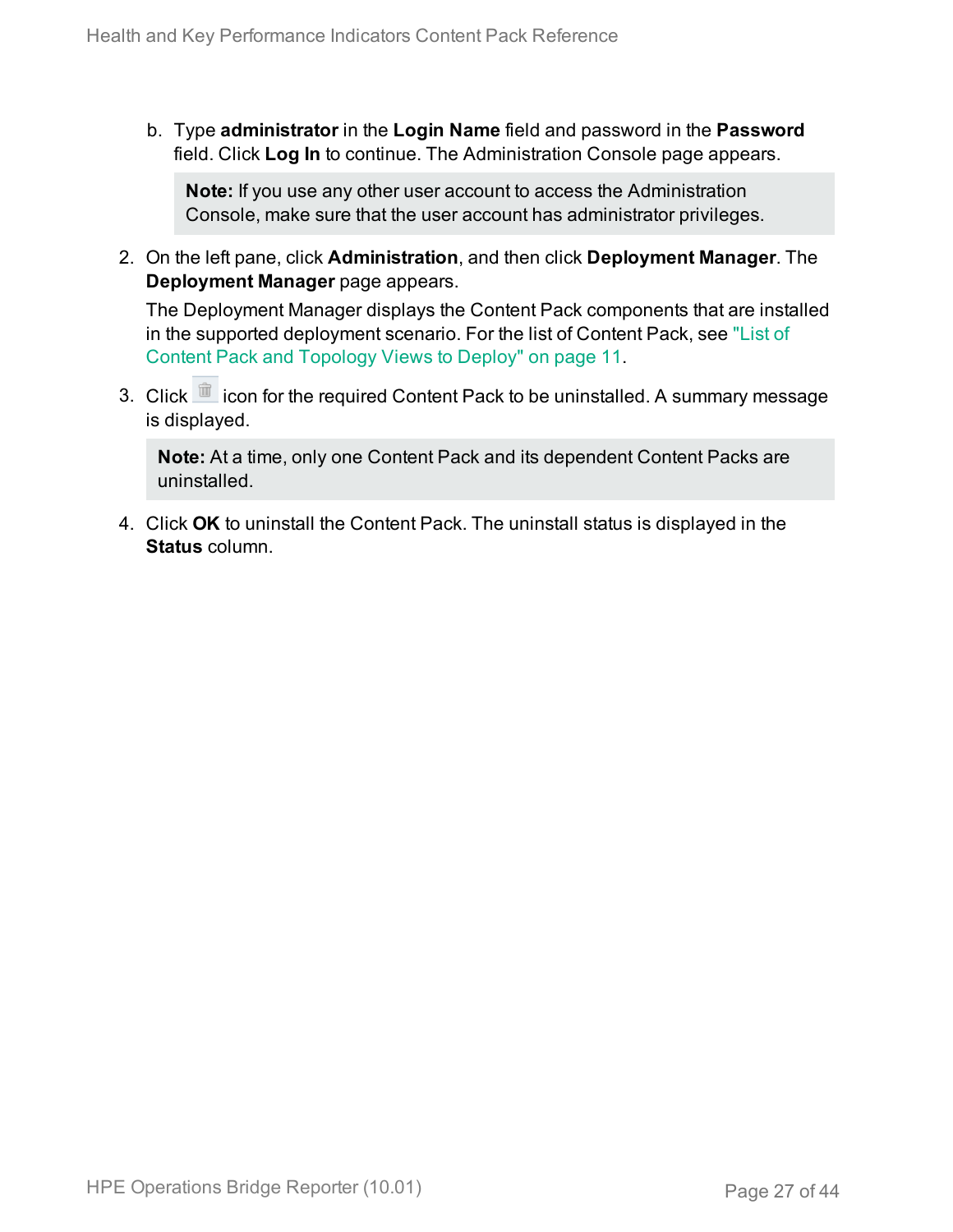## <span id="page-27-0"></span>Data Source Collection Configuration

After installing Health and Key Performance Indicators Content Pack, you must configure HPE OBR to collect required data from various data collectors. The data collectors work internally within the HPE OBR infrastructure to collect the data. Therefore, you cannot directly interface with these collectors. Instead, you can specify the data sources from where the collectors can collect the data through the Administration Console.

### <span id="page-27-1"></span>Configuring the Management and Profile Database Data Source

You can configure HPE OBR to collect data from the following HP Business Service Management data repositories:

- **Management database**: The Management database stores system-wide and management-related metadata for the HP Business Service Management environment.
- **Profile database**: The Profile database stores raw and aggregated measurement data obtained from the HP Business Service Management data collectors. The Profile database also stores measurements collected through HPOM, OMi, BPM, RUM, and Service Health.

In your HP BSM deployment, you might have to set up multiple Profile databases for scaling because one database might not be enough to store all the data. You may also require multiple Profile database to store critical and non-critical data. The information on different Profile databases deployed in your environment is stored in the Management database.

To configure the multiple Profile database connections, you also need to configure the Management database on the BSM/OMi page.

To configure a new Management Database, follow these steps:

1. In the **Administration Console**, click **Data Source Configuration > BSM/OMi > Management Database**.

**Note:** To discover Profile or Operations database in HPE OBR system, you must copy the seed.properties and encryption.properties files from HP BSM/OMi server to HPE OBR system. For more information, see [Discover](#page-34-0)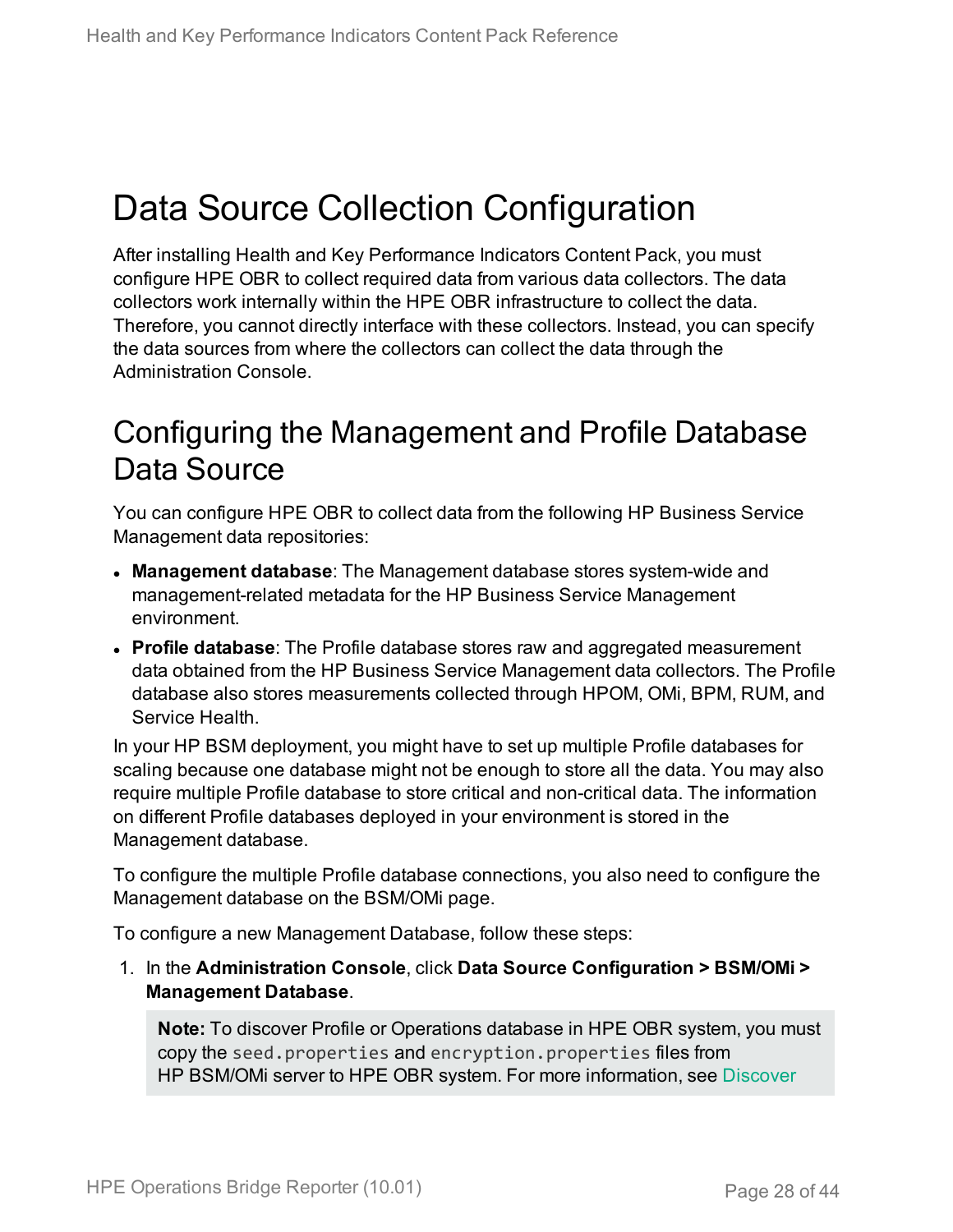| Ą                                                           |                                   | restart HPE_PMDB_Platform_Administrator service to discover Profile/Operations database. |                                    | Copy seed properties and encryption properties files from {topaz_home}/conf folder in HP BSM DP/OMi Server to {PMDB_HOME}/config folder in HPE OBR system and |
|-------------------------------------------------------------|-----------------------------------|------------------------------------------------------------------------------------------|------------------------------------|---------------------------------------------------------------------------------------------------------------------------------------------------------------|
|                                                             |                                   |                                                                                          |                                    | <b>Management Database</b><br>Profile Database                                                                                                                |
| <b>Management Database</b>                                  |                                   |                                                                                          |                                    |                                                                                                                                                               |
| <b>Host name</b>                                            | Data<br>source                    | <b>Connection</b>                                                                        | <b>Status</b><br><b>Collection</b> | Configuration                                                                                                                                                 |
|                                                             |                                   | BSM Management Database not configured.                                                  |                                    |                                                                                                                                                               |
| Data source-                                                |                                   |                                                                                          |                                    |                                                                                                                                                               |
| $\odot$ BSM $\odot$ OMi                                     |                                   |                                                                                          |                                    |                                                                                                                                                               |
| H<br><b>RAC</b><br>Host name                                | Database in Oracle                |                                                                                          |                                    |                                                                                                                                                               |
| o<br>Port<br><b>ORACLE</b><br>Database type                 | $\checkmark$                      |                                                                                          |                                    |                                                                                                                                                               |
| Database instance<br>User name                              |                                   |                                                                                          |                                    |                                                                                                                                                               |
| Password<br><b>Collection station</b><br>local<br><b>OK</b> | $\overline{\mathsf{v}}$<br>Cancel |                                                                                          |                                    |                                                                                                                                                               |

- 2. Click **Create New**. The **Connection Parameters** dialog box appears.
- 3. Based on the topology source, select **Data Source** as **BSM** or **OMi**.
- 4. Type the following values in the **Connection Parameters** dialog box:

| <b>Field</b> | <b>Description</b>                                                                                                    |
|--------------|-----------------------------------------------------------------------------------------------------------------------|
| Host name    | IP address or FQDN of the Management Database<br>server.<br>Not displayed when Database in Oracle RAC is<br>selected. |
| Port         | Port number to query the Management Database server.<br>Not displayed when Database in Oracle RAC is                  |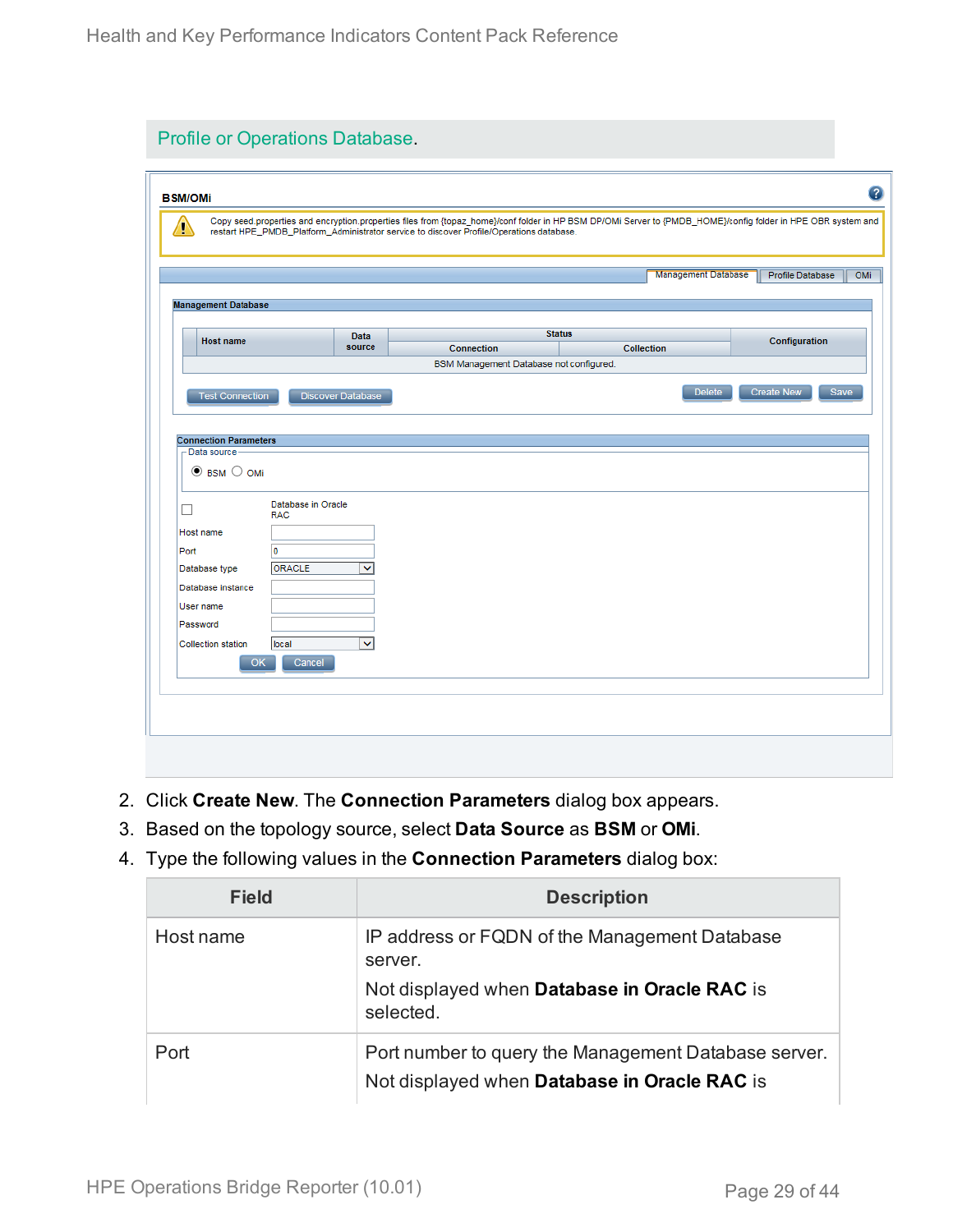| <b>Field</b>                     | <b>Description</b>                                                                                                                                                                                                                                                                                          |
|----------------------------------|-------------------------------------------------------------------------------------------------------------------------------------------------------------------------------------------------------------------------------------------------------------------------------------------------------------|
|                                  | selected.                                                                                                                                                                                                                                                                                                   |
| Database type                    | The type of database engine that is used to create the<br>Management Database. If you have selected the Data<br>Source as BSM then the database type can either be<br>Oracle or MSSQL. If you have selected the Data<br>Source as OMi then the database type can be Oracle,<br><b>MSSQL, or PostgreSQL.</b> |
| Windows<br>Authentication        | If you have selected MSSQL as the database type, you<br>have the option to enable Windows authentication for<br>MSSQL, that is, the user can use the same credentials to<br>access SQL Server as that of the Windows system<br>hosting the database.                                                        |
| Database instance                | System Identifier (SID) of the Management Database<br>instance.<br>Not displayed when Database in Oracle RAC is<br>selected.                                                                                                                                                                                |
|                                  | <b>Note:</b> For information about the database host<br>name, port number, and SID, contact your HP<br>Business Service Management administrator.                                                                                                                                                           |
| Database name                    | Name of the database.                                                                                                                                                                                                                                                                                       |
| Database in Oracle<br><b>RAC</b> | This option appears only if you have selected Oracle as<br>the database type.                                                                                                                                                                                                                               |
| Service name                     | Name of the service. This option appears only if<br>Database in Oracle RAC is selected.                                                                                                                                                                                                                     |
| ORA file name                    | The ORA file (available at \${PMDB.HOME}/config<br>folder) that contains connection information to the Oracle<br>Real Application Cluster. This option appears only if<br>Database in Oracle RAC is selected.                                                                                               |
| User name                        | Name of the Management Database user, which was<br>specified in the BSM Configuration Wizard when setting<br>up the Management Database.                                                                                                                                                                    |
|                                  | <b>Note:</b> If the Windows Authentication option is                                                                                                                                                                                                                                                        |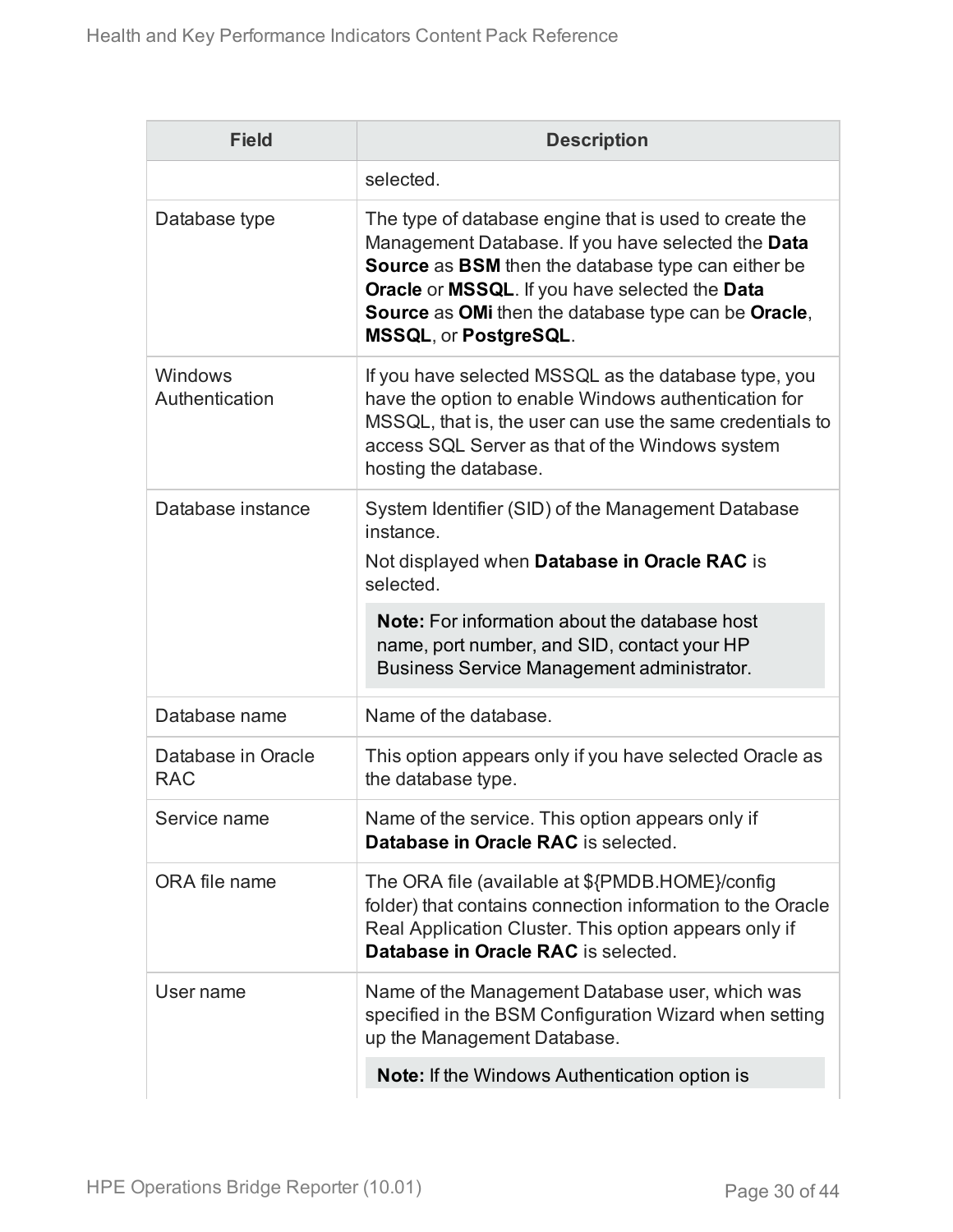| Field    | <b>Description</b>                                                                                                                           |
|----------|----------------------------------------------------------------------------------------------------------------------------------------------|
|          | selected, this field is disabled.                                                                                                            |
| Password | Password of the Management Database user, which<br>was specified in the BSM Configuration Wizard when<br>setting up the Management Database. |
|          | <b>Note:</b> If the Windows Authentication option is<br>selected, this field is disabled.                                                    |

- 5. Click **OK**.
- 6. Click **Test Connection** to test the connection.
- 7. Click **Discover Database** to automatically discover corresponding Profile database (s).

**Note:** If management database and profile database are on the same system, clicking **Discover Database** will automatically discover the corresponding Profile database. If the databases are on different systems, you have to manually configure the Profile database using the **Profile Database** tab. You have to manually provide configuration details with user name and password for each profile database.

**Note:** After you configure management database with **Database in Oracle RAC** option selected and the **Test Connection** is successful, clicking **Discovery Database** does not automatically discover the corresponding Profile database (s). You have to manually configure the profile database using the **Profile Database** tab. You have to manually provide configuration details with user name and password for each profile database.

|                            |             |                                         | <b>Management Database</b> | Profile Database |
|----------------------------|-------------|-----------------------------------------|----------------------------|------------------|
| <b>Management Database</b> |             |                                         |                            |                  |
|                            |             |                                         |                            |                  |
| Host name                  | <b>Data</b> | <b>Status</b>                           |                            | Configuration    |
|                            |             | <b>Connection</b>                       | <b>Collection</b>          |                  |
|                            | source      |                                         |                            |                  |
|                            |             | BSM Management Database not configured. |                            |                  |

8. Click **Save** to save the changes. A Saved Successfully message appears in the Information message pane.

To configure a new Profile database, follow these steps: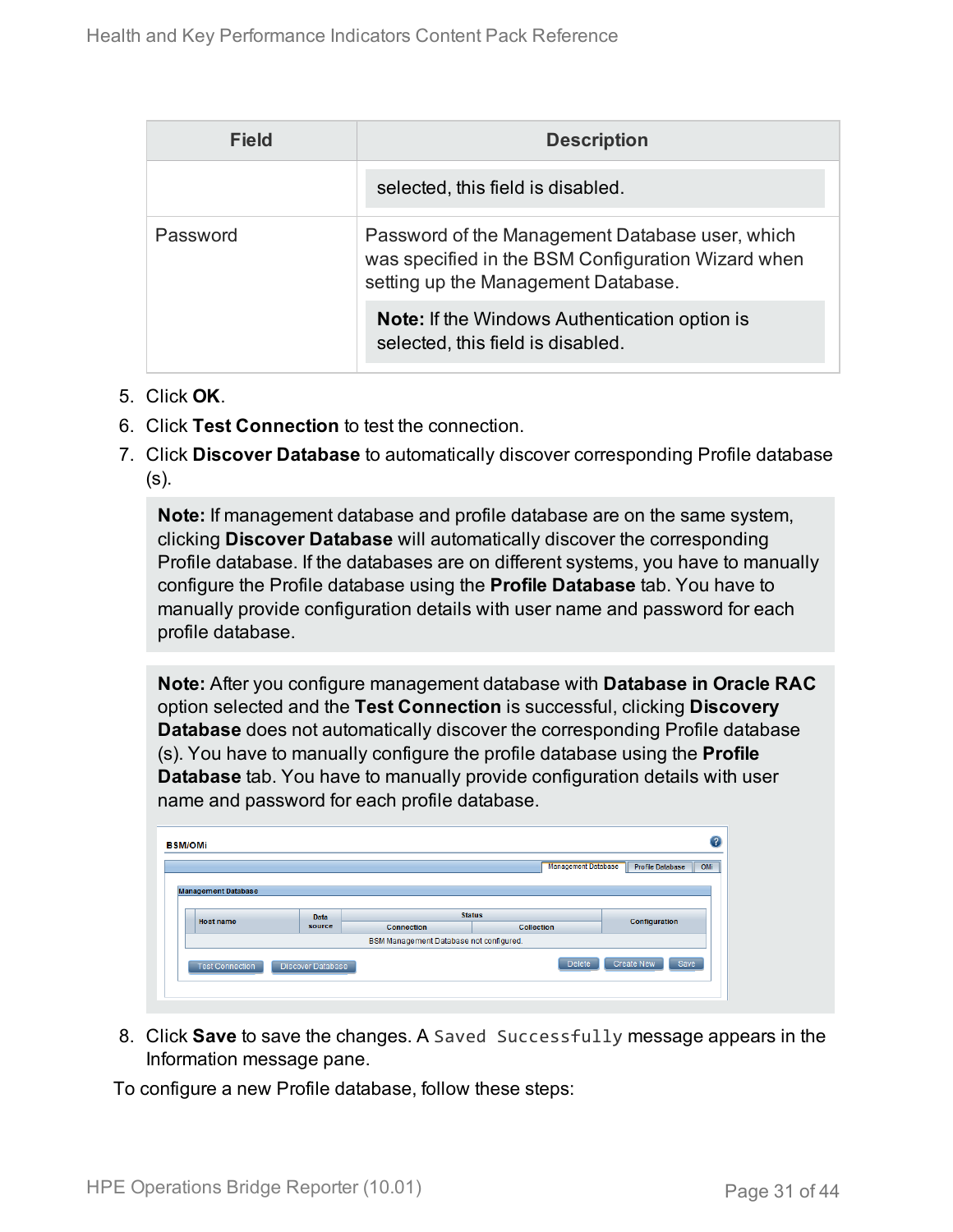1. In the **Administration Console**, click **Data Source Configuration > BSM/OMi > Profile Database**.

|                              |                             |                         |                                  |               | <b>Management Database</b> | <b>Profile Database</b><br>OMi |
|------------------------------|-----------------------------|-------------------------|----------------------------------|---------------|----------------------------|--------------------------------|
|                              |                             |                         |                                  |               |                            |                                |
| <b>Profile Database</b>      |                             |                         |                                  |               |                            |                                |
|                              |                             |                         |                                  |               |                            |                                |
| <b>Host name</b>             | Enable<br><b>Collection</b> | Frequency               |                                  | <b>Status</b> |                            | Configuration                  |
|                              |                             |                         | <b>Connection</b>                |               | <b>Collection</b>          |                                |
|                              |                             |                         | Profile database not configured. |               |                            |                                |
| <b>Test Connection</b>       |                             |                         |                                  |               | <b>Delete</b>              | <b>Create New</b><br>Save      |
|                              |                             |                         |                                  |               |                            |                                |
|                              |                             |                         |                                  |               |                            |                                |
| <b>Connection Parameters</b> |                             |                         |                                  |               |                            |                                |
| □                            | Database in Oracle          |                         |                                  |               |                            |                                |
|                              | <b>RAC</b>                  |                         |                                  |               |                            |                                |
| Host name                    |                             |                         |                                  |               |                            |                                |
| Port                         | $\overline{\mathfrak{o}}$   |                         |                                  |               |                            |                                |
| Database type                | ORACLE                      | $\overline{\mathbf{v}}$ |                                  |               |                            |                                |
| Management<br>Database       | $-NA-$                      | $\checkmark$            |                                  |               |                            |                                |
|                              |                             |                         |                                  |               |                            |                                |
|                              |                             |                         |                                  |               |                            |                                |
|                              |                             | DH.                     |                                  |               |                            |                                |
|                              |                             | D.                      |                                  |               |                            |                                |
| <b>Domains</b>               |                             | $\overline{A}$          |                                  |               |                            |                                |
|                              |                             | $\mathbb{H}$            |                                  |               |                            |                                |
|                              |                             |                         |                                  |               |                            |                                |
|                              |                             |                         |                                  |               |                            |                                |
| Database instance            |                             |                         |                                  |               |                            |                                |
| User name                    |                             |                         |                                  |               |                            |                                |
|                              |                             |                         |                                  |               |                            |                                |
| Password                     |                             |                         |                                  |               |                            |                                |

- 2. Click **Create New**. The **Connection Parameters** dialog box appears.
- 3. Type the following values in the **Connection Parameters** dialog box:

| <b>Field</b>           | <b>Description</b>                                                                                                                             |
|------------------------|------------------------------------------------------------------------------------------------------------------------------------------------|
| Host name              | IP address or FQDN of the Profile Database server.<br>Not displayed when <b>Database in Oracle RAC</b> is selected.                            |
| Port                   | Port number to query the Profile Database server.<br>Not displayed when Database in Oracle RAC is selected.                                    |
| Database type          | The type of database engine that is used to create the<br>Profile Database. It can either be Oracle, or MSSQL.                                 |
| Management<br>Database | Links Profile Database to the Management Database. If you<br>collect data from only SiteScope, no Management Database<br>needs to be selected. |
| Domains                | Select the domains for which you want to enable data<br>collection.                                                                            |
|                        | <b>Note:</b> You must select the domains from which you want                                                                                   |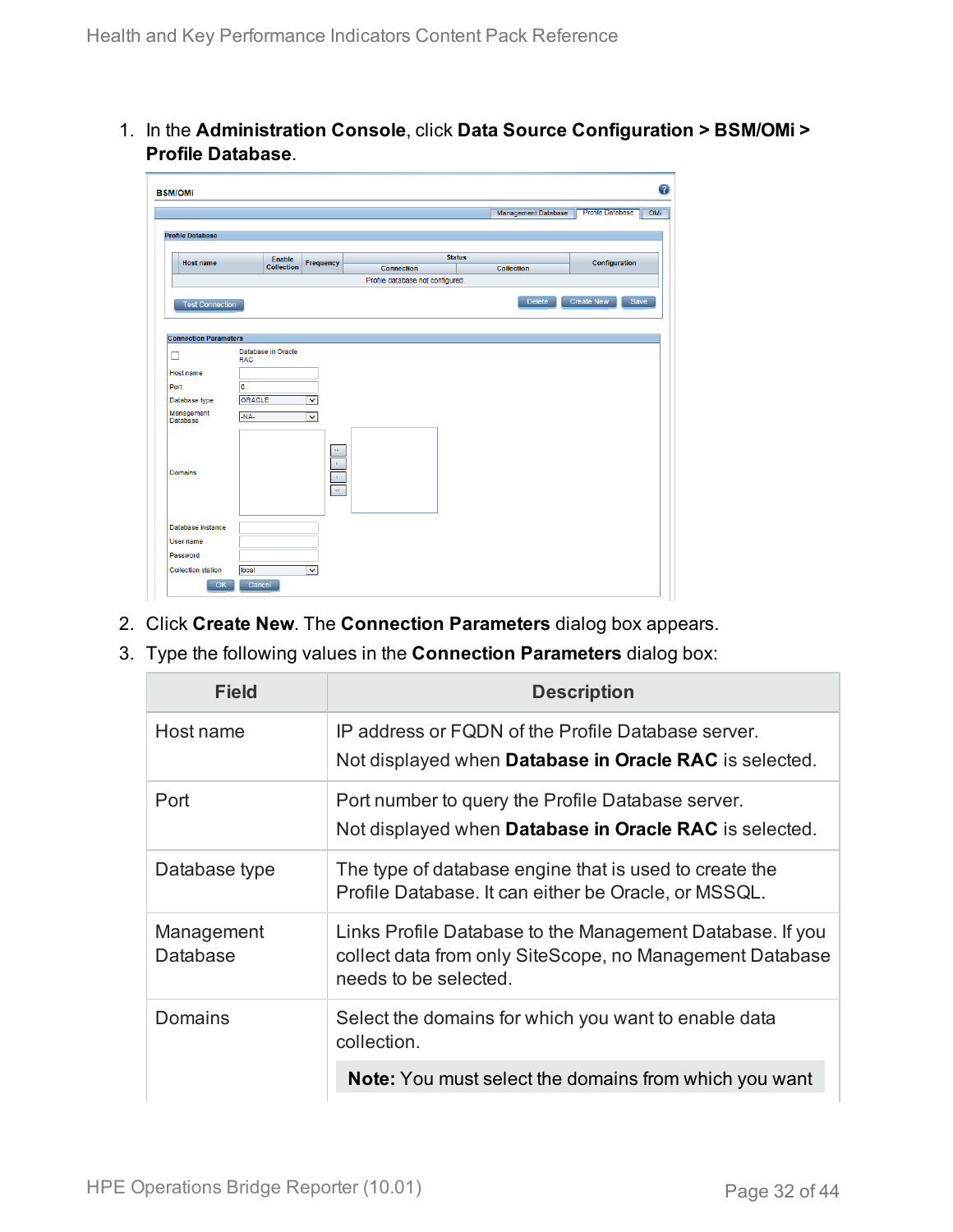| <b>Field</b>                     | <b>Description</b>                                                                                                                                                                                                                                                                                                                                                                                                                                                                                  |  |
|----------------------------------|-----------------------------------------------------------------------------------------------------------------------------------------------------------------------------------------------------------------------------------------------------------------------------------------------------------------------------------------------------------------------------------------------------------------------------------------------------------------------------------------------------|--|
|                                  | to enable data collection.<br>Content Pack is associated with a domain name. If you<br>install any Content Pack after you have configured the<br>data source then you must map the Content Pack with<br>appropriate domain name. Therefore, if you have<br>configured the data source and then installed the<br>Content Pack, you must return here to select among the<br>following domains to enable data collection:<br>• RUM<br><b>BPM</b><br>• ServiceHealth<br>$\bullet$ SM<br>• SM VMware SiS |  |
| Database instance                | System Identifier (SID) of the Profile Database instance.<br>Not displayed when Database in Oracle RAC is selected.<br>Note: For information about the database host name,<br>port number, and SID, contact your HP Business<br>Service Management administrator.                                                                                                                                                                                                                                   |  |
| Windows<br>Authentication        | If you have selected MSSQL as the database type, you<br>have the option to enable Windows authentication for<br>MSSQL, that is, the user can use the same credentials to<br>access SQL Server as that of the Windows system hosting<br>the database.                                                                                                                                                                                                                                                |  |
| Database name                    | Name of the database.                                                                                                                                                                                                                                                                                                                                                                                                                                                                               |  |
| Database in Oracle<br><b>RAC</b> | This option appears only if you have selected Oracle as the<br>database type.                                                                                                                                                                                                                                                                                                                                                                                                                       |  |
| Service name                     | Name of the service. This option appears only if <b>Database</b><br>in Oracle RAC is selected.                                                                                                                                                                                                                                                                                                                                                                                                      |  |
| ORA file name                    | The ORA file that contains connection information to the<br>Oracle Real Application Cluster. This option appears only if                                                                                                                                                                                                                                                                                                                                                                            |  |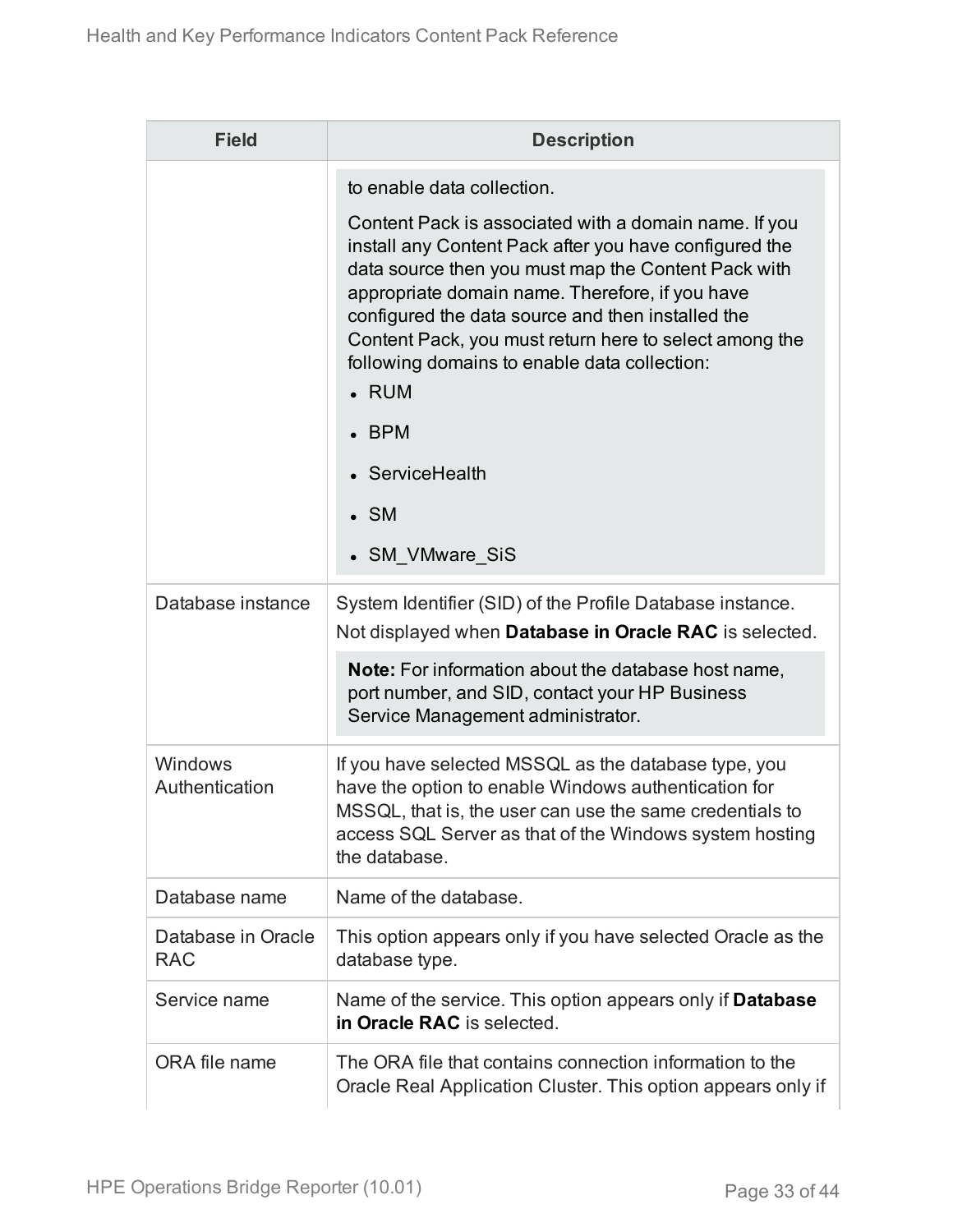| <b>Field</b>              | <b>Description</b>                                                                                                                     |
|---------------------------|----------------------------------------------------------------------------------------------------------------------------------------|
|                           | Database in Oracle RAC is selected.                                                                                                    |
| User name                 | Name of the Profile Database user, which was specified in<br>the BSM Configuration Wizard when setting up the Profile<br>Database.     |
|                           | <b>Note:</b> If the Windows Authentication option is selected,<br>this field is disabled.                                              |
| Password                  | Password of the Profile Database user, which was specified<br>in the BSM Configuration Wizard when setting up the Profile<br>Database. |
|                           | <b>Note:</b> If the Windows Authentication option is selected,<br>this field is disabled.                                              |
| <b>Collection Station</b> | This option is used for a collector installed on a remote<br>system.                                                                   |

- 4. Click **OK**.
- 5. Click **Test Connection** to test the connection.
- 6. Click **Save** to save the changes made on this page. A Saved Successfully message appears in the Information message pane.

After you save the newly created Management database connection, HPE OBR (local collector or remote collector) retrieves the Profile database information from the Management database data source and lists all the existing Profile database data sources under the Profile Database section of the page.

Data collection for the Profile database data source is enabled by default. In addition, the collection frequency is scheduled for every one hour.

In case of a Remote Collector, the collection station has to be selected from the Database type drop down box provided in the Profile Database section of the page.

For more information about configuring Profile database data source connections, see the *HPE Operations Bridge Reporter Administration Guide*.

### Enable KPI Data Collection for Service Health CIs

KPIs are high-level indicators of a CI's performance and availability. The KPI data pertaining to certain logical Service Health CIs, such as Business Service, Business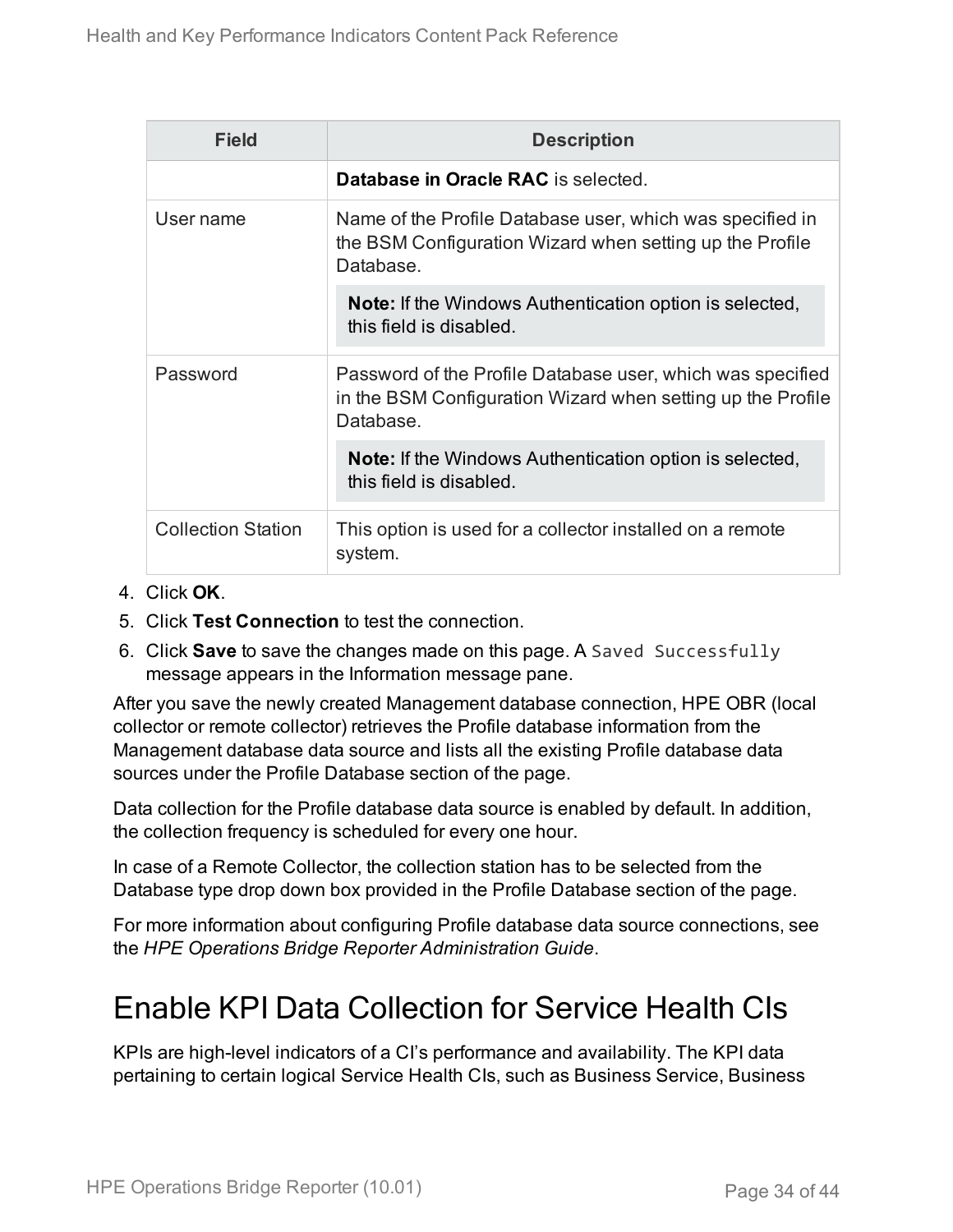Application, Business Process, and Host, are logged by default in the Profile database. HPE OBR collects this data from the database for reporting.

However, the KPI data for other CI types are not automatically logged in the Profile database. To enable the logging of the KPI data for these CI types, you must configure the CIs in the HP BSM. For more information, see the *Persistent Data and Historical Data* section of the *HP Business Service Management - Using Service Health* guide. This guide is available for the product, *Application Performance Management (BAC)*, at the following URL:

<span id="page-34-0"></span><http://h20230.www2.hp.com/selfsolve/manuals>

### Discover Profile or Operations Database

OBR supports the configuration of data collection from multiple Profile databases that are deployed in your HP BSM/OMi environment.

**Note:** Perform the following steps only if the topology source is RTSM.

**Note:** In case of OMi 10 (and later versions) perform this task for Operations Database support and then configure the database. To configure the Operations Database, see *Configuring the HP OMi Data Source* in *HPE Operations Bridge Reporter Configuration Guide*.

To ensure that OBR identifies and displays all the existing Profile databases in the Administration Console, follow these steps:

#### **Task 1: Start the HPE\_PMDB\_Platform\_Administrator service on the HPE OBR system**

If the status of HPE\_PMDB\_Platform\_Administrator service is stopped, run the following command:

#### **On Windows:**

- 1. Click **Start > Run**. The Run dialog box is displayed.
- 2. Enter **service.msc** in **Open**. The **Services** windows is displayed.
- 3. On the right pane, right-click on the **HPE\_PMDB\_Platform\_Administrator** service and then click **Start**.
- 4. Close the Services window.

#### **On Linux:**

1. Type the following command at the command prompt: service HPE\_PMDB\_Platform\_Administrator start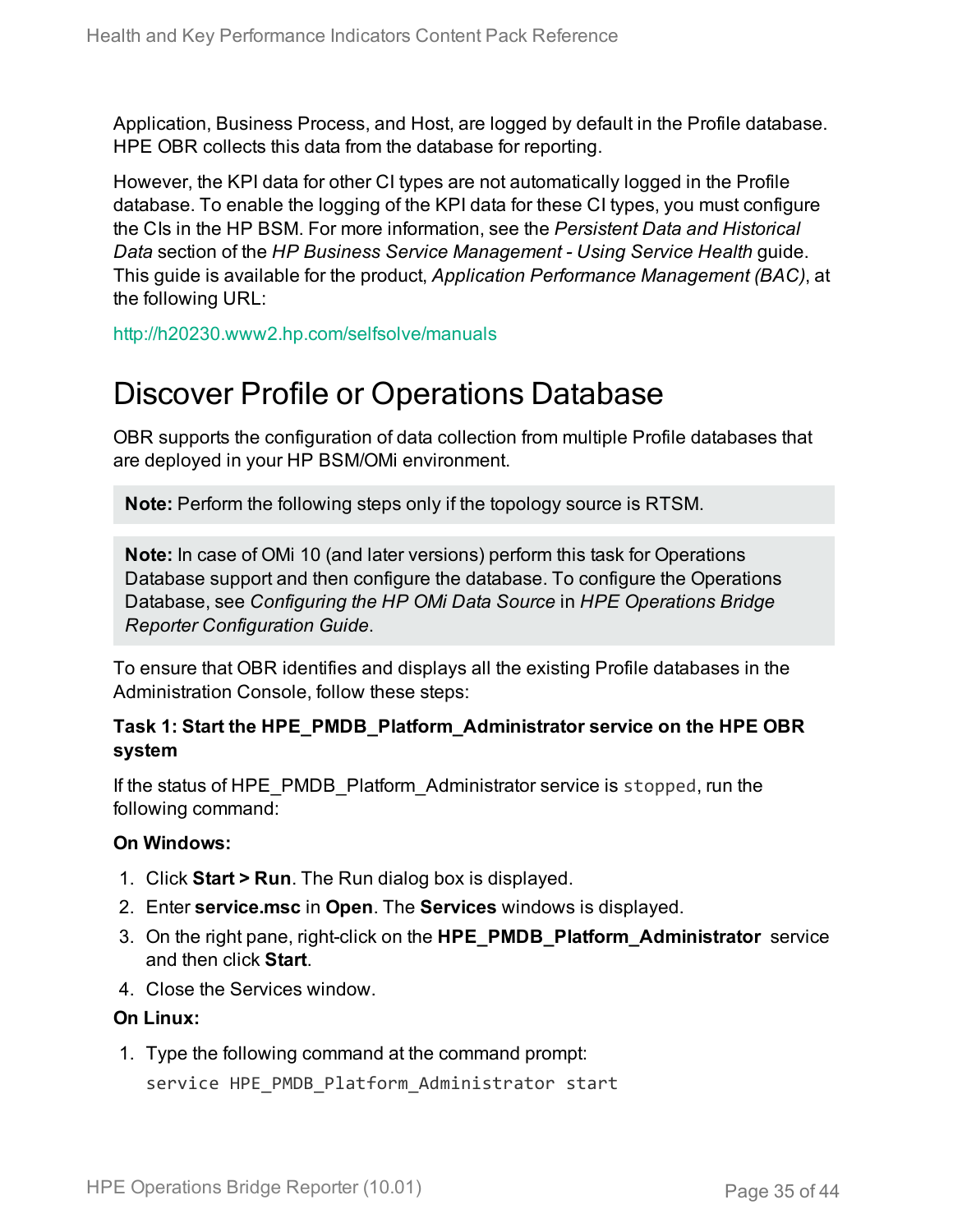#### **Task 2: Copy the configuration files from the BSM/OMi host system to HPE OBR system**

1. Log on to the HP BSM/OMi host system through remote access.

**Note:** If your HP BSM setup is distributed, you can access through the gateway server as well as the data processing server. HPE OBR recommends that you use the gateway server.

- 2. Browse to the %topaz home%\Conf folder.
- 3. Copy the following files from the %topaz\_home%\Conf folder to %PMDB\_ HOME%\config folder on the OBR system:
	- a. encryption.properties
	- b. seed.properties

If you have configured multiple management databases (both BSM and OMi topology), create multiple folders at %PMDB\_HOME%\config (such as %PMDB\_ HOME%\config\<*Mgmt\_DB\_hostname*>) and copy the seed.properties and encryption.properties files into each folder.

**Note:** If you are configuring the Management/Profile database based on Oracle RAC, you need to copy the file tnsnames.ora to the %PMDB\_ HOME%\config folder on the HPE OBR system.

If you are configuring the collection against a remote collector system then ensure to copy the tnsnames.ora file to the config folder on that remote collector system acting as polling station.

#### **Task 3: Restart the HPE\_PMDB\_Platform\_Administrator service on the HPE OBR system**

#### **On Windows:**

- 1. Click **Start > Run**. The Run dialog box is displayed.
- 2. Enter **service.msc** in **Open**. The **Services** windows is displayed.
- 3. On the right pane, right-click on the **HPE\_PMDB\_Platform\_Administrator** service and then click **Restart**.
- 4. Close the Services window.

#### **On Linux:**

1. Type the following command at the command prompt:

service HPE\_PMDB\_Platform\_Administrator restart

**Caution:** Ensure to take a backup of the HPE OBR database in case you need to restore it later. If you fail to take a data back up, you risk losing it permanently. For more information, see the *Part IV: Database Backup and Recovery* in *HPE*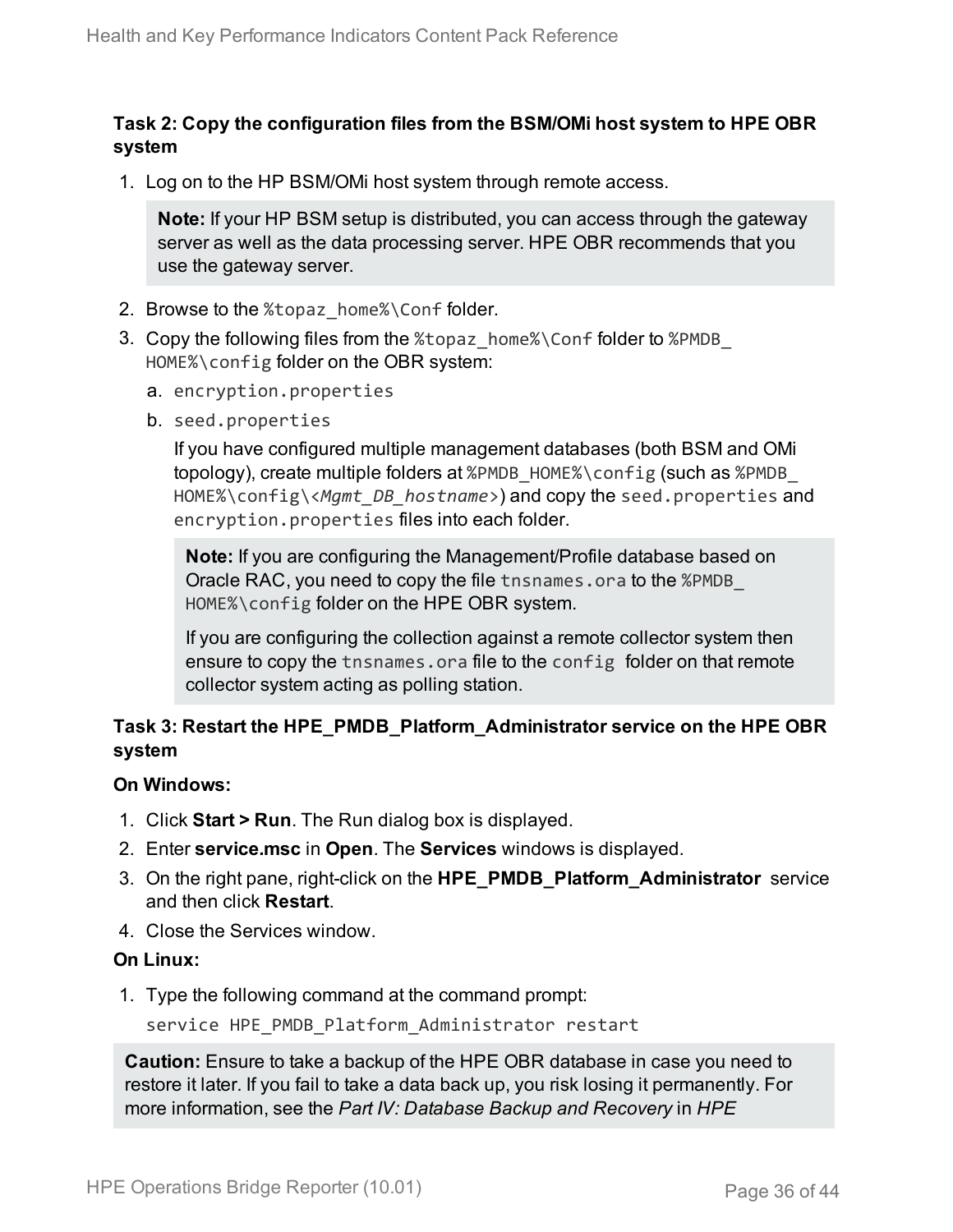*Operations Bridge Reporter Configuration Guide*.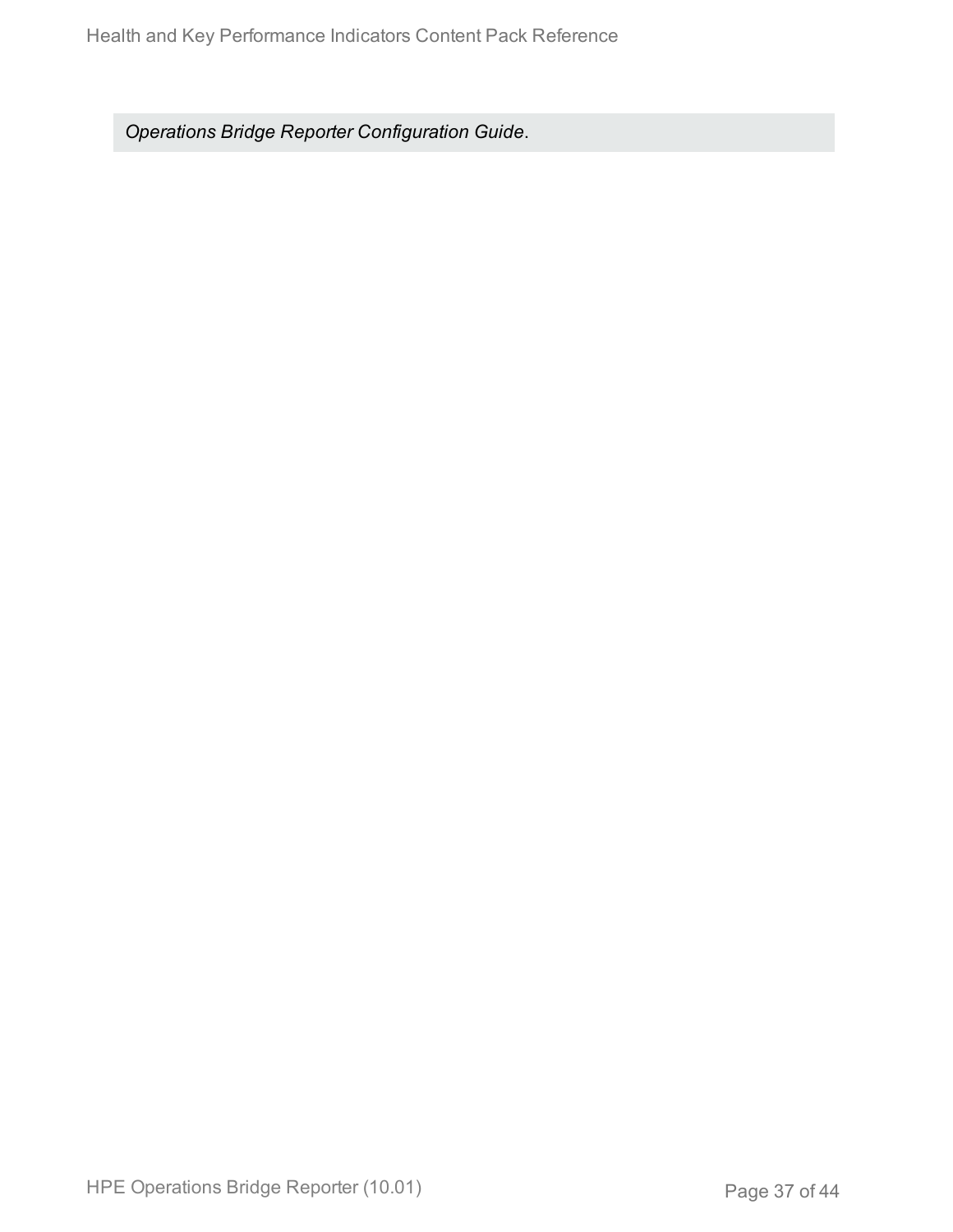# <span id="page-37-0"></span>Report Navigation

The Health and Key Performance Indicators reports are categorized into high-level Executive Summary and detailed status reports. You can navigate from the higher-level reports to the detailed reports through the various cross launch and hyperlink features. For example, you may start with the Top N Domains report or a KPI Overview report for an overall analysis of the domain-specific KPI status in terms of availability / performance and then navigate all the way to the detailed reports for the status trend of a specific CI.

Report navigation can vary depending on the use-cases around which these reports are designed and the following diagram presents one way of navigating the reports: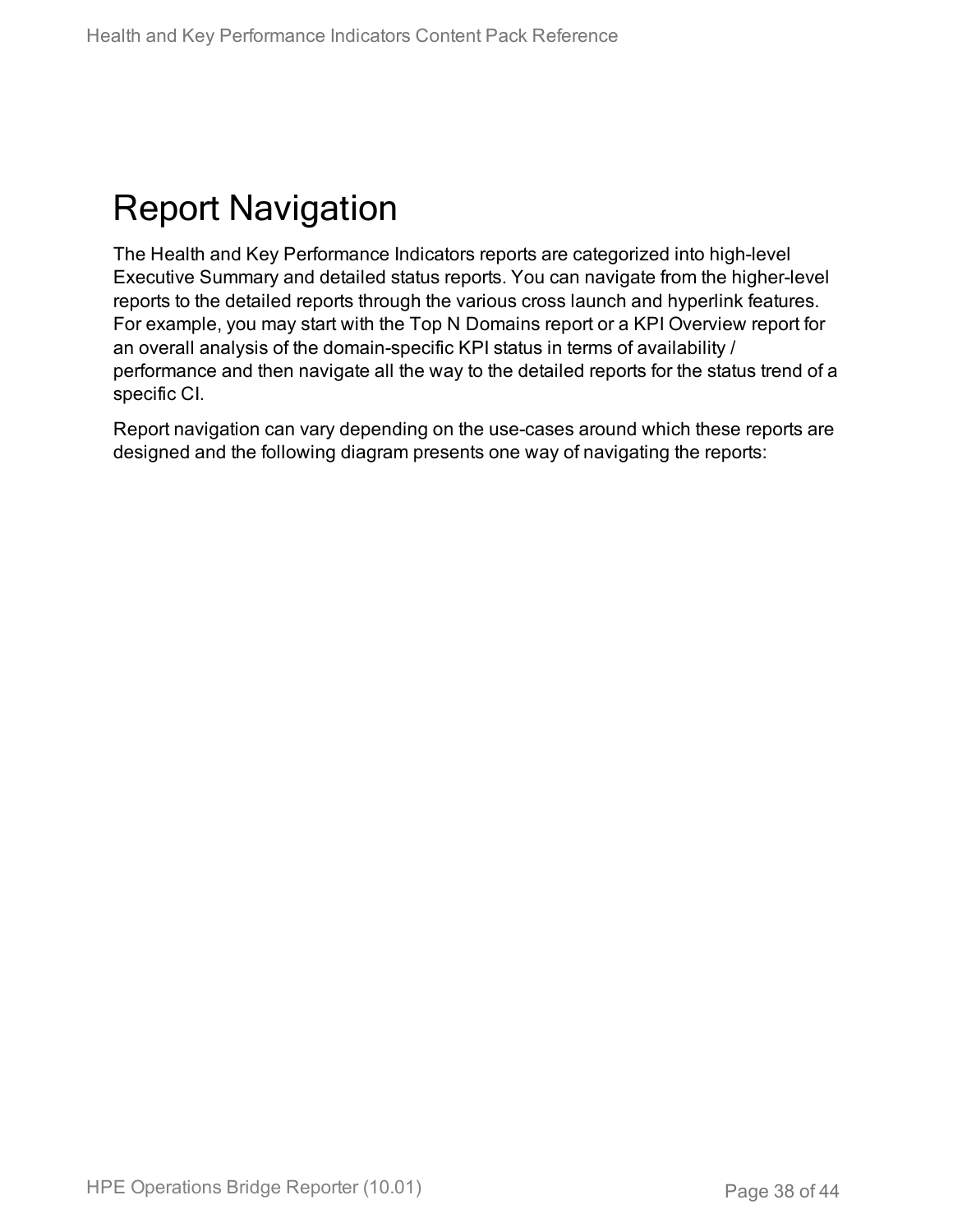

### <span id="page-38-0"></span>Use Cases

This section provides information on use cases for Health and Key Performance Indicators reports. The following table provides description, user, and report name for the use cases:

| <b>Description</b>                                                                              | <b>Report</b><br>Category | <b>Report Name</b>  |
|-------------------------------------------------------------------------------------------------|---------------------------|---------------------|
| To view the number of hours a KPI was in various<br>status for a given CI over a period of time | Event<br>analytics        | <b>KPI Overview</b> |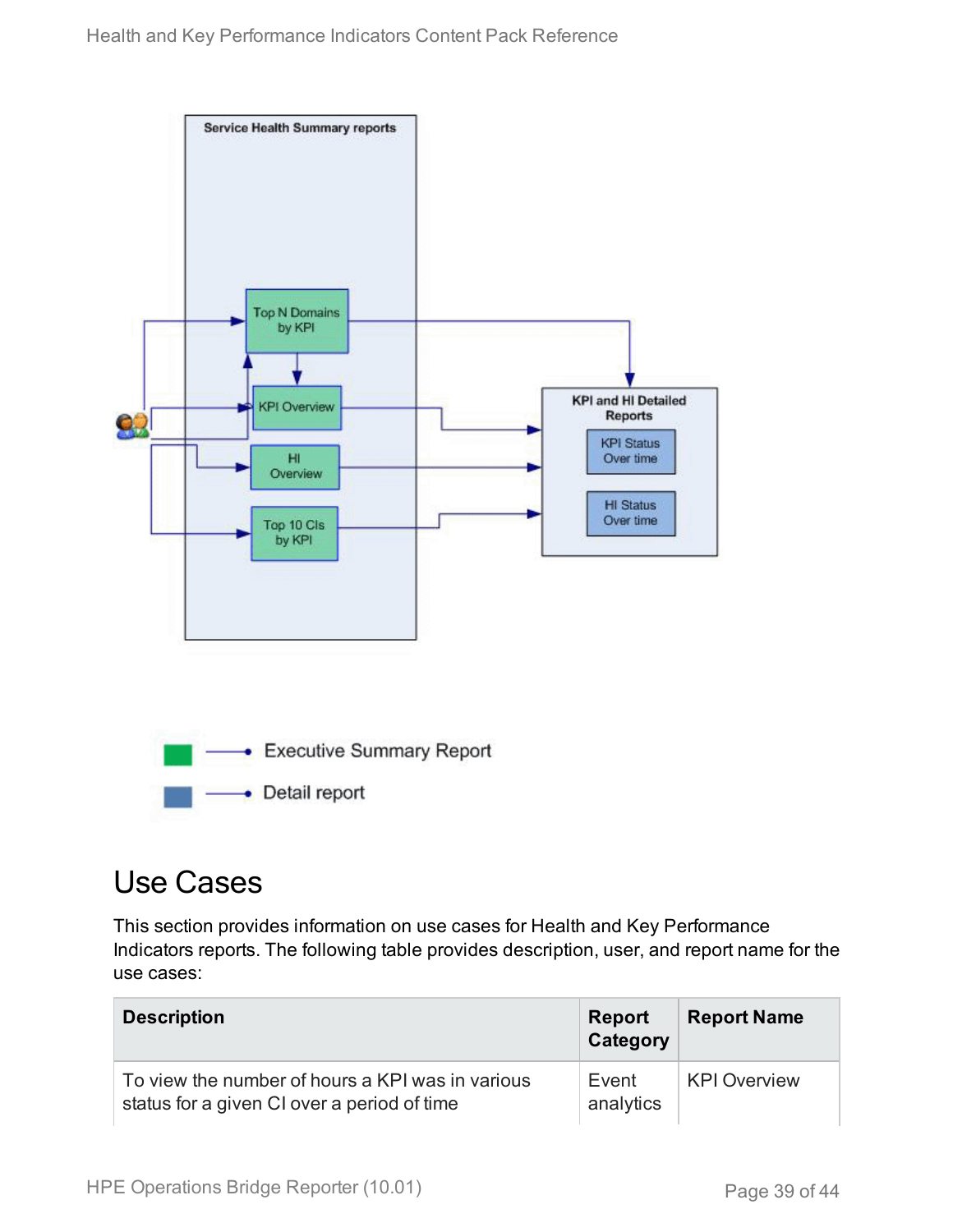| <b>Description</b>                                                                                        | <b>Report</b><br>Category | <b>Report Name</b>                     |
|-----------------------------------------------------------------------------------------------------------|---------------------------|----------------------------------------|
| To view the number of hours a KPI was in various<br>status for a given CI over a period of time           | Event<br>analytics        | <b>HI</b> Overview                     |
| To view the status of availability and performance<br>KPIs with respect to the domains that are monitored | Event<br>analytics        | <b>KPI Summary by</b><br>Domain        |
| To view the status of availability and performance<br>KPIs with respect to the domains that are monitor   | Event<br>analytics        | Service<br>Health/Top 10<br>CIs by KPI |
| To view the distribution HI status over a period of time                                                  | Event<br>analytics        | <b>HI Status Over</b><br>Time          |
| To view the distribution of KPI status over a period of<br>time                                           | Event<br>analytics        | <b>KPI Status Over</b><br>Time         |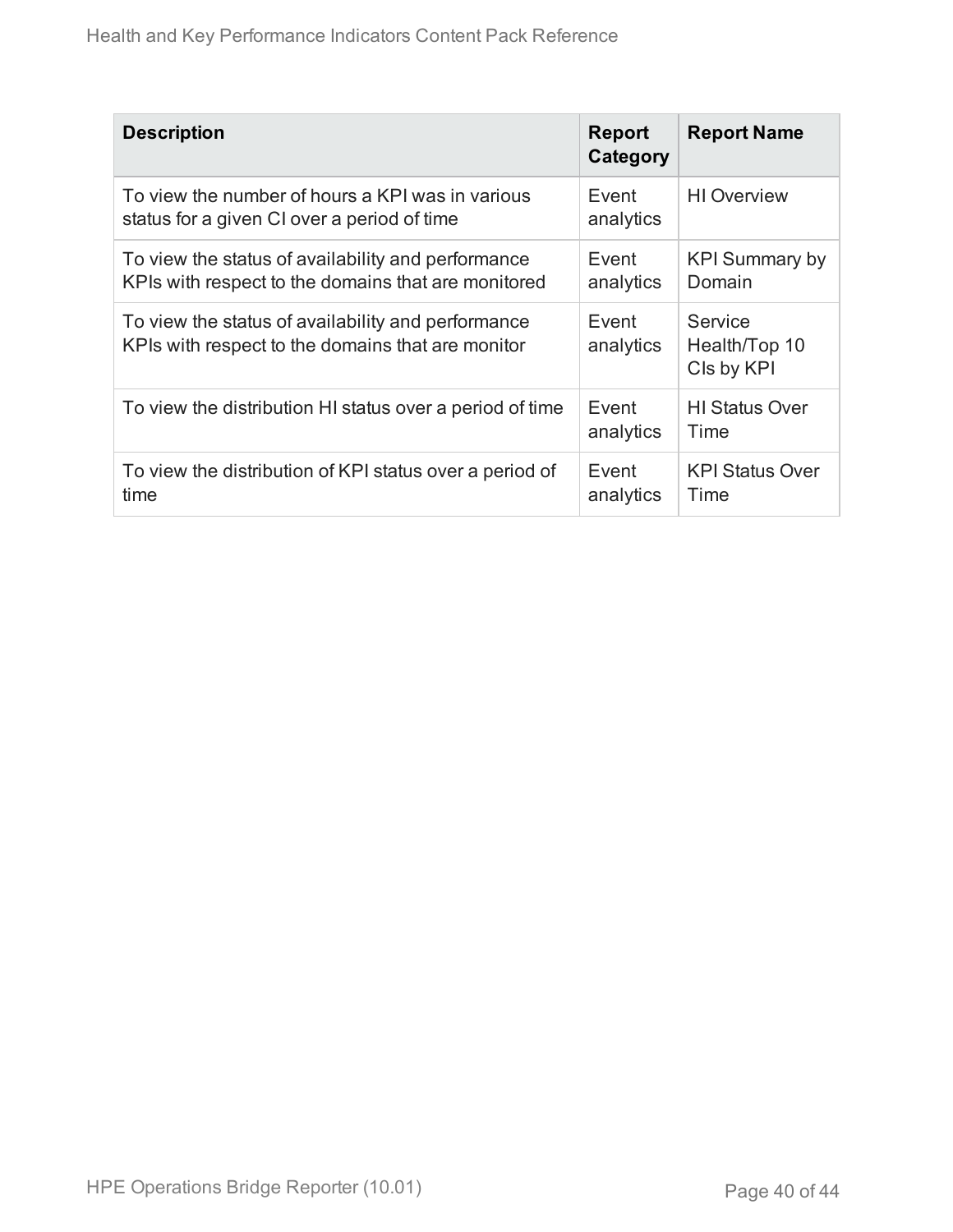# <span id="page-40-0"></span>Appendix

This section provides information on [Terminology](#page-40-1), [Calculating](#page-40-2) KPI Status for a Domain, and Metric [Mapping](#page-41-0) for Reports.

## <span id="page-40-1"></span>Appendix A: Terminology

**Business View:** A view deployed on BSM RtSM, which provides the topology information of the configuration items in your IT environment.

## <span id="page-40-2"></span>Appendix B: Calculating KPI Statistics for a Domain

OBR collects KPI status data per CI instance from the BSM profile database. There are procedural routines in OBR to compute the KPI status duration per CI over time. The data across all top-level CI instances in an RTSM view are aggregated as KPI status duration measures per View in OBR database. OBR maintains a mapping of RTSM views to generic domains whereby KPI status measures per View are rolled-up to domain level by means of online aggregation in Business Objects.

The following table lists the mapping between Domains and RTSM views consumed in OBR:

| <b>Domain</b>  | <b>RtSM View(s)</b>           |
|----------------|-------------------------------|
| <b>Systems</b> | SM PA                         |
|                | <b>SM PA BusinessView</b>     |
|                | SM SiS                        |
|                | <b>SM SiS BusinessView</b>    |
| Virtualization | SM VMWare OM                  |
|                | <b>SM VMWare SiS</b>          |
|                | <b>SM VMWare BusinessView</b> |
|                | SM HyperV                     |
|                | SM_HyperV_BusinessView        |
|                | SM Sol Zones                  |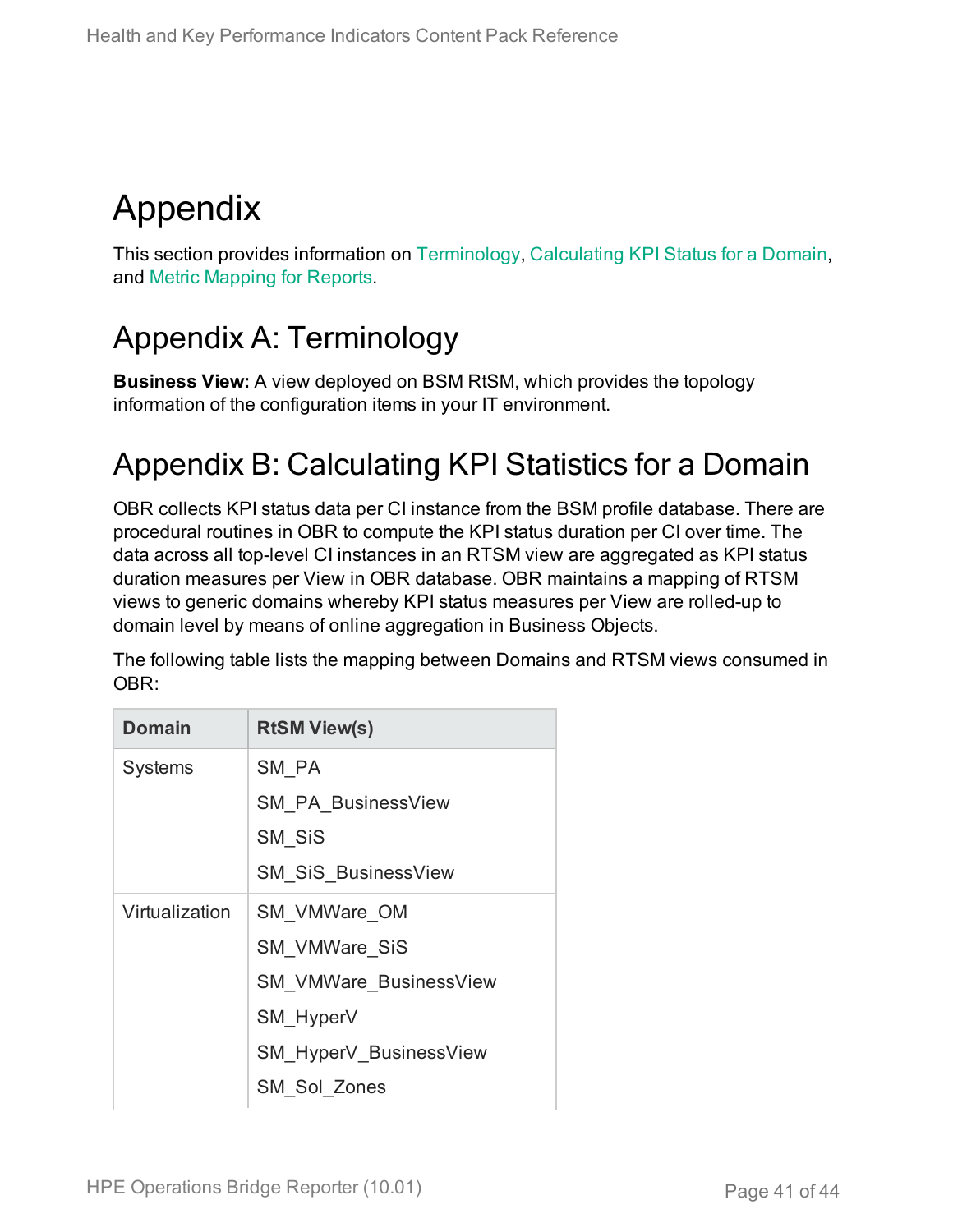| <b>Domain</b>  | <b>RtSM View(s)</b>              |
|----------------|----------------------------------|
|                | <b>SM_Sol_Zones_BusinessView</b> |
| <b>MSSQL</b>   | MSSQL_Deployment                 |
|                | MSSQL_BusinessView               |
| Oracle         | ORA_Deployment                   |
|                | <b>ORA BusinessView</b>          |
| MS Exchange    | Exchange_Mail_View               |
|                | Exchange Org View                |
|                | Exchange_Site_View               |
|                | Exchange_Business_View           |
| AD             | AD_Logical_View                  |
|                | AD Physical View                 |
|                | AD_Business_View                 |
| AppServer      | J2EE_Deployment                  |
|                | J2EE Deployment BusinessView     |
| <b>EUM</b>     | <b>EUM BSMR</b>                  |
| <b>Network</b> | <b>SHR Network</b>               |

### <span id="page-41-0"></span>Appendix C: Metric Mapping for Reports

HPE OBR provides a utility to generate metric flow documents. The utility has strong filtering capabilities and generates the metric flow documents in HTML format. These HTML output files can then be saved in Excel for further filtering and metric tracking.

To generate the metric flow documents, follow these steps:

1. Run the utility using the following command:

%PMDB\_HOME%/bin/shr\_utility -flow -dir %PMDB\_ HOME%/packages/EndUserManagement The command generates multiple HTML output files.

2. Open the HTML output file in Excel.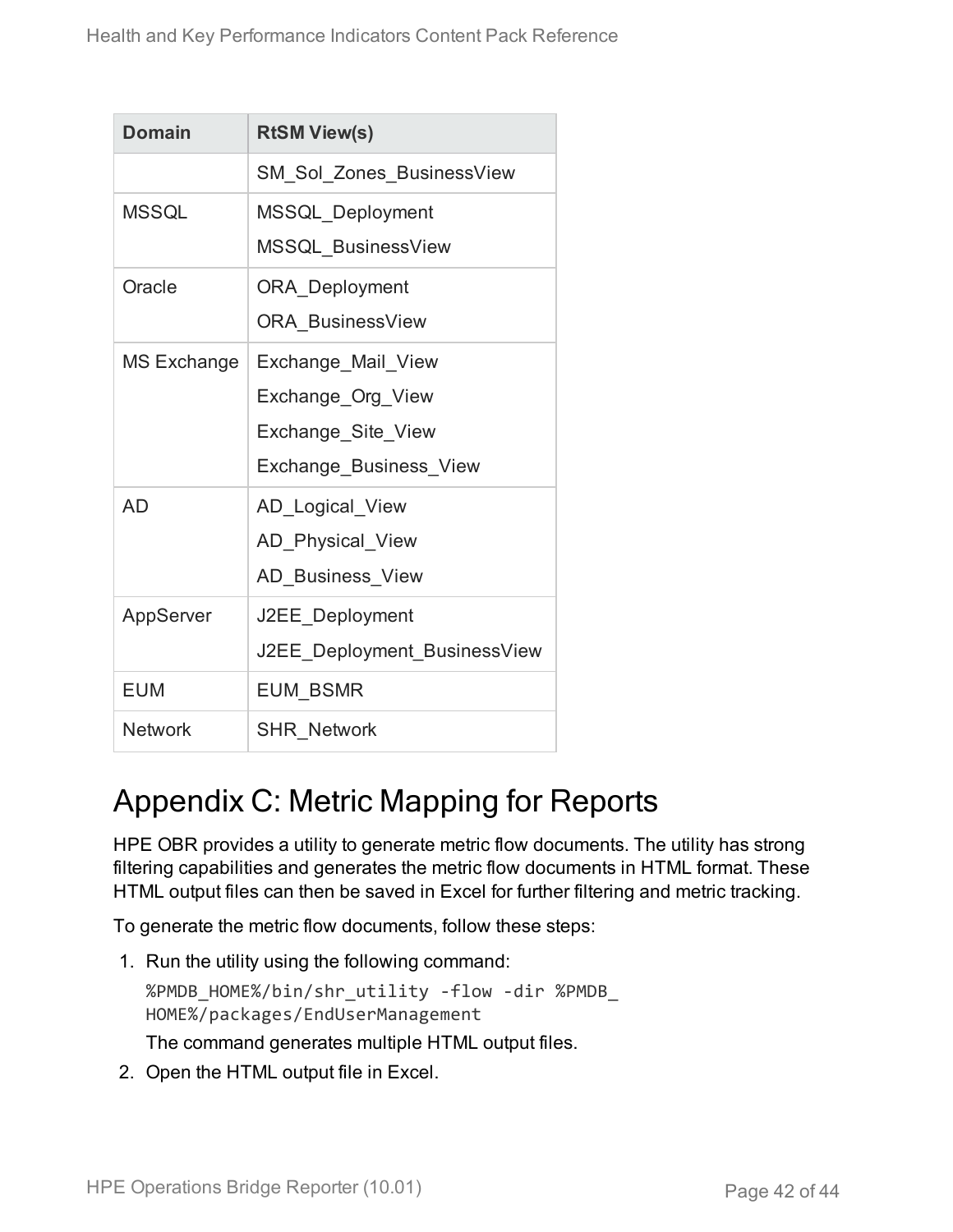You can apply combination of filters to check how a particular metric(s) is performing.

**Note:** The output file in Excel format is published for some of the Content Packs. You can download the files from the following URL:

<https://hpln.hp.com/node/24267/attachment>